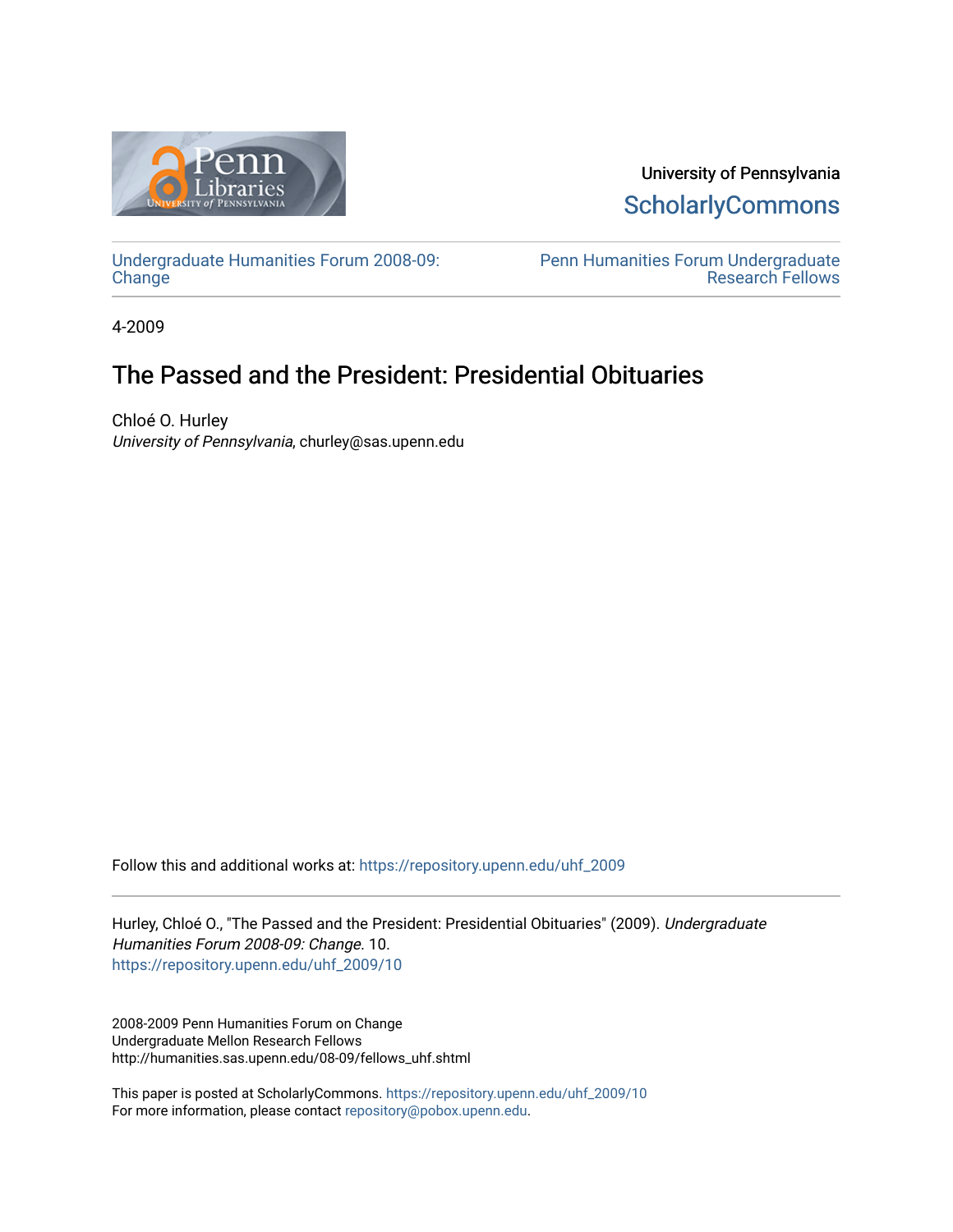## The Passed and the President: Presidential Obituaries

## **Abstract**

Chloé O. Hurley, College '09, History

Member, UHF Steering Committee

The Passed and the President: Presidential Obituaries

Although tradition dictates that in eulogizing the dead, we turn ordinary qualities into great virtues and minimize the flawed or banal, the presidential obituary is more complex than it may appear. How the death of a president is presented to the public has a far greater impact on later perceptions of that president than does any coverage during his administration. Using the obituary as an entrance point, this study is an investigation not just into presidential legacies, but into how a president is characterized at the moment of death, and whether that characterization can thereafter be redrawn.

## **Comments**

2008-2009 Penn Humanities Forum on Change Undergraduate Mellon Research Fellows

http://humanities.sas.upenn.edu/08-09/fellows\_uhf.shtml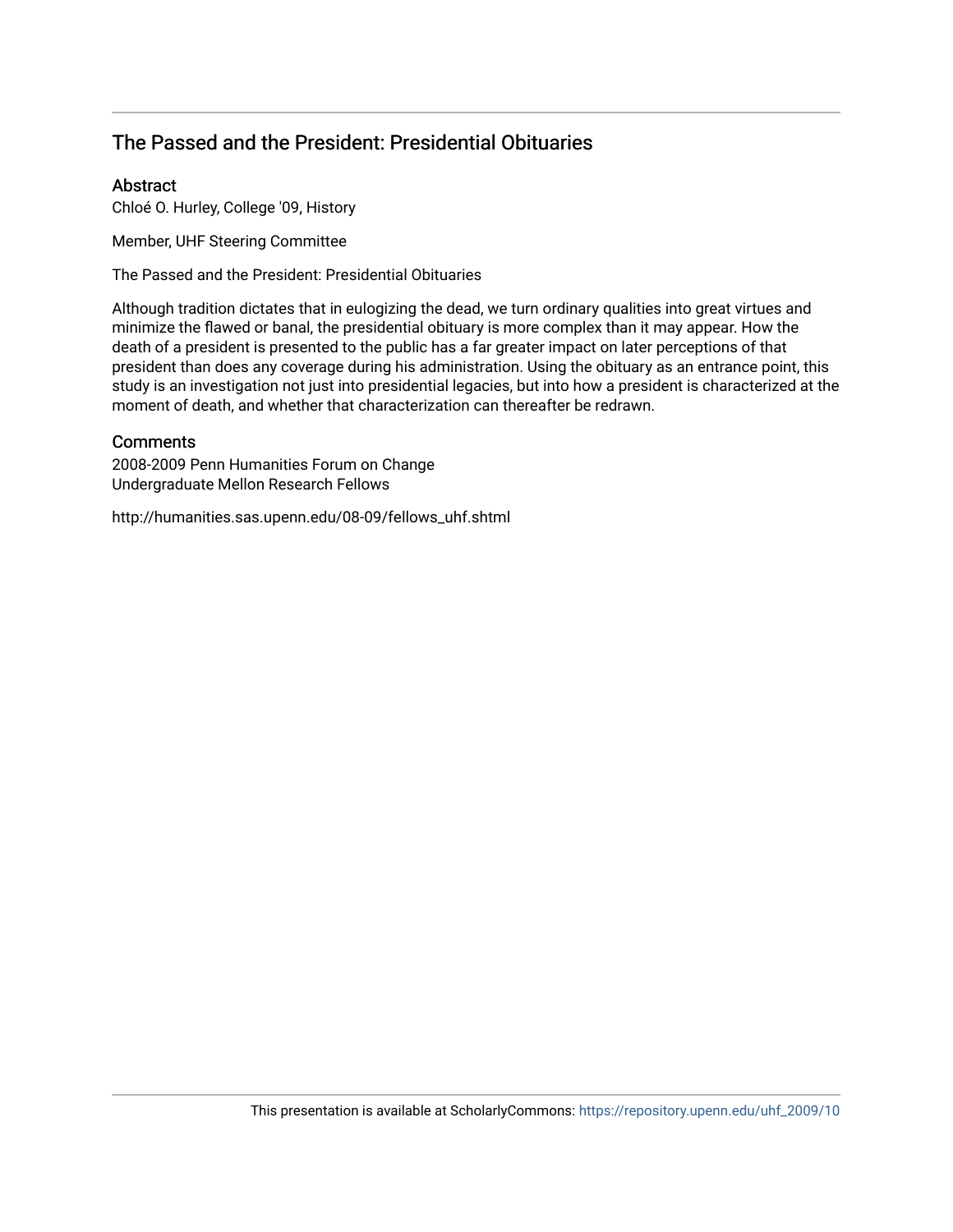## **THE PASSED AND THE PRESIDENT: PRESIDENTIAL OBITUARIES**

**Chloé Hurley**

Submitted in partial fulfillment of the requirement for Honors in History\* University of Pennsylvania and 2008–2009 Penn Humanities Forum Undergraduate Mellon Research Fellowship

\*Advisors: David Eisenhower & Sheldon Hackney, Honors Director: Kristen Stromberg Childers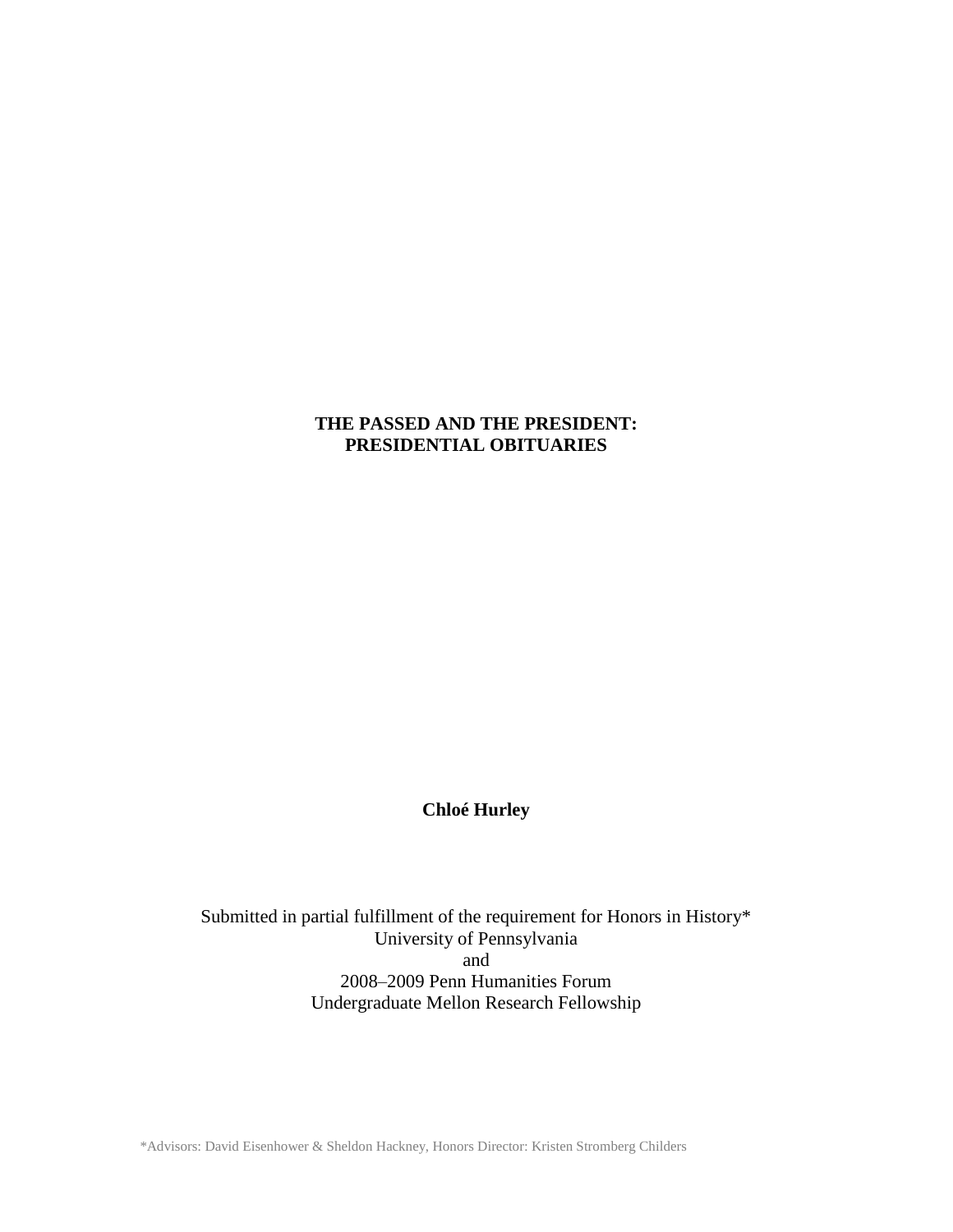Dedicated to my parents. And, if I am to be completely honest, To Lyndon Baines Johnson, 36<sup>th</sup> President of the United States.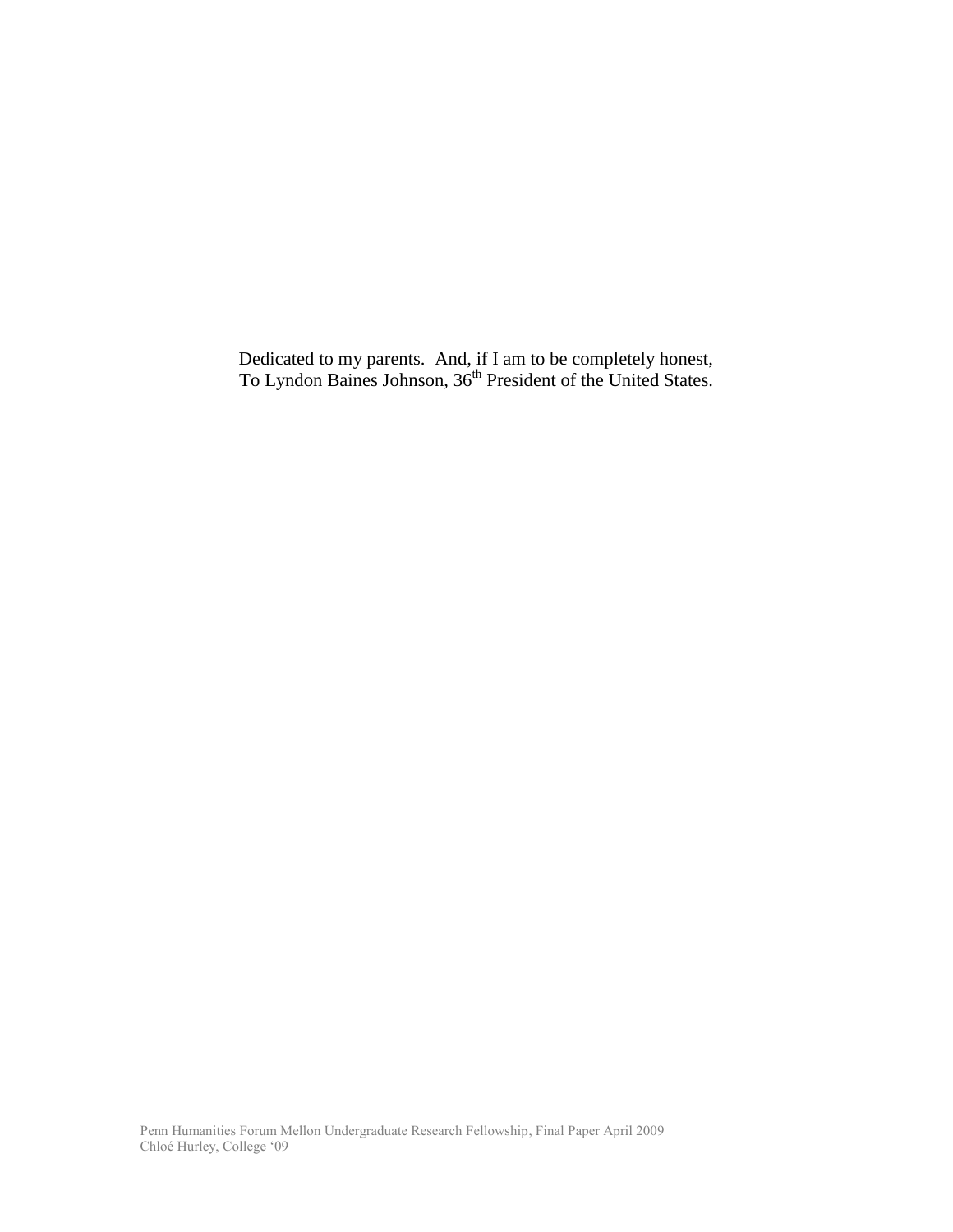## **Table of Contents**

**Introduction: How the President Becomes the Past** / 1

**Lyndon B. Johnson: Hey, Hey, LBJ, How Many Bills Did You Pass Today?** / 11

**Gerald Ford: Opening One Book and Closing Another** / 24

**Jimmy Carter: Outside and Above the Presidency** / 35

**John F. Kennedy: Don't Think, Feel (Pt. 1)** / 43

**Richard Nixon: Don't Think, Feel (Pt. 2)** / 50

**Conclusion: Historical Actors** / 60

**List of Works Cited** / 64

**Acknowledgments** / 68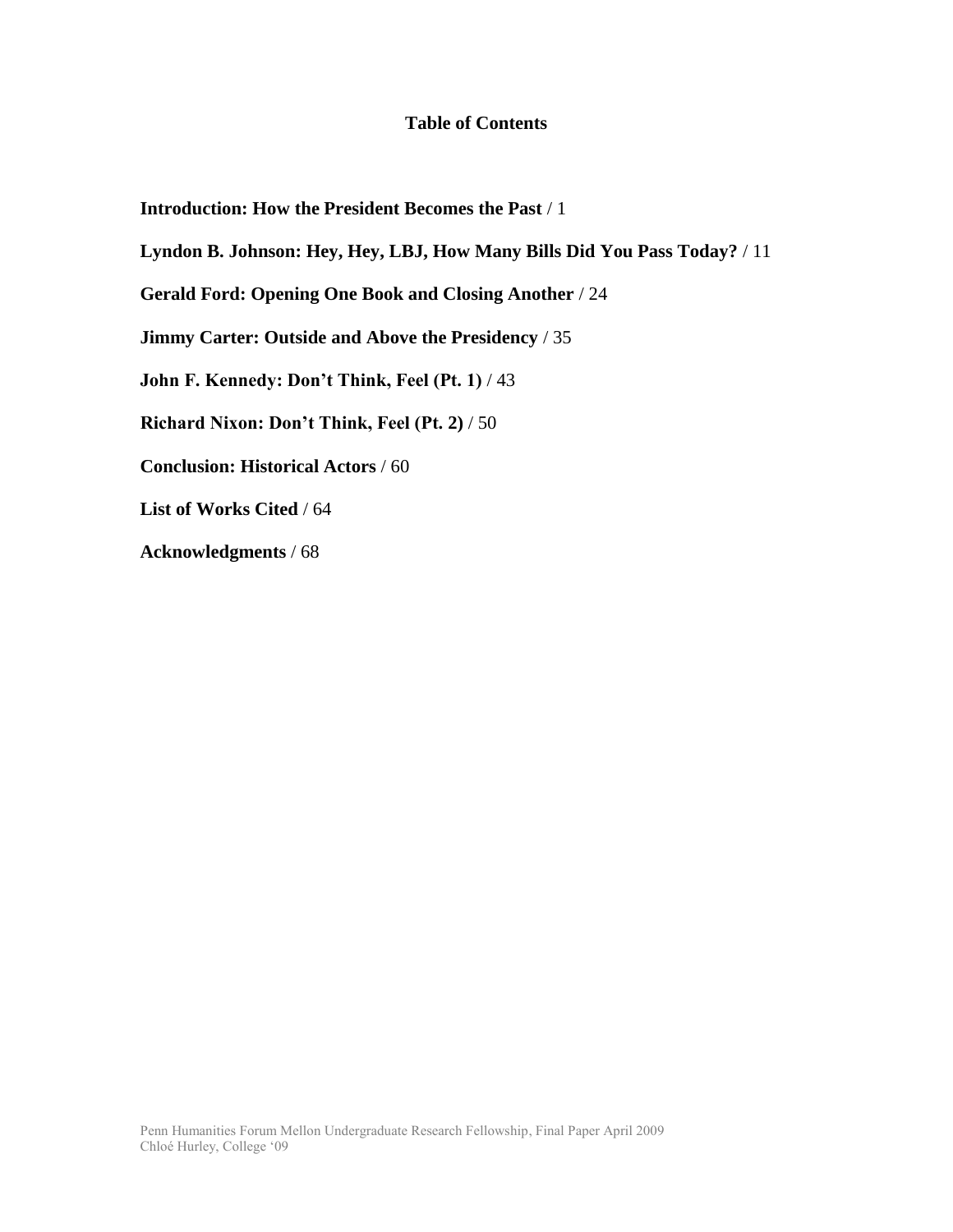### **Introduction: How the President Becomes the Past**

American patriots used to gather around his porch to hear Ulysses S. Grant cough. The health of the retired general and president was most diligently followed by the citizens of a nation whose continued existence was owed to the very same man. Suffering from throat cancer and unable to speak, Grant was left to communicate by writing on a pad of paper. Newspaper reporters kept their ears tuned to the windowsill of Grant"s bedroom, waiting for one more cough to confirm Grant"s continuing viability. Although Grant had left the presidency out of favor with the public, *The New York Times* published updates of his health every day throughout his final illness. During the summer of 1885, in the days leading up to his death, no detail was too minute to recount – a small sampling tells a riveting tale:

July 4, 1885: "Longing for real rest: Gen. Grant lies down and had to suffer for it. Restlessness, a coughing spell, and a chill cause his family some anxiety."<sup>1</sup>

July 7, 1885: "Gen. Grant"s quiet day: He writes a little, but retires early because of pain."<sup>2</sup>

July 21, 1885: "Gen. Grant quickly wearied: A short ride which exhausted him and alarmed his physician."<sup>3</sup>

July 22, 1885: "Death apparently near: Alarm and discouragement for Gen. Grant's friends. The sufferer excessively weak, unable to take food, dazed at times and twice seeming to be dying."<sup>4</sup>

July 24, 1885: "A hero finds rest: Gen. Grant's peaceful, painless death."<sup>5</sup>

<sup>1</sup> *New York Times*, 4 July 1885.

<sup>2</sup> *New York Times,* 7 July 1885.

<sup>3</sup> *New York Times,* 21 July 1885.

<sup>4</sup> *New York Times*, 22 July 1885.

<sup>5</sup> *New York Times,* 24 July 1885.

Penn Humanities Forum Mellon Undergraduate Research Fellowship, Final Paper April 2009 Chloé Hurley, College "09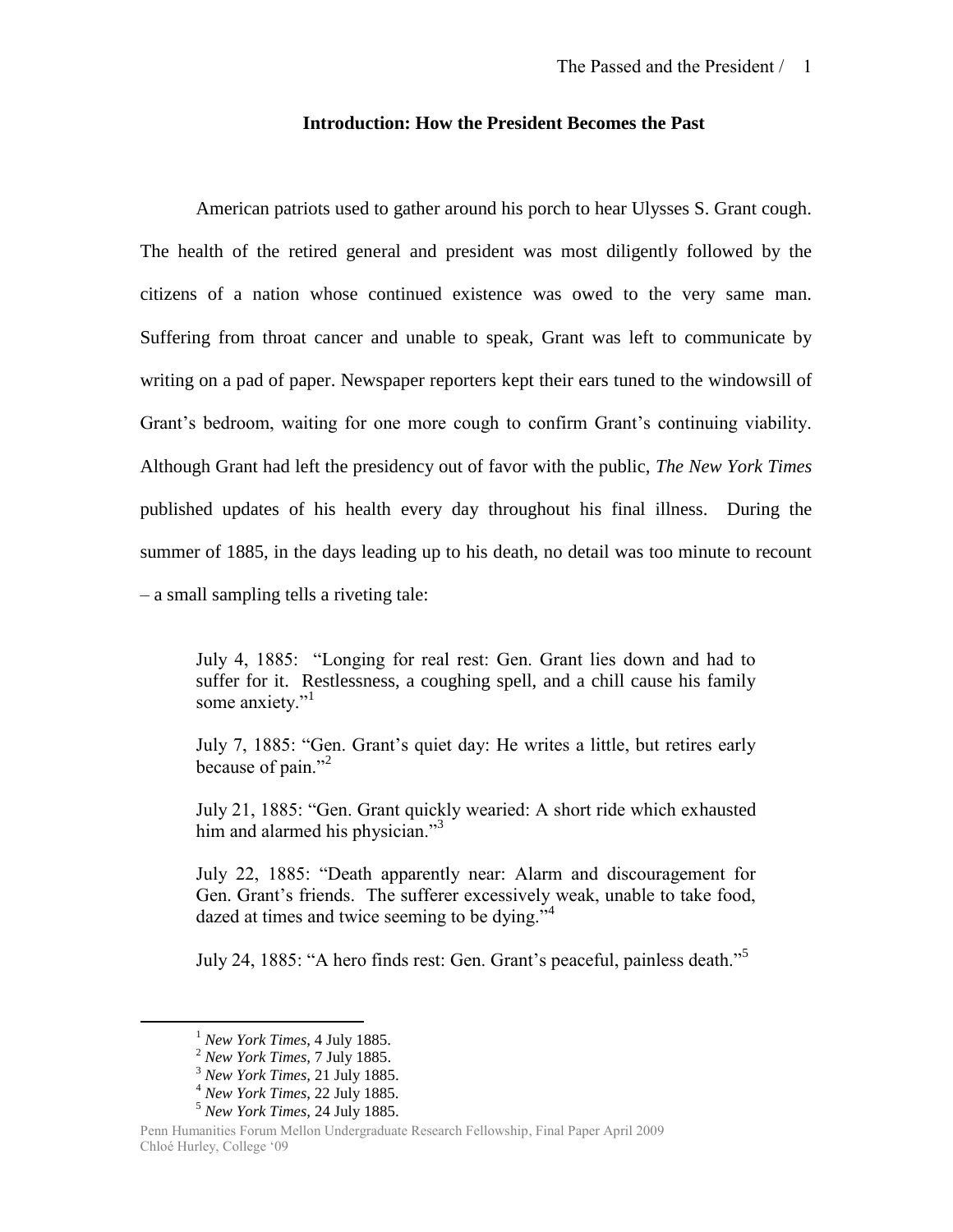Another general and former president, Dwight D. Eisenhower, also commanded the nation"s attention as his health dwindled. In the spring of 1969, as General Eisenhower faded from complications with surgery and pneumonia, he, too, had a strong presence on the front page of the *Times*. During his long stay at Walter Reed Army Hospital, Army doctors issued daily morning and evening bulletins on the general"s health. Reading but a few of the titles makes clear the courage of his last days:

March 4, 1969: "Eisenhower gains; strength returns and he takes food."<sup>6</sup>

March 5, 1969: "Eisenhower, improving, discontinues medication."

March 23, 1969: "Eisenhower rests, but doctors fear sapping of strength."<sup>8</sup>

March 25, 1969: "Eisenhower's condition worse; 'continuous oxygen' required."<sup>9</sup>

March 27, 1969: "Eisenhower's failure to respond called 'unfavorable sign." $^{10}$ 

How General Eisenhower dealt stoically with illness seemed, to reporters and to the public, evidence of the kind of man he had been. When he finally passed on March 30, 1969, after a ten-month vigil, Brigadier General Frederic J. Hughes, commandant of Walter Reed Hospital, noted his seven previous heart attacks, and his "heroic battle against overwhelming illness." He was a man who preferred death to life as a "bedridden cripple and a burden to his family."

Eisenhower was remembered as "this century's most beloved American."<sup>11</sup> One obituary began:

<sup>6</sup> *New York Times*, 4 March 1969.

<sup>7</sup> *New York Times*, 5 March 1969.

<sup>8</sup> *New York Times*, 23 March 1969.

<sup>9</sup> *New York Times*, 25 March 1969.

<sup>10</sup> *New York Times*, 27 March 1969.

Penn Humanities Forum Mellon Undergraduate Research Fellowship, Final Paper April 2009 Chloé Hurley, College "09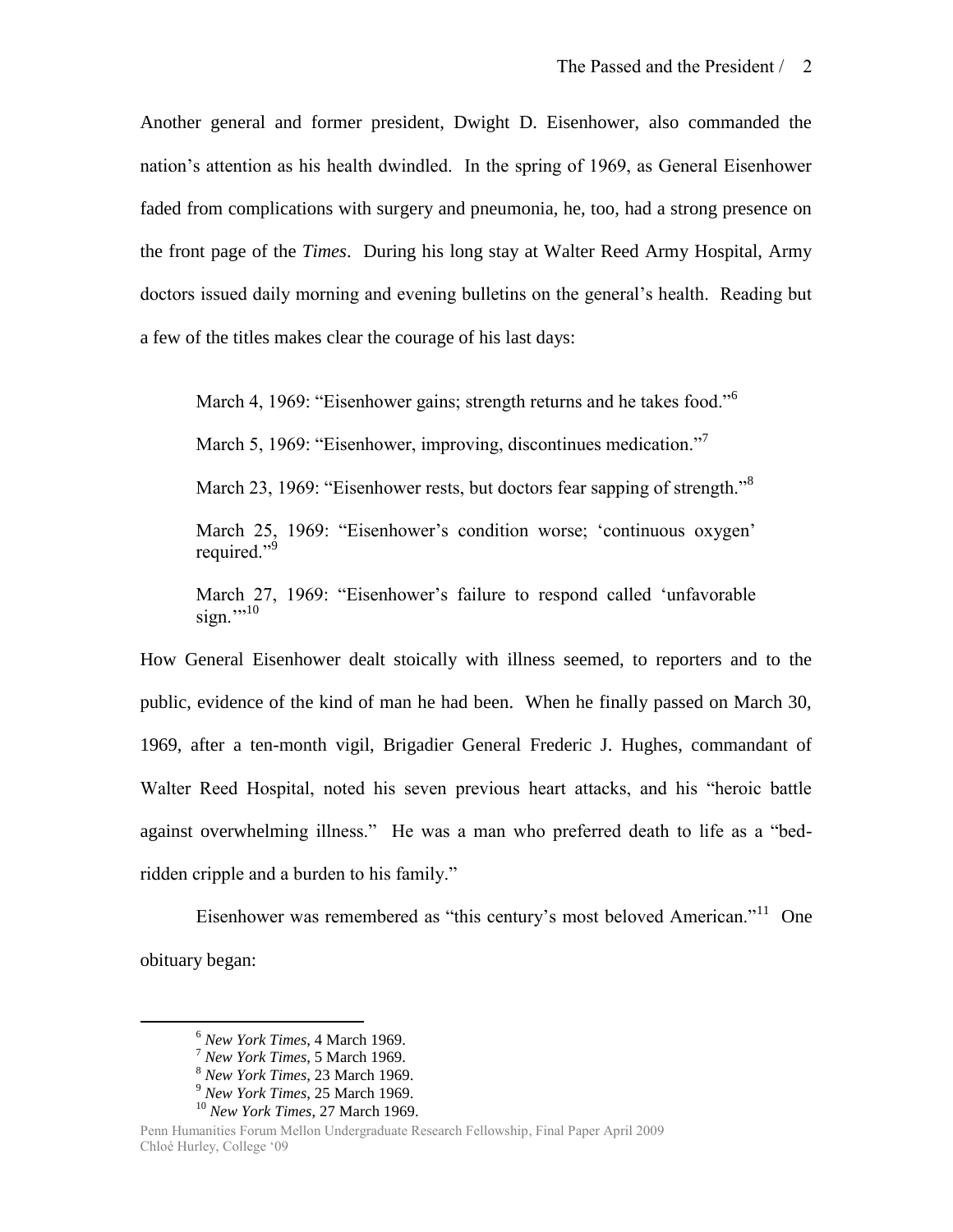In all corners of the earth where the name Eisenhower was associated with victory in war and a tireless crusade for peace, great men and small were moved by the passing of the man whose rise from a farm boy in Kansas to supreme Allied commandeer and conqueror of the Axis powers and President of the United States was a story of devotion to duty.<sup>12</sup>

His devotion to duty was one of the two strongest themes that ran through the characterization of his presidency in his obituaries. That legacy, indeed, had been established long before he ever even entered the Oval Office – whatever he did as president could hardly be eclipsed by the fact that he had, essentially, saved the world from obliteration. He had never actively sought the presidency like General Grant, and had undertaken the responsibility of this continued service to his nation at a cost to his own plans.

The other major theme that ran through his obituaries and the memorials eulogizing him was his decency and popularity – his fundamental respectability and likeability. He maintained a stable and high level of approval throughout his tenure and his support was both wide and deep.<sup>13</sup> He "governed effectively though the sheer force of his popularity among average Americans of both major parties, and it was the average American who was the real source of his power."<sup>14</sup>

At the time of General Eisenhower"s death, America was deeply entrenched in a contentious war halfway around the world. How unquestionably just the American crusade during World War II would have seemed in comparison with Vietnam. In the

<sup>11</sup> C.L. Sulzberger, "Foreign Affairs: The Man Who Wouldn"t Be King," *New York Times*, 30 March 1969.

<sup>12</sup> Felix Belair, Jr., "Eisenhower Dead at 79 as Ailing Heart Fails," *New York Times,* 29 March 1969.

<sup>13</sup> George C. Edwards, III with Alec M. Gallup, *Presidential Approval: A Sourcebook*, (Baltimore and London: The Johns Hopkins University Press, 1990), 156.

<sup>&</sup>lt;sup>14</sup> Sulzberger, "Foreign Affairs: The Man Who Wouldn't Be King."

Penn Humanities Forum Mellon Undergraduate Research Fellowship, Final Paper April 2009 Chloé Hurley, College "09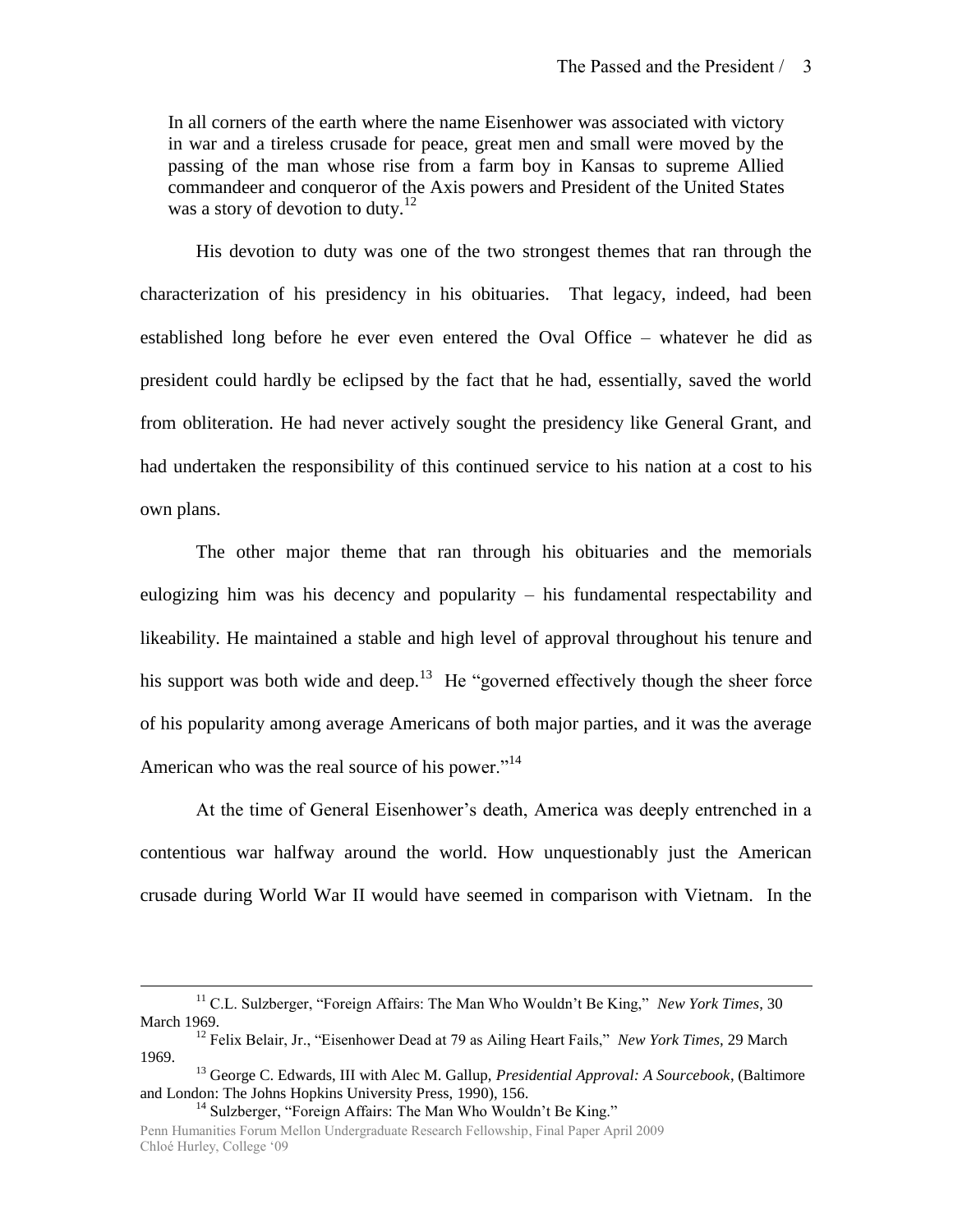middle of a war of questionable merit and morals, Eisenhower's sterling record must have shone even brighter as a beacon of integrity.

Tradition dictates that in eulogizing the dead, we turn ordinary qualities into great virtues and minimize the flawed or banal. But the obituary of a president is more complex than it may appear. Many things contribute to how we remember a president, among them his actions, his words, his personality, his activities before or after the presidency, and the political climate at the time of his death.

A man dies, but a President need not. He can live eternally in American history, and it is the natural desire of every president to do so.

How does a president become a part of history, and what exactly is the nature of the history of which he wants to become a part? In 1912, Teddy Roosevelt (no rube when it comes to myth-making) gave a speech before the American Historical Association, on "History as Literature." In it, he said "the great speeches of statesmen and the great writings of historians can live only if they posses the deathless quality that inheres in all great literature."<sup>15</sup> To live eternally, the president's narrative must have this "deathless quality" that turns ordinary history into tradition.

But the final verdict on his presidency comes much earlier than his physical death – his legacy is settled in life. A political death often precedes a physical death by years – or decades. Thus, "presidential obituary" is a broad term referring not just to the published obituary at the time of physical death. It refers also to the literal media surrounding a president"s political death – farewell addresses, interviews, newspaper articles and television broadcasts – and to the public"s lasting impression of the president.

Penn Humanities Forum Mellon Undergraduate Research Fellowship, Final Paper April 2009 Chloé Hurley, College "09 <sup>15</sup> Theodore Roosevelt, "History as Literature," Speech delivered to the American Historical Association in 1912. [http://www.theodore-roosevelt.com/trhal.html.](http://www.theodore-roosevelt.com/trhal.html) Accessed 4 April 2009.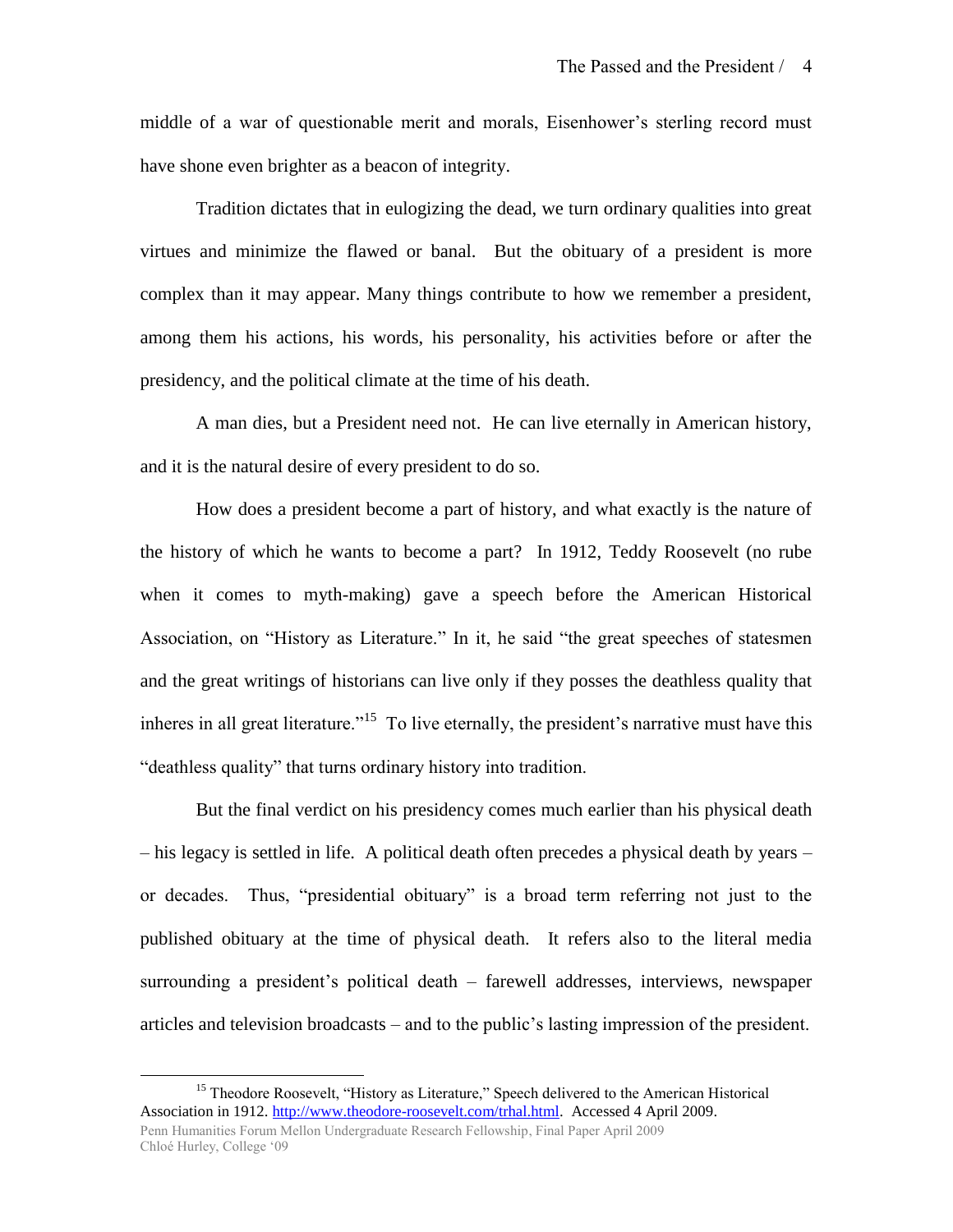A president seeks to generate a story that is worthy of carrying forward through the ages, as part of a political tradition. There are two ways in which a president shapes this story.

One is through his achievements, the things he accomplishes. The capacity to generate achievements may begin before he has even been elected, and continues until his political death. This "political death/obituary" may come early in a president's career or may come late, but after this moment, it is nearly impossible for him to define himself through his actions. He may continue to effect change through legislation, he may send troops home or bring them back, he may pass the first balanced budget in a generation, but experience has shown us that later accomplishments such as these may be inadequate to change public perception of his legacy once the political death has occurred.

But deeds, alone, are not enough – are never enough – to secure an eternal life. Steven Skowronek writes in *The Politics Presidents Make*,

Though each [president] has generated a long list of accomplishments, I doubt that anyone would want to use the length of those lists as the yardstick of their relative success. Successful leaders do not necessarily do more than other leaders; successful leaders control the political definition of their actions, the terms in which their places in history are understood. The failures are those who, upon leaving office, look to some time in the distant future when people might begin to appreciate the wisdom of what they did.<sup>16</sup>

The second way a president shapes his historical legacy is through his persona: the characteristics that the public associate with him, the way he does things and how he is perceived to *be*. The persona affects how much control the president has over the

<sup>16</sup> Steven Skowronek, *The Politics Presidents Make: Leadership from John Adams to George Bush* (Cambridge: The Belknap Press of Harvard University Press, 1998), 17.

Penn Humanities Forum Mellon Undergraduate Research Fellowship, Final Paper April 2009 Chloé Hurley, College "09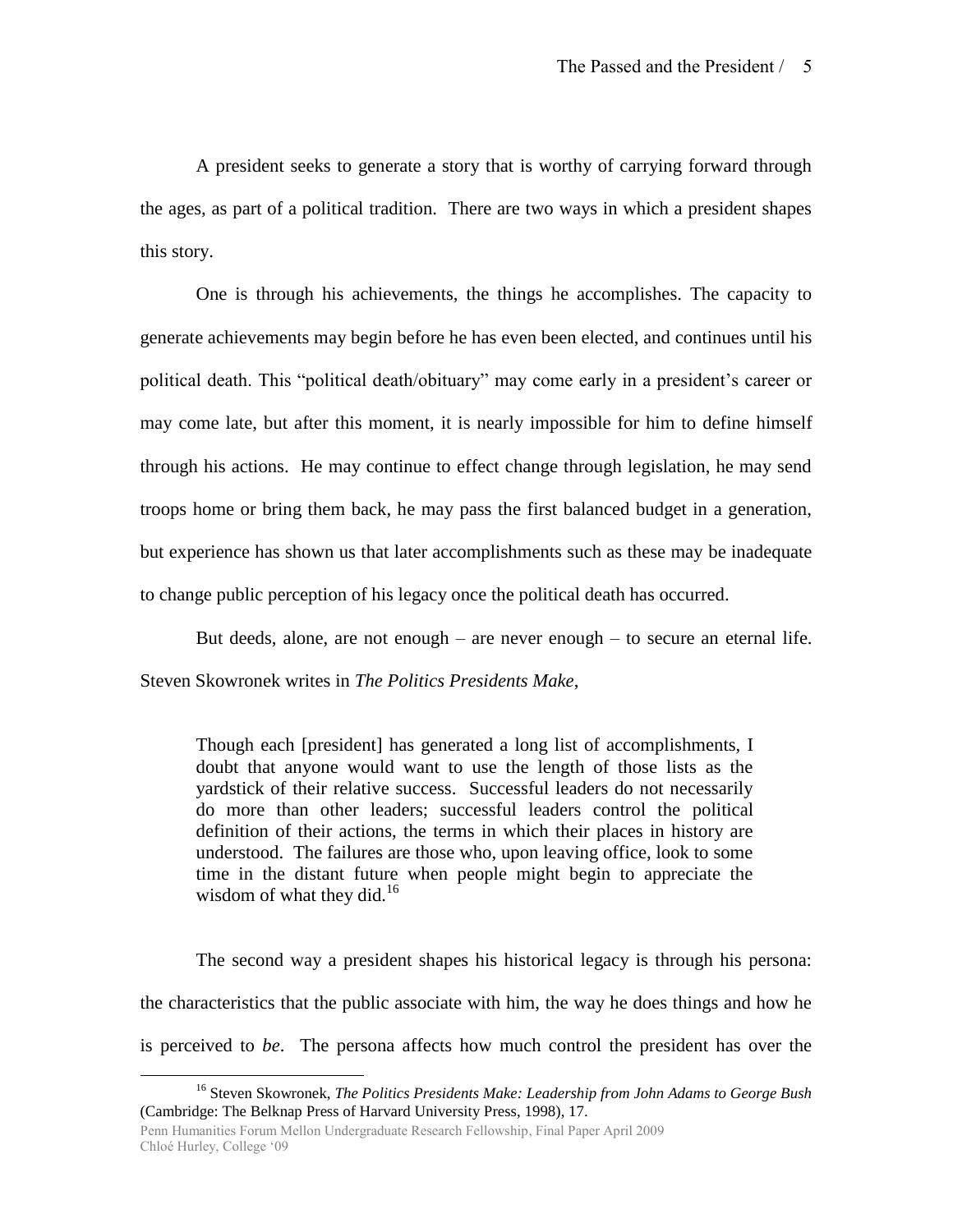political reception of his actions. It is the persona that highlights certain achievements and obscures others. The persona continues after a president's political death, and endures until his physical death.

After a president"s physical death, he becomes the property of American political culture. He has made his bid for immortality, and now it is up to third parties – allies, enemies, historians, average joes – to remember him. Third parties treat the death of the President in accordance with their own political and national needs. What these needs might be differ from president to president, and it is often to our needs rather than to the historical record that we are most faithful.

As *Time* magazine put it when writing about Lyndon Johnson in 1968, "The man in the White House is at once the chief repository of the nation"s aspirations and the supreme scapegoat for its frustrations.<sup>17</sup> The president also acts as mental shorthand for the entire United States government. He is its focal point and its symbol. But mentally substituting the President in for the United States government is, of course, an act of make-believe. The president is not solely responsible for all that he is believed to do and to control. Johnson did not single-handedly wage the Vietnam War, just as Ronald Reagan did not tear down the Berlin Wall.

But to remember a president is to forget his context. It is not to understand the man in all his complexity but to connect him to phrases, images, or events that have, over time, come to stand in for him. He is simplified so that he is easier to transmit to future generations.

<sup>&</sup>lt;sup>17</sup> "The Paradox of Power," *Time*, 5 January 1968. [http://www.time.com/time/magazine/article/0,9171,712057,00.html.](http://www.time.com/time/magazine/article/0,9171,712057,00.html) Accessed 24 April 2009.

Penn Humanities Forum Mellon Undergraduate Research Fellowship, Final Paper April 2009 Chloé Hurley, College "09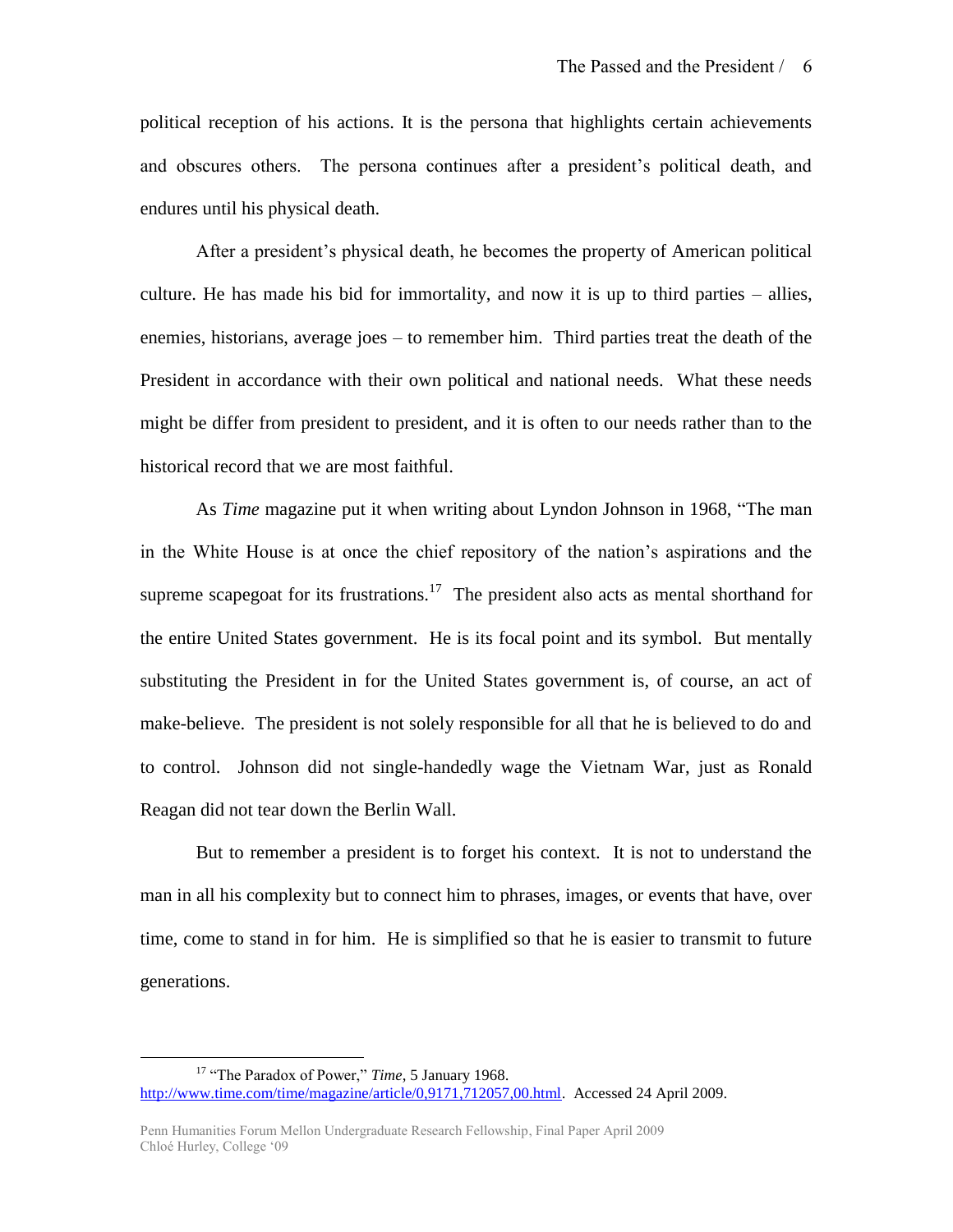If we look at how we remember a president, we can ask why we remember him that way, and figure out what he symbolized or continues to symbolize. We can then understand which events of his lifetime and, and which aspects of contemporary culture have been woven together to create the symbol that endures.

The president is aware of the interpretive culture and endeavors to connect his own personal narrative to a greater national political narrative.<sup>18</sup> If his personal narrative is temporally relevant, his name will go hand in hand with the era; it will be hard to unravel whether he made the age or the age made him. A president who successfully connects his personal narrative to the national narrative makes it seem as though it was prophesied that he should be the leader of his time.

Theodore White writes that "history, once past," may be interpreted as a logical progression of events leading to an endpoint. "But," he writes, "history while it happens is fluid and unpredictable, dependent on the institutions of leaders who must break with the learning of the past and discard ideas that time has outworn." Leaders "must explain their actions to their people and earn their trust while doing so."<sup>19</sup> In other words, leaders make changes, and the people will be uncomfortable with those actions unless shown that they align with the right narrative. In terms of the president, he will be successful if his actions are perceived as being in harmony with the values of the nation (e.g. "life, liberty, and the pursuit of happiness," democracy, etc.).

It is the president who must understand the tension between his actions and the mood of the nation, between his personal narrative and the national narrative. White writes, "a President can trust no one and no theology except his own sense of history; all

1969), 97.

<sup>18</sup> Skowronek, *The Politics Presidents Make,* 24.

<sup>&</sup>lt;sup>19</sup> Theodore H. White, *The Making of the President 1968* (New York: Atheneum Publishers,

Penn Humanities Forum Mellon Undergraduate Research Fellowship, Final Paper April 2009 Chloé Hurley, College "09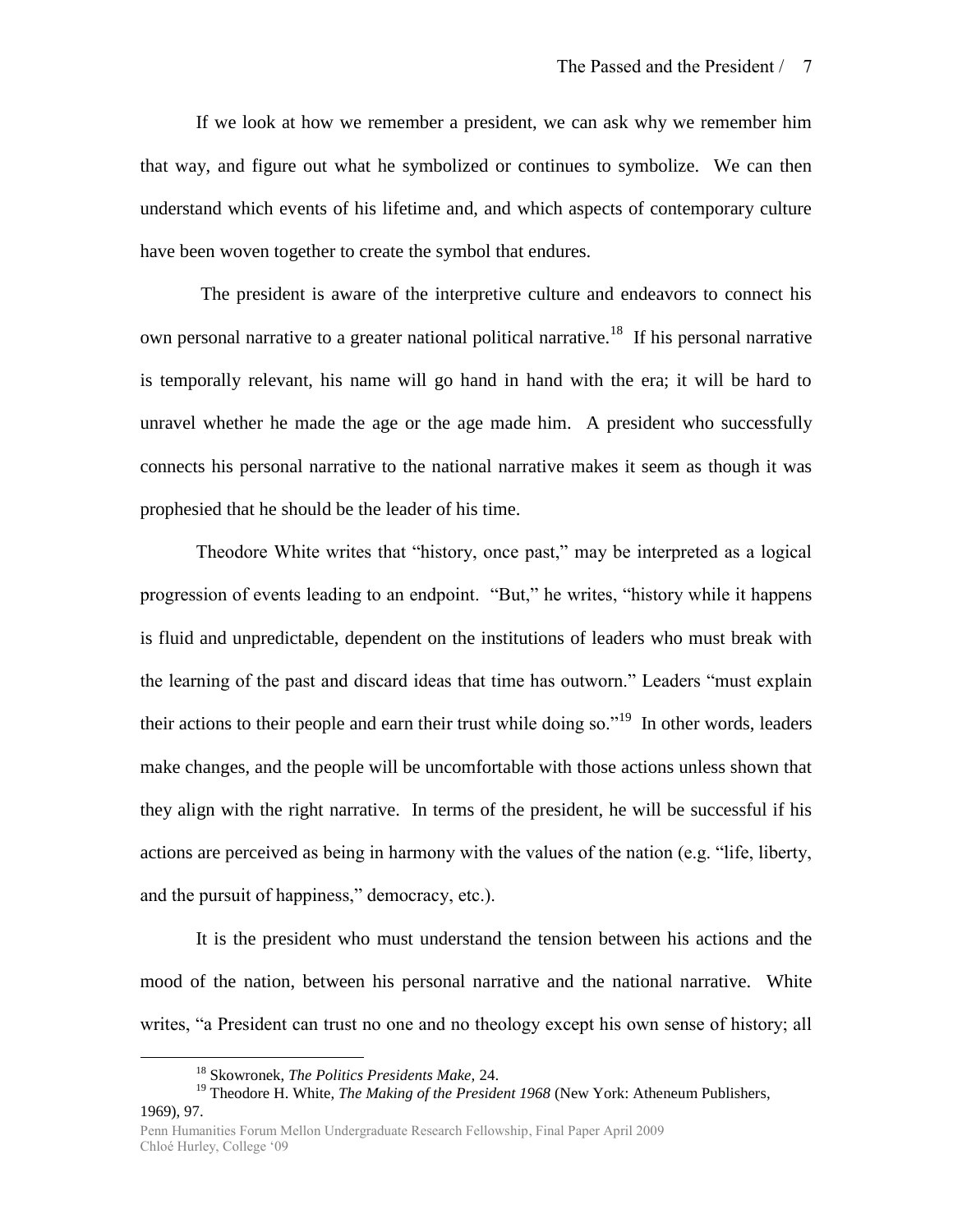the instruments of government must be subordinate to this feeling of his for history; and when this supreme guidance is lacking, the instruments themselves are useless."<sup>20</sup>

Each of the six presidents I examine has a different story. In my analysis, I have grouped these presidents together in an order that best highlights their similarities and differences. They are summarized in chronological order below:

Although John Kennedy died prematurely, I argue that he never had a political death. If only because of how he died, Kennedy continues to ride a wave of popularity, and his flame burns eternal even as the political landscape of America evolves.

Lyndon Johnson"s political death was his decision not to seek reelection due to the unpopularity of the Vietnam War. It was a war that he neither started nor ended, but whose mantle shrouds him, often obscuring the legacy he might otherwise have had of civil rights and the Great Society. Johnson died in 1973, just four short years after leaving office, while Vietnam and the debate over Vietnam still raged. Had Kennedy not died the way he did, or Johnson not died when he did, we might now have a very different set of political symbols.

Out of all twentieth century presidents, Richard Nixon"s legacy seems the most obvious: Watergate. But when we talk about Nixon"s political death, which one are we talking about? When General Eisenhower nearly dropped him from the Republican ticket in 1952? When he lost the presidency to Kennedy in 1960? When he told the press they wouldn't have "Nixon to kick around anymore?" after losing the California gubernatorial race in 1962? Or when he became the only man to ever resign the presidency in 1974?

<sup>20</sup> Ibid., 13.

Penn Humanities Forum Mellon Undergraduate Research Fellowship, Final Paper April 2009 Chloé Hurley, College "09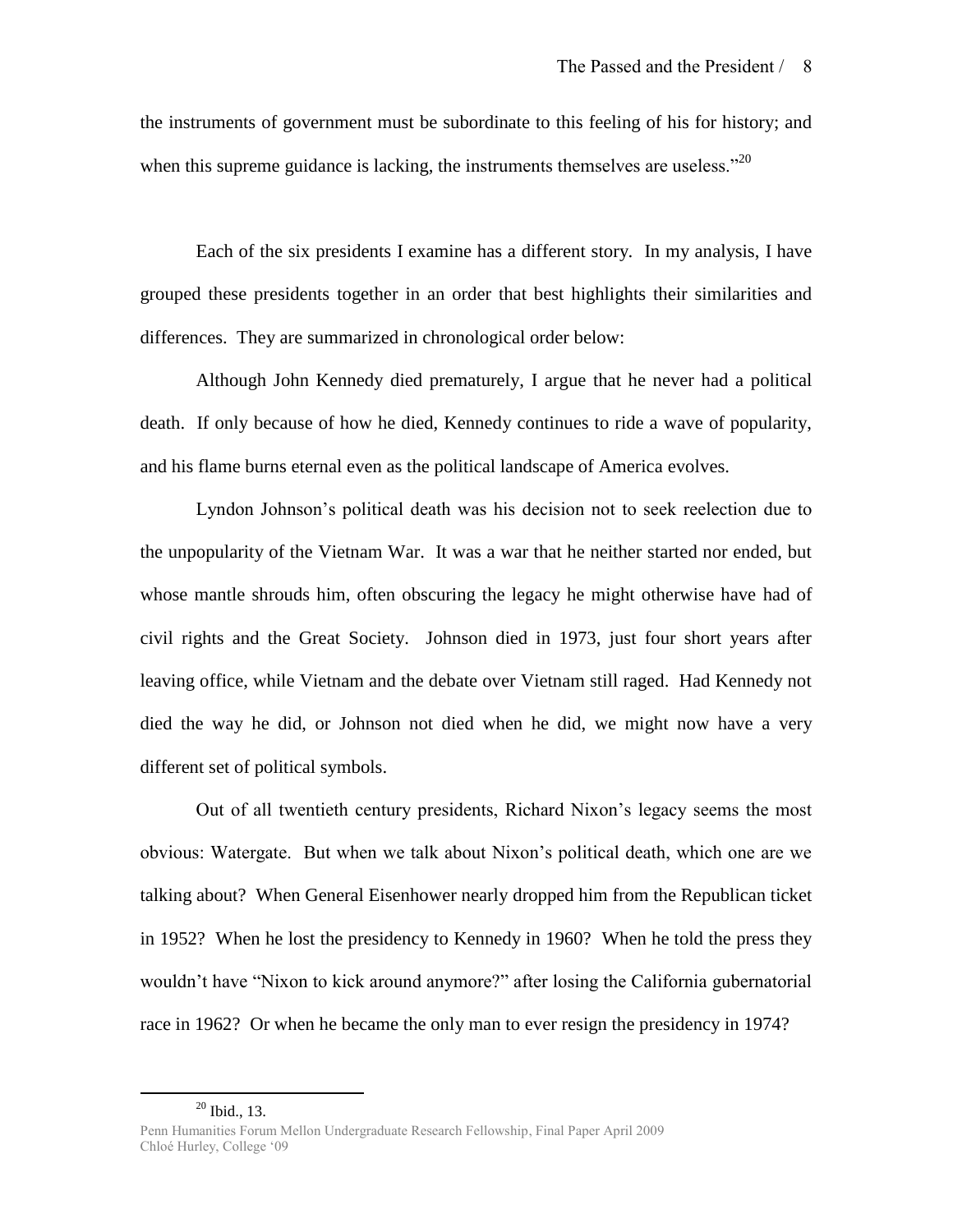Against all intuition, Nixon is not politically dead. Nixon did not have a political death perhaps because he had so many of them. Although he is not brought back like Kennedy as a hero or a symbol, Nixon is still brought back again and again because, as R.W. Apple, Jr. wrote in his obituary, American politics "has never fully recovered," from his ignoble actions. His is a story that we do not tire of hearing because, like Kennedy"s, it is a myth, a conspiracy, an unsolved mystery. One man stands for light and one man for darkness, but both Kennedy and Nixon possess a strange hold upon the American cultural consciousness.

Gerald Ford has a comparatively short list of accomplishments because he was president for barely two-and-a-half years. What is more, his political death occurred after only one month in office, when he granted Nixon a full, free, and absolute pardon. The press and the public, who had treated the unelected president very favorably until then, recoiled at his decision. Ford lived for thirty-one years, becoming the longest living president ever. Yet time out of office does not automatically neutralize or outweigh deeds done in office. Ford"s thirty-one years as a private citizen did not add or detract very much from his legacy, and he did little to change the record.

Although Jimmy Carter is still going strong at the time of this writing, I have included him in my study because of how he has made use of his post-presidency. Widely regarded as the "best ex-president," Carter has been almost illogically more successful out of office than in it. Through the Carter Center, the public service center associated with his presidential library, he has been involved in global health campaigns, peace negotiations, and the monitoring of free elections in more than two dozen countries. Although it seemed his political obituary was written when he left office, it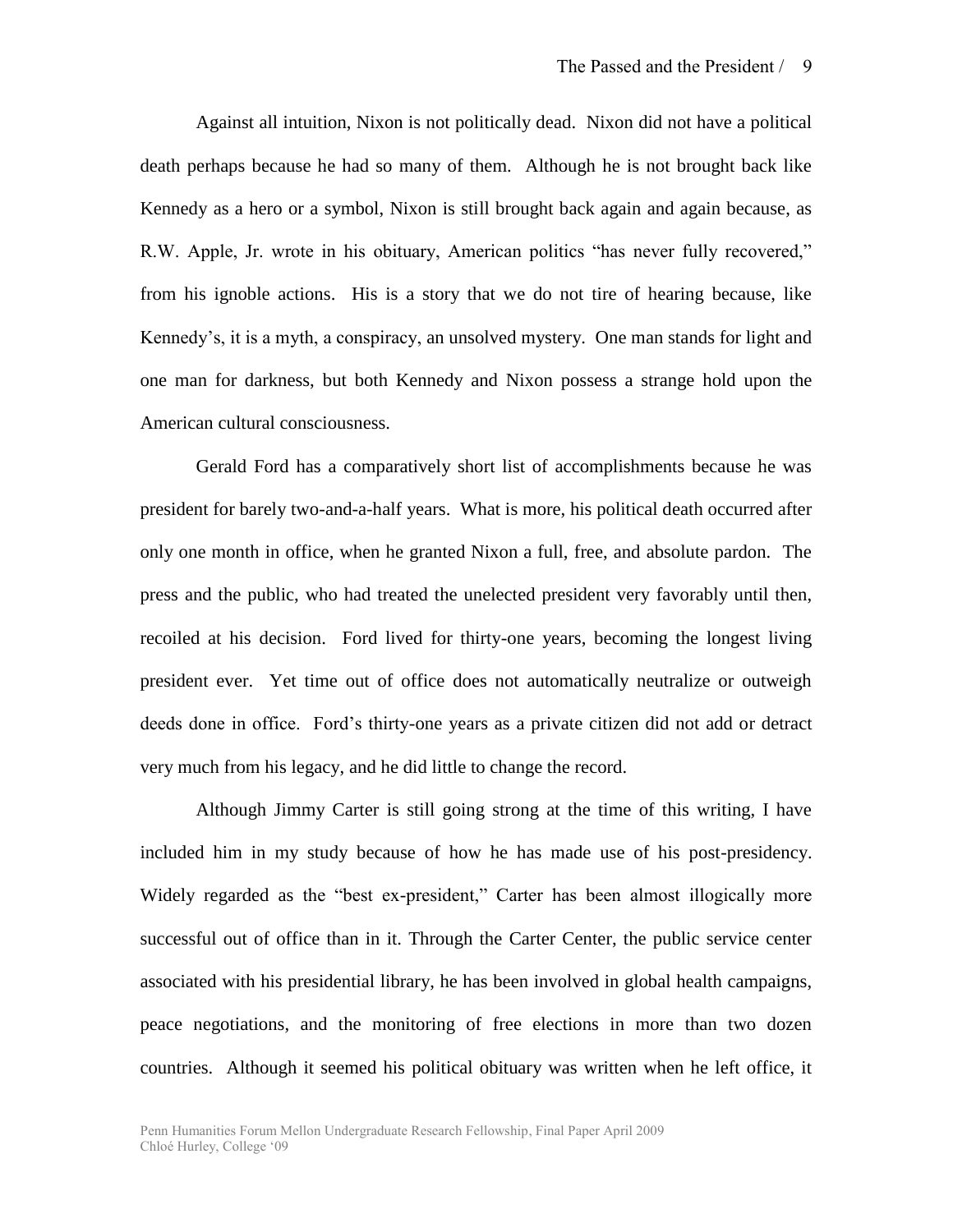looks as though he is only now doing the things that are to become his legacy, and these actions may retroactively improve his presidential legacy.

When Ronald Reagan died in 2004, it seemed as though many people had forgotten that he was still alive. After ten years of complete absence from public life as he and his family privately lived with the effects of his Alzheimer's disease, suddenly the Gipper was back. A president who was remembered mostly for his personal attributes suddenly became a symbol of all that the Republican party could and should be. His memory was used to great effect during the summer leading up to the 2004 reelection of George W. Bush, his face adorned tee-shirts and bumper stickers – there was even talk of putting his face on the ten-dollar bill! But in the wake of the current financial crisis, some of whose antecedents can be traced to Reagan-era changes, his legacy may yet change. We are still too close to both his presidency and to his death to be able to tell.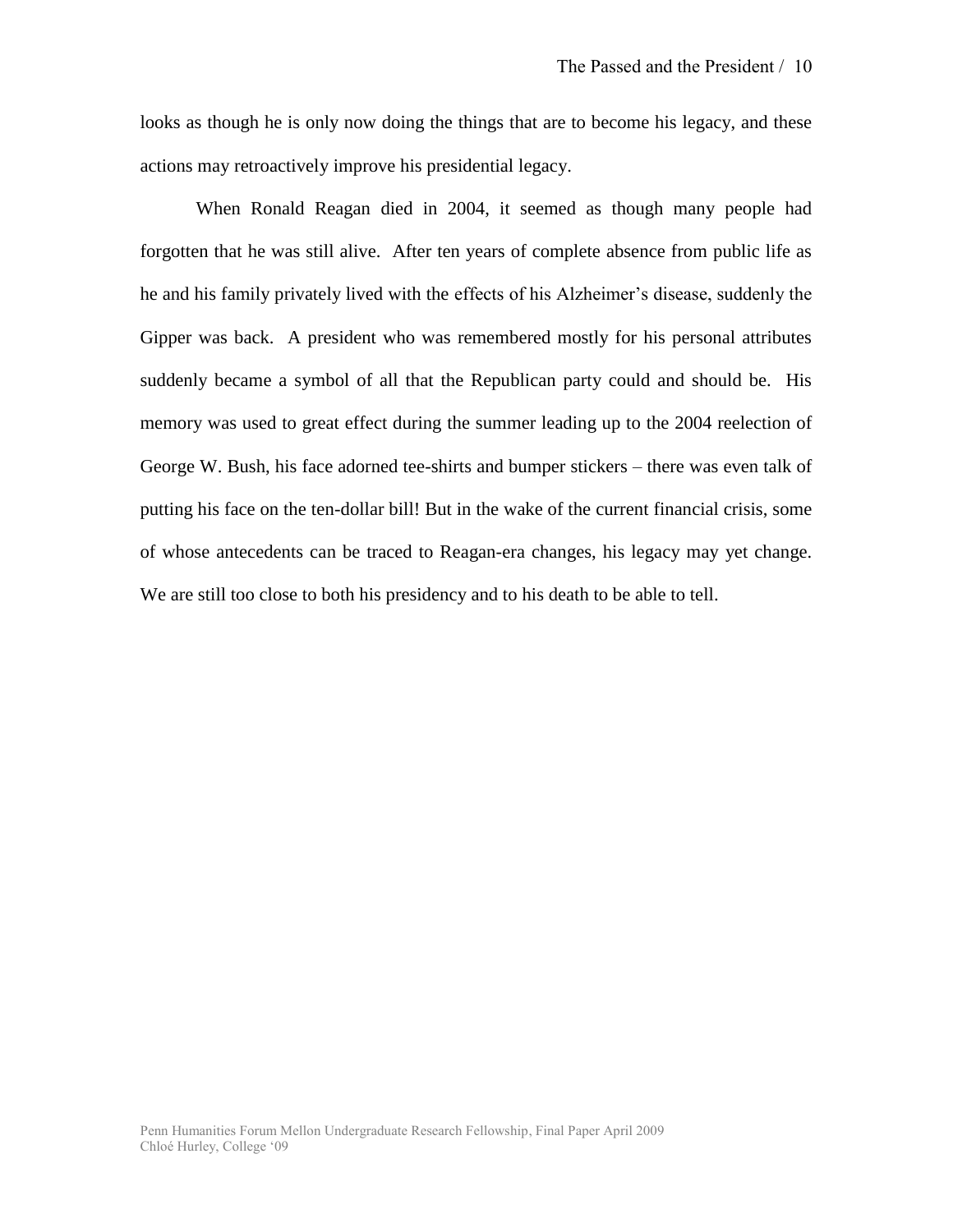### **Lyndon B. Johnson: Hey, Hey, LBJ, How Many Bills Did You Pass Today?**

Embedded in popular memory is the all-too-catchy anti-war slogan used by youth protesters in Washington: "Hey, hey, LBJ, how many kids did you kill today?" Never have a president's initials been so unfortunate in rhyme.

Johnson was the definition of the wrong man in the wrong place at the wrong time. He was the clunky replacement for a young, adored hero whose promises he now had to deliver. While Kennedy's death called for canonization or "coronation," this necessity may have also preempted any accolades that would have gone to the man whose duty it was to succeed him.

Johnson successfully identified civil rights and domestic welfare programs as the relevant issues of the time. But he was unable to give Vietnam a meaning, a historical significance that placed it in the narrative of American history. In 1968, none of the candidates for President understood what was going on in Vietnam. "Almost alone in his understanding of what was happening in the field of combat was LBJ himself," wrote Theodore White. "His misfortune was that he could not or would not make clear this understanding to Americans as a President should, or explain the mission, purpose and fate of their sons."<sup>21</sup>

*Time* magazine chose Johnson as its 1967 "Man of the Year," and spent the better part of 5,000 words describing him as utterly out of touch with the national conscience. Yet the essay ended on a generous note: "The greatest presidents are those who emerged during periods of severe strain, domestic or foreign. Johnson still has the chance to stand

Penn Humanities Forum Mellon Undergraduate Research Fellowship, Final Paper April 2009 Chloé Hurley, College "09 <sup>21</sup> White, *The Making of the President 1968* (New York: Atheneum Publishers, 1969), 9.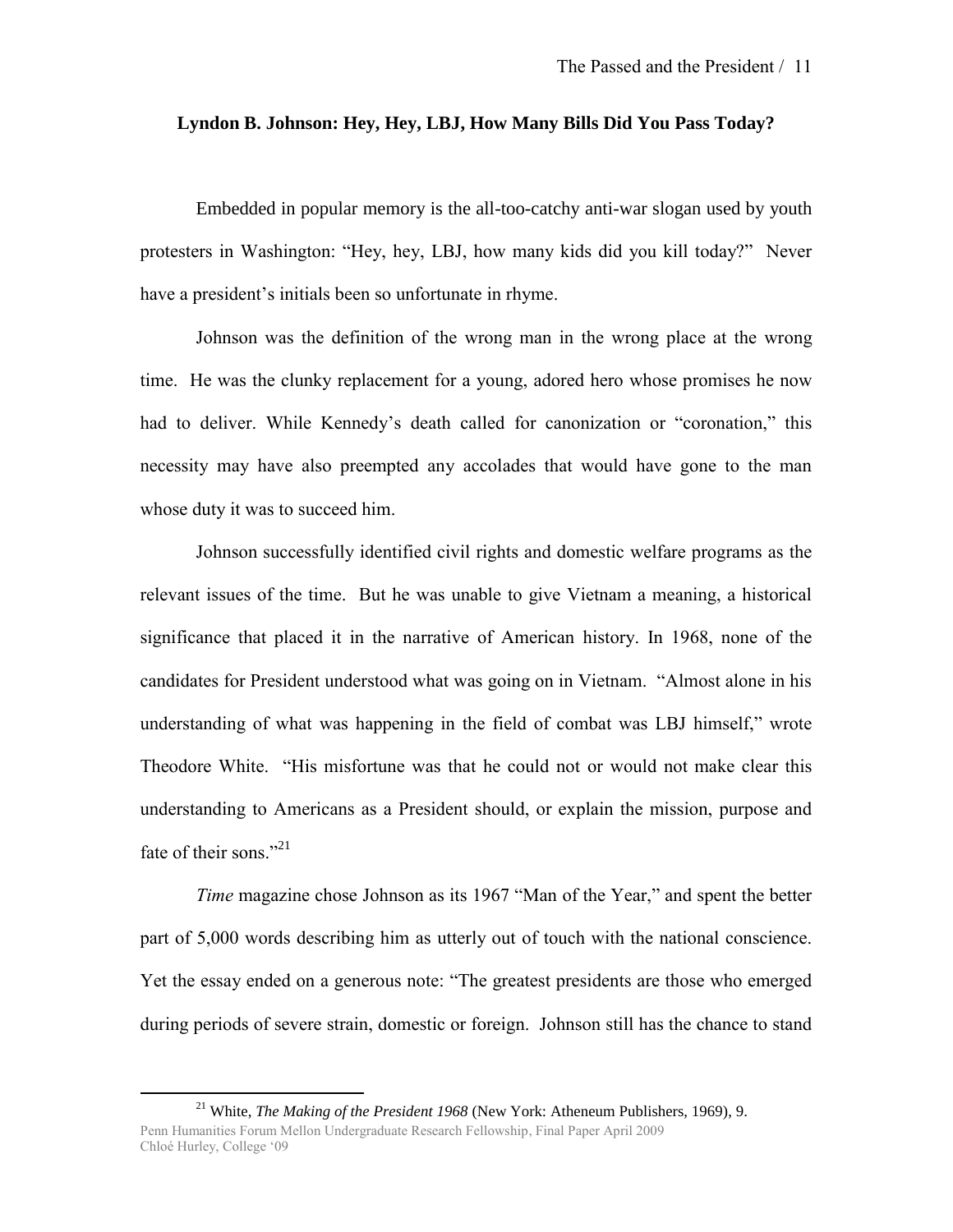among them."<sup>22</sup> Johnson still had the chance, no matter how slim, to turn it around, but he could not take it.

The big, boorish Texan could never compete with the Kennedy glamour. In 1960, he lost the Democratic presidential nomination to Kennedy and settled for the vice presidency, accepting a figurehead position with much less influence than what he could have had in the Senate. But when Kennedy was assassinated on November 22, 1963, all of that changed forever. Johnson was sworn in aboard Air Force One just a little over an hour after Kennedy was pronounced dead.

Just because Johnson had the title did not mean that he could ever conquer Camelot. In the wake the assassination, Johnson was able to unite the American people, but "Jack Kennedy had drained the world"s capacity for unrestrained fascination with the U.S. presidency."<sup>23</sup> Johnson's shortcomings would never be given the gloss afforded his predecessor. In a 1970 interview with Walter Cronkite, Johnson would say that his predecessor was "a great public hero, and anything I did that someone didn"t approve of, they would always feel that President Kennedy wouldn"t have done that…that he wouldn't have made that mistake."<sup>24</sup>

Johnson was painfully aware of this from the moment he laid his hand on the Bible. "I took the oath," he later told historian Doris Kearns, "but for millions of Americans I was still illegitimate, a naked man with no presidential covering, a pretender

<sup>&</sup>lt;sup>22</sup> "The Paradox of Power."

<sup>23</sup> "The Prudent Progressive," *Time*, 1 January 1965.

[http://www.time.com/time/magazine/article/0,9171,841674,00.html,](http://www.time.com/time/magazine/article/0,9171,841674,00.html) Accessed 24 April 2009.

Penn Humanities Forum Mellon Undergraduate Research Fellowship, Final Paper April 2009 <sup>24</sup> Irwin Unger and Debi Unger, *LBJ: A Life* (New York: John Wiley and Sons, 1999), 517.

Chloé Hurley, College "09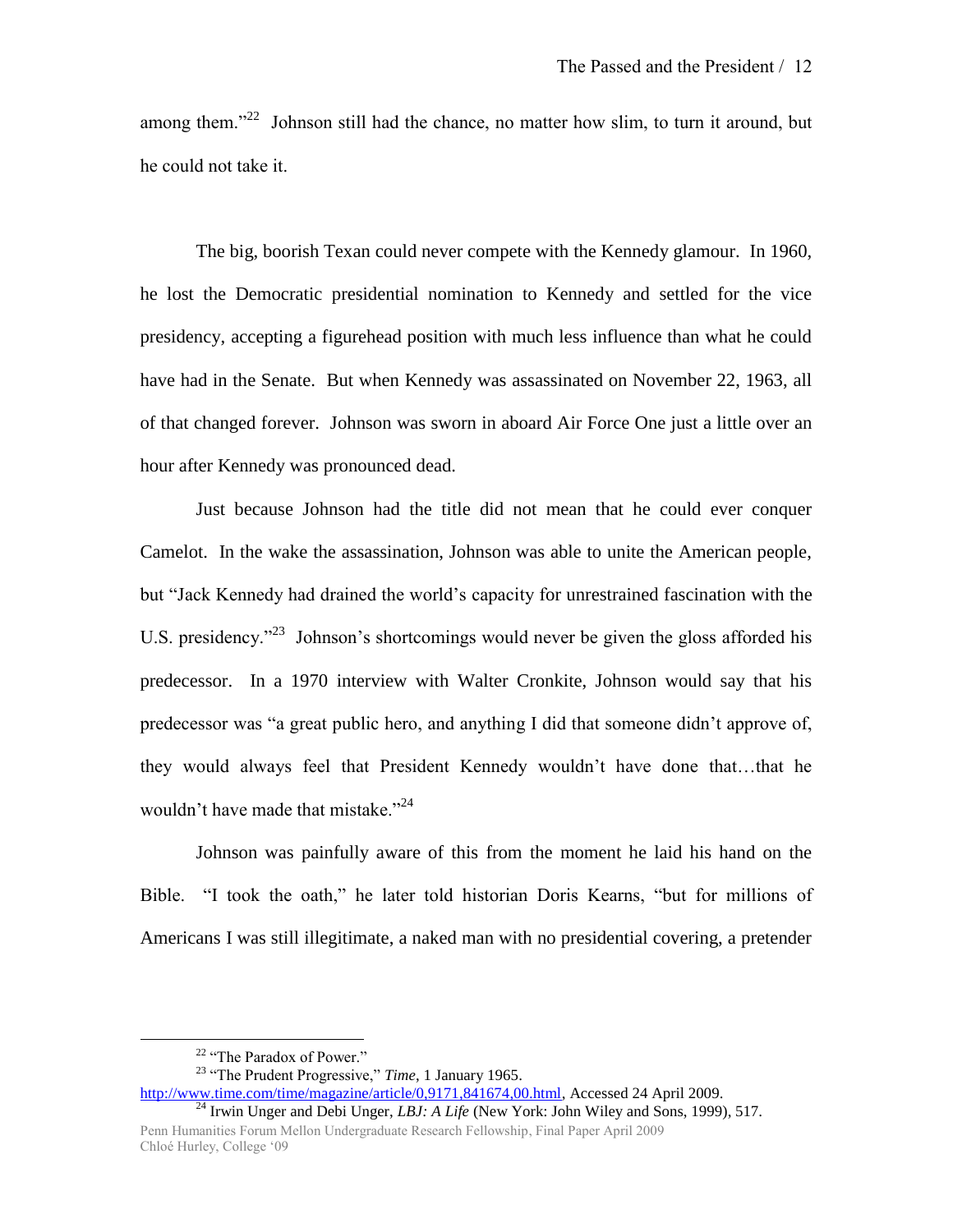to the throne, an illegal usurper."  $25$  Johnson knew how to craft cooperation from his years in the Senate. He realized that at the outset that to get the public to accept his own political goals, he would frame them as Kennedy"s.

He would present himself as the faithful executor of Kennedy"s will. In his speech before a joint session of Congress on November 27, 1963, he swore that "no memorial oration or eulogy could more eloquently honor President Kennedy"s memory than the earliest possibly passage of the civil rights bill for which he fought so long."<sup>26</sup> Privately, however, he was determined to "turn Kennedy"s legacy into Johnson"s accomplishment."<sup>27</sup>

In the remainder of Kennedy"s term, Johnson aggressively pursued his own civil rights vision. It was Kennedy who had introduced the new Civil Rights Act, but Johnson ensured its prompt consideration by the Senate. After a 57-day filibuster, the bill passed the Senate, and Johnson signed it into law on July 2, 1964. He had prevailed to pass a civil rights bill stronger than that even proposed by Kennedy.

In the election of 1964, Johnson"s popularity was affirmed in a landslide victory. His 61.1% of the vote – the greatest margin of victory that had yet been tallied in a presidential election – constituted a mandate. He recalled to Doris Kearns that election night was "the first time in all my life I truly felt loved by the American people."<sup>28</sup>

<sup>25</sup> Doris Kearns, *Lyndon Johnson and the American Dream* (New York: Harper & Row, Publishers, 1976), 170.

<sup>26</sup> **"**Address Before a Joint Session of Congress," 27 November 1963, *Public Papers of the Presidents of the United States, Lyndon B. Johnson* (Washington: United States Government Printing Office, 1965), 9.

<sup>27</sup> Kathleen J. Turner, *Lyndon Johnson's Dual War: Vietnam and the Press* (Chicago: The University of Chicago Press, 1985), 93.

<sup>28</sup> Kearns, *Lyndon Johnson and the American Dream*, 209.

Penn Humanities Forum Mellon Undergraduate Research Fellowship, Final Paper April 2009 Chloé Hurley, College "09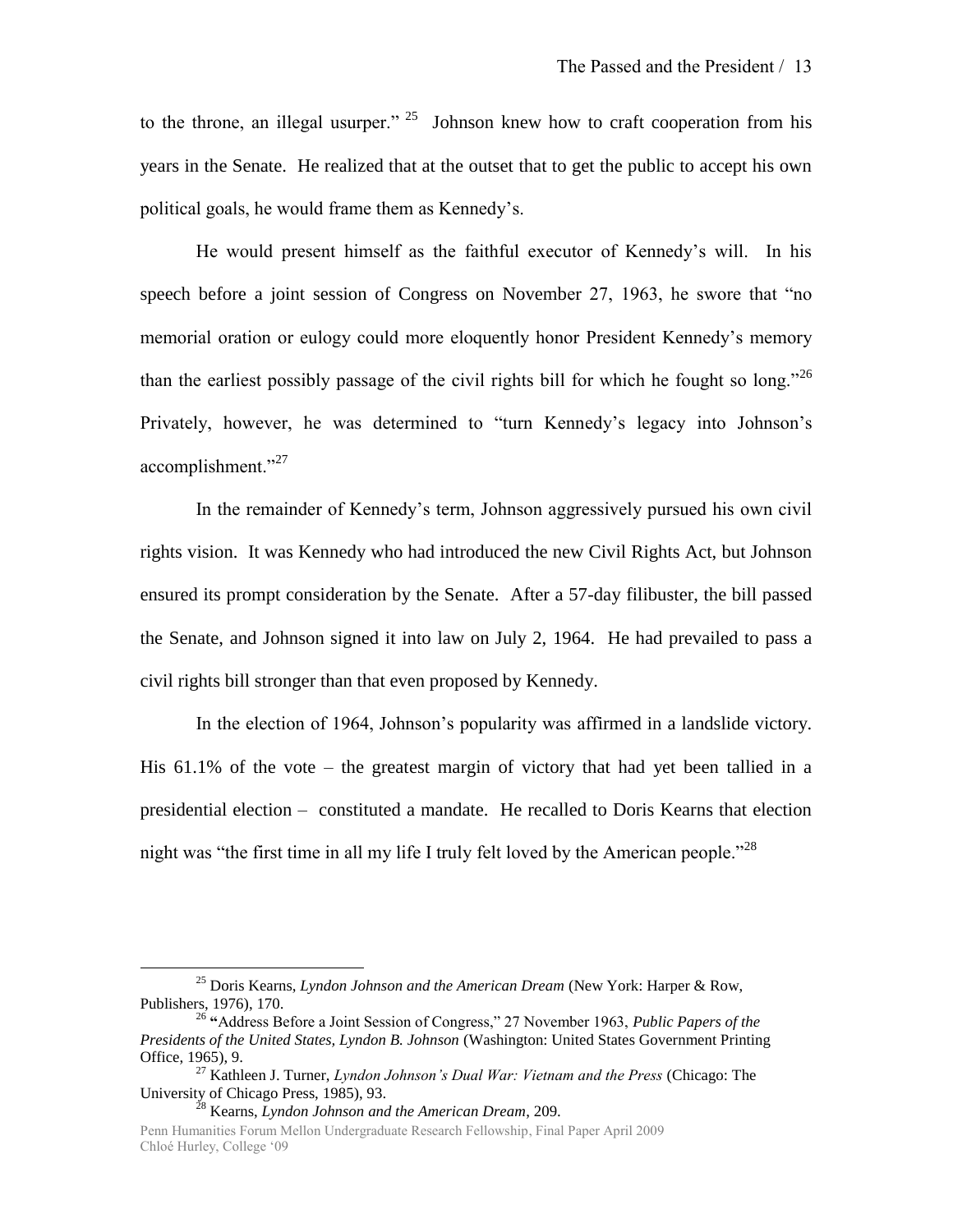Johnson knew what kind of president he wanted to be, and he wanted credit for it. On March 15, 1965, in his famous civil rights speech, "The American Promise," he five times proclaimed what kind of President he wanted to be:

I want to be the President who educated young children to the wonders of their world. I want to be the President who helped to feed the hungry and to prepare them to be taxpayers instead of taxeaters. I want to be the President who helped the poor to find their own way and who protected the right of every citizen to vote in every election. I want to be the President who helped to end hatred among his fellow men and who promoted love among the people of all races and all regions and all parties. I want to be the President who helped to end war among the brothers of this earth. $^{29}$ 

This is a peculiar way to frame civil rights. Johnson"s goals are ambitious, but it sounds as though he cares less about achieving them than being remembered for them. And he *would* have been remembered for them had not his role as a national healer been overshadowed by his reputation as a warmonger. "Were there no outside world," wrote Theodore White in 1969, "if America inhabited a satellite planet, capable of controlling its own environment, its own circumstances, its own future, Lyndon Johnson might conceivably have gone down as the greatest of twentieth-century Presidents."<sup>30</sup> This was not to be.

In the absence of an international crisis, Johnson had the luxury to focus on domestic issues. In the spring of 1964, Johnson had introduced America to "The Great Society," his plan for sweeping domestic reforms and public programming. After the election, Johnson continued full speed ahead, unleashing the stream of legislation that would become the Great Society. He was acutely aware of the role that timing played in the passage of legislation, and how fleeting popularity could be. Between January 4 and

<sup>29</sup> "Special Message to the Congress: The American Promise," 15 March 1965, *Public Papers*, 287.

Penn Humanities Forum Mellon Undergraduate Research Fellowship, Final Paper April 2009 Chloé Hurley, College "09 <sup>30</sup> White, *The Making of the President 1968* (New York: Atheneum Publishers, 1969), 12.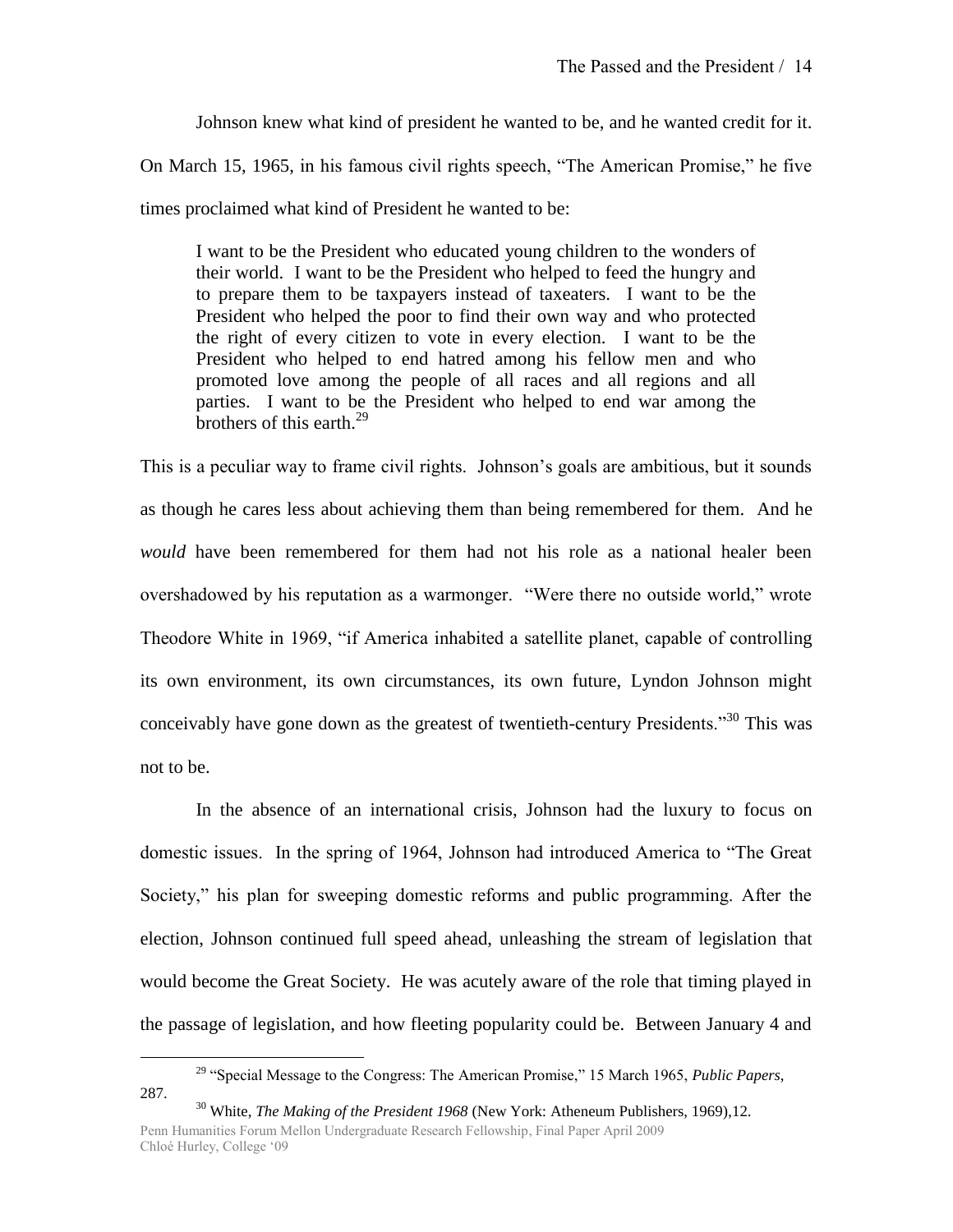October 23, 1965, the White House submitted 87 bills to Congress, and Johnson signed 84 of them into law.<sup>31</sup> He signed the landmark National Voting Rights Act of 1965 into law on August 6 of that year.

With the wisdom of hindsight, one could speculate that he pushed through his Great Society legislation in such an avalanche of bills because the situation in Vietnam was becoming too great to ignore. Once he gave in to the fiscal and political demands of that conflict, getting his own country in order would fall by the wayside. "Ideally," read Johnson"s obituary eight years later, "he would have liked to cut off the world at both oceans to let America put her own house in order…But events were not to allow him to take that course."<sup>32</sup>

Even Johnson"s harshest critics will concede that in substantial measure the Vietnam War was not his to choose but rather only his to lose. His commitment to the war in southeast Asia was consistent with the pledge of three presidents to keep communism from planting its roots in region. If Vietnam were to be abandoned, popular diplomacy held, it would be only the first in a long line of dominoes to fall, thus clearing the way for communism to take over the world. A young, geopolitically protected nation, the United States had a perfect slate of victories up through the middle of the twentieth century. Even as the war outgrew the resources available to it, Johnson was loath to become the First President to Lose a War.

Johnson was reluctant to present the war to the American public as anything other than a peripheral issue. "I knew the day it exploded into a major debate on the war, that day would be the beginning of the end of the Great Society," Johnson later said. If

<sup>31</sup> Irwin Unger, *The Best of Intentions: The Triumphs and Failures of the Great Society Under Kennedy, Johnson, and Nixon* (New York: Doubleday, 1996), 104.

Penn Humanities Forum Mellon Undergraduate Research Fellowship, Final Paper April 2009 Chloé Hurley, College "09 <sup>32</sup> Albin Krebs, "Lyndon Johnson, Controversial President," *New York Times*, 23 January 1973.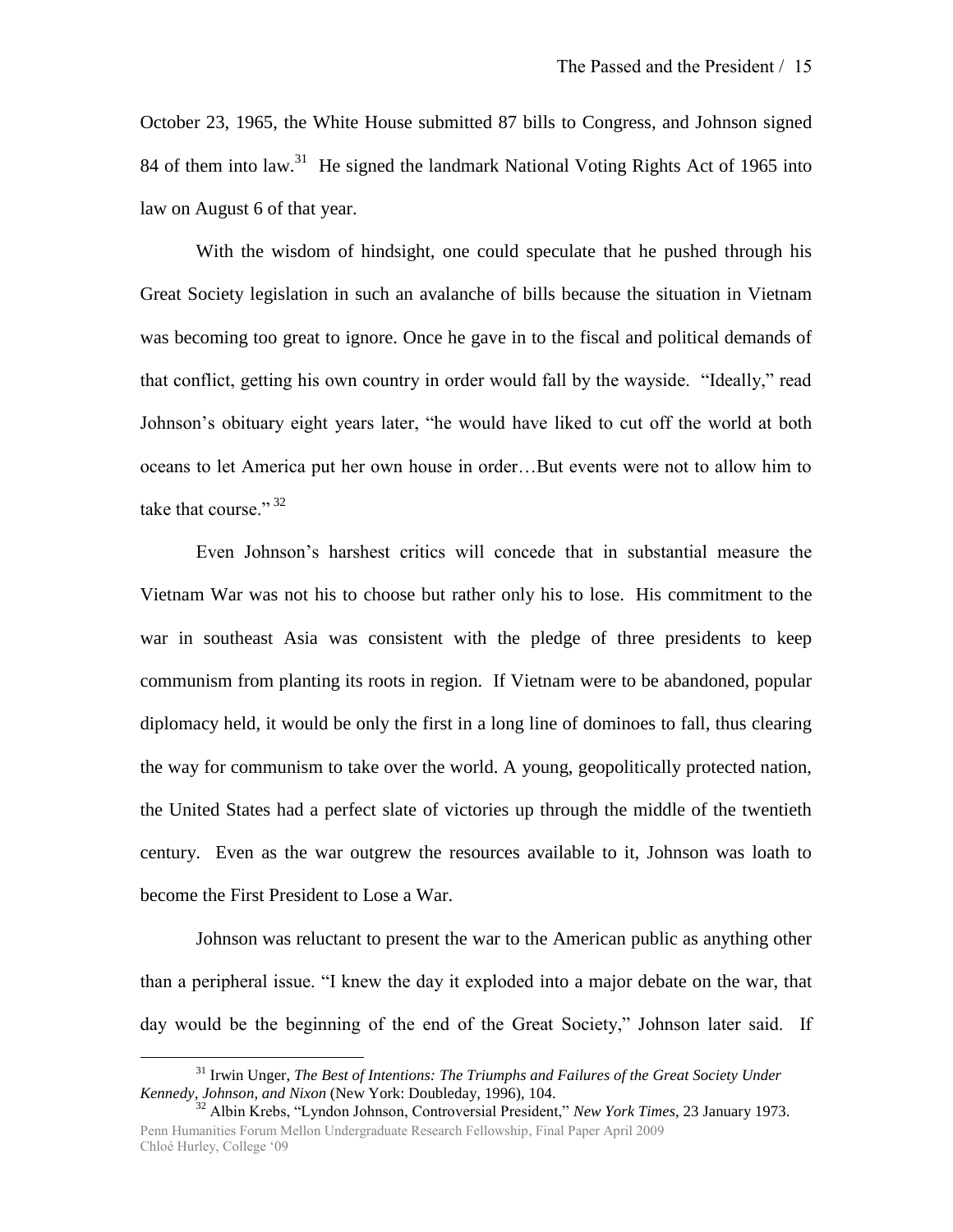Congress caught a whiff of Vietnam, then minds and money would be averted from Great Society legislation and programs. The importance of a foreign war would supercede the need for domestic improvements. Once American men landed on enemy soil, it would be nearly impossible to deny defense funding.

Speechwriter Dick Goodwin says that as Johnson faced the reality of Vietnam in early 1965, he "reached the height of his leadership and set in motion the process of decline." $33$  Not only would he lose the Great Society, but he also would lose his popularity. A sterling legacy would be lost to a quagmire. "I was determined to be a leader of war *and* a leader of peace," Johnson said later. "I refused to let my critics push me into choosing one or the other. I wanted both, I believed in both, and I believed America had the resources to provide for both."<sup>34</sup>

Through press releases and his speeches, Johnson tried to convince the public that pursuing a war abroad and a Great Society at home were two missions under the auspices of one cohesive agenda. He discussed how America would help Vietnam develop the same rich society that had begun at home, and emphasized the people of North and South Vietnam were similar to Americans, wanting and deserving the same things that Americans wanted and deserved.<sup>35</sup> Johnson was passionate about the Great Society, and wanted to highlight his successes in that area while minimizing the situation in Southeast Asia. The frame required too much suspension of disbelief. At the same time, Johnson was lying to Congress and to the public about the escalation of the war. By the spring of 1965, Johnson had already escalated the war. A Pentagon study releases in 1971 would

<sup>33</sup> Richard N. Goodwin, *Remembering America: A Voice from the Sixties* (Boston: Little, Brown and Company, 1988), 349.

<sup>34</sup> Kearns, *Lyndon Johnson and the American Dream*, 283.

<sup>35</sup> "Address at Johns Hopkins University: "Peace Without Conquest,"" 7 April 1965, *Public Papers*, 394.

Penn Humanities Forum Mellon Undergraduate Research Fellowship, Final Paper April 2009 Chloé Hurley, College "09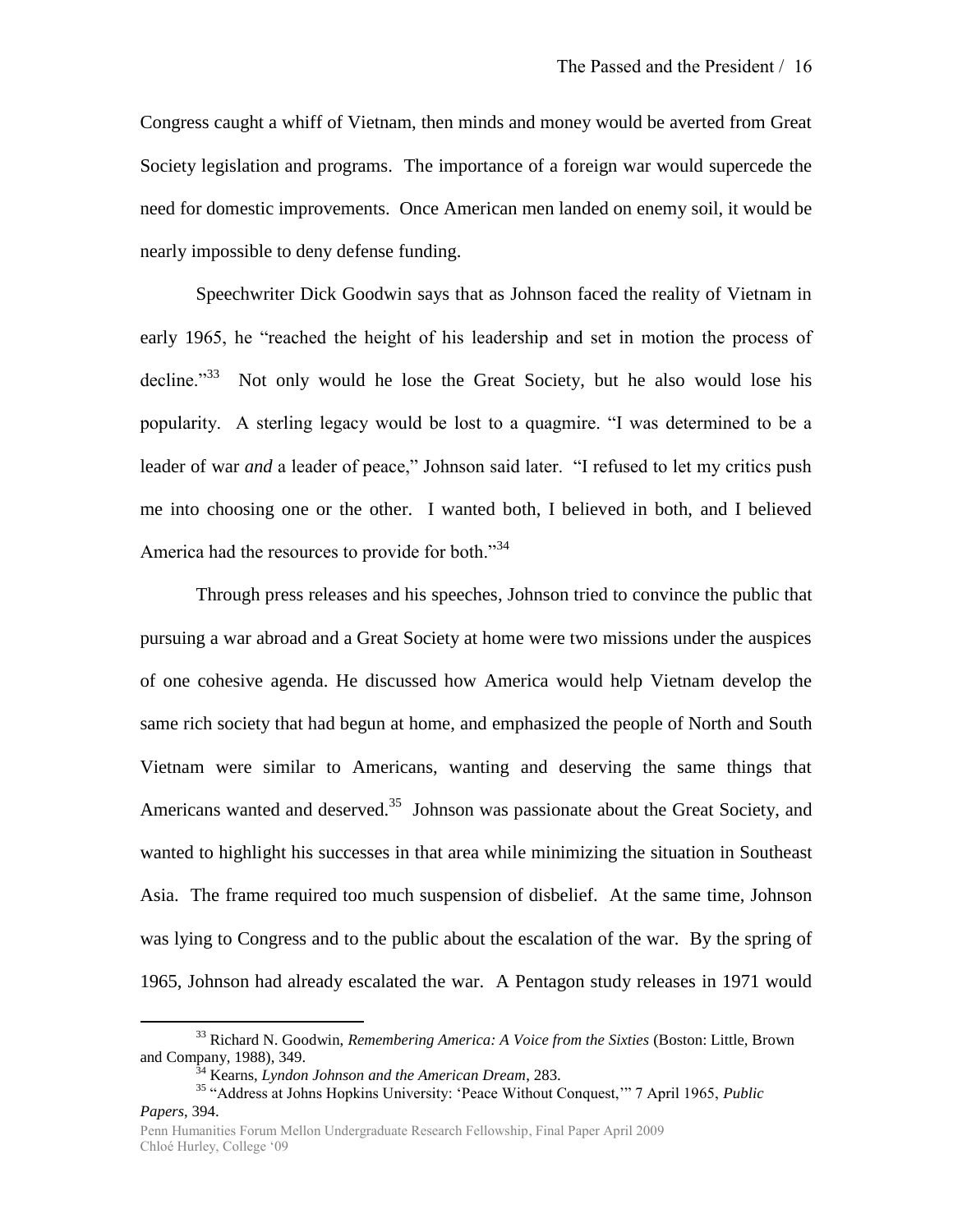reveal that the Johnson Administration had begun planning overt war in Vietnam "a full year before it publicly revealed the depth of its involvement and its fear of defeat."<sup>36</sup> By the end of 1965, there were 175,000 combat troops in Vietnam; by the end of 1966, that number had risen to 375,000. And by the spring of 1968, more than half a million men were deployed in Vietnam.<sup>37</sup> These were the numbers of Johnson's credibility gap.

In 1964, *Time* magazine had named Johnson its "Man of the Year." It lauded his energy, his legislative mastery, and his ability to bring people together after the assassination of President Kennedy. Three years later, *Time* chose the President again. But this time the honor was dubious. He was "inescapably" the right pick for Man of the Year because he had been able to unify the disparate elements of the nation – in their hatred for him. The public approval polls had "plummeted," Democrats abandoned him in "droves." The authors of the *Time* piece seemed almost in awe of his ability to fall so far so fast.<sup>38</sup> Johnson seemed stubborn and simple. Around this time, "many who had supported him came to loathe him because of his war policies, and they came to consider him vulgar, tasteless, and insular."<sup>39</sup>

On March 16, 1968, Robert Kennedy announced his intent to challenge Johnson for the Democratic nomination. Until Nixon won the presidency in 1968, the Kennedy camp would always consider Johnson to be the major foe. Johnson, after all, had been the nuisance who challenged John for the nomination in 1960, and he was once again in the way when Bobby Kennedy made his move in 1968. Wrote Gore Vidal of Johnson in 1967, "Like Lucifer he challenged the god at the convention, and was struck down only

<sup>&</sup>lt;sup>36</sup> Neil Sheehan, "Vietnam Archive: Pentagon Study Traces 3 Decades of Growing U.S. Involvement," Neil Sheehan, *New York Times*, 13 June 1971.

<sup>37</sup> Max Frankel, "Johnson to Talk to the Nation Tonight," *New York Times*, 31 March 1968.

<sup>&</sup>lt;sup>38</sup> "The Paradox of Power."

<sup>39</sup> Krebs, "Lyndon Johnson, Controversial President."

Penn Humanities Forum Mellon Undergraduate Research Fellowship, Final Paper April 2009 Chloé Hurley, College "09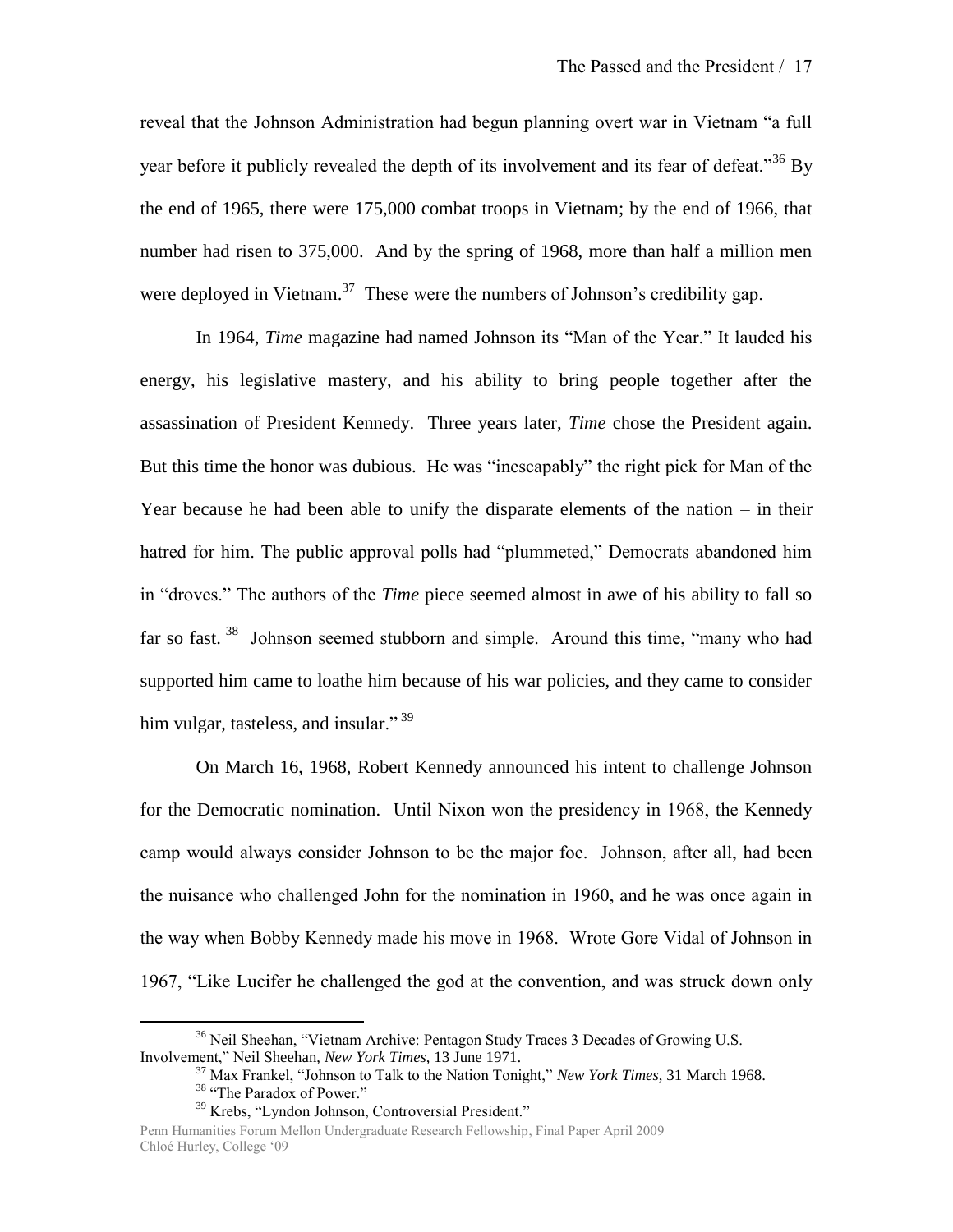to be raised again as son of morning…With Lucifer now rampant upon the heights, the surviving Kennedys are again at work to regain the lost paradise... $^{40}$ 

Gallup polls regarding Johnson, "his general performance and his handling of the Vietnam war" hit a new low of 36% in March  $1968$ .<sup>41</sup> For the first time in 31 months, a majority of his party (51%) expressed disapproval. <sup>42</sup> Up until this point, Johnson had "held to the posture of a wartime leader too preoccupied to pay too much attention to the primaries and challenges" from the growing list of presidential candidates, but finally, he was forced to reappraise his popularity.<sup>43</sup>

In a televised address on the evening of March 31, 1968, Johnson unexpectedly ended his political career. As he closed a speech on the de-escalation of air strikes in Vietnam, he dropped one last bombshell of his own: "I shall not seek nor shall I accept the nomination of my party." Boom.

His political obituary was blasted across the front pages of the nation"s newspapers the next morning: "Johnson Says He Won"t Run – Surprise Decision – President Steps Aside in Unity Bid – Says 'House' Is Divided,"<sup>44</sup> "LBJ Bombshell – Won't Run – De-escalates,"<sup>45</sup> "LBJ Bows Out! He Won't Seek Re-election,"<sup>46</sup> "LBJ Tells Nation He Won"t Run."<sup>47</sup> The *Times* called it one of the "more dramatic developments of modern American political history.<sup>"48</sup>

<sup>40</sup> Gore Vidal, *Homage to Daniel Shays, Collected Essays 1952-1972*, (New York: Random House, 1972), 237.

<sup>41</sup> Edwards, III with Alec M. Gallup, *Presidential Approval,* 50.

<sup>42</sup> "Johnson Rating in Poll Hits Low," *New York Times*, 31 March 1968.

<sup>43</sup> Frankel, "Johnson to Talk to the Nation Tonight."

<sup>44</sup> Tom Wicker, *New York Times,* 1 April 1968.

<sup>45</sup> Ted Sell, *Los Angeles Times,* 1 April 1968.

<sup>46</sup> *Chicago Daily Defender,* 1 April 1968.

<sup>47</sup> Carroll Kilpatrick, *Washington Post*, 1 April 1968.

<sup>48</sup> ""I Will Not Accept,"" *New York Times*, 1 April 1969.

Penn Humanities Forum Mellon Undergraduate Research Fellowship, Final Paper April 2009 Chloé Hurley, College "09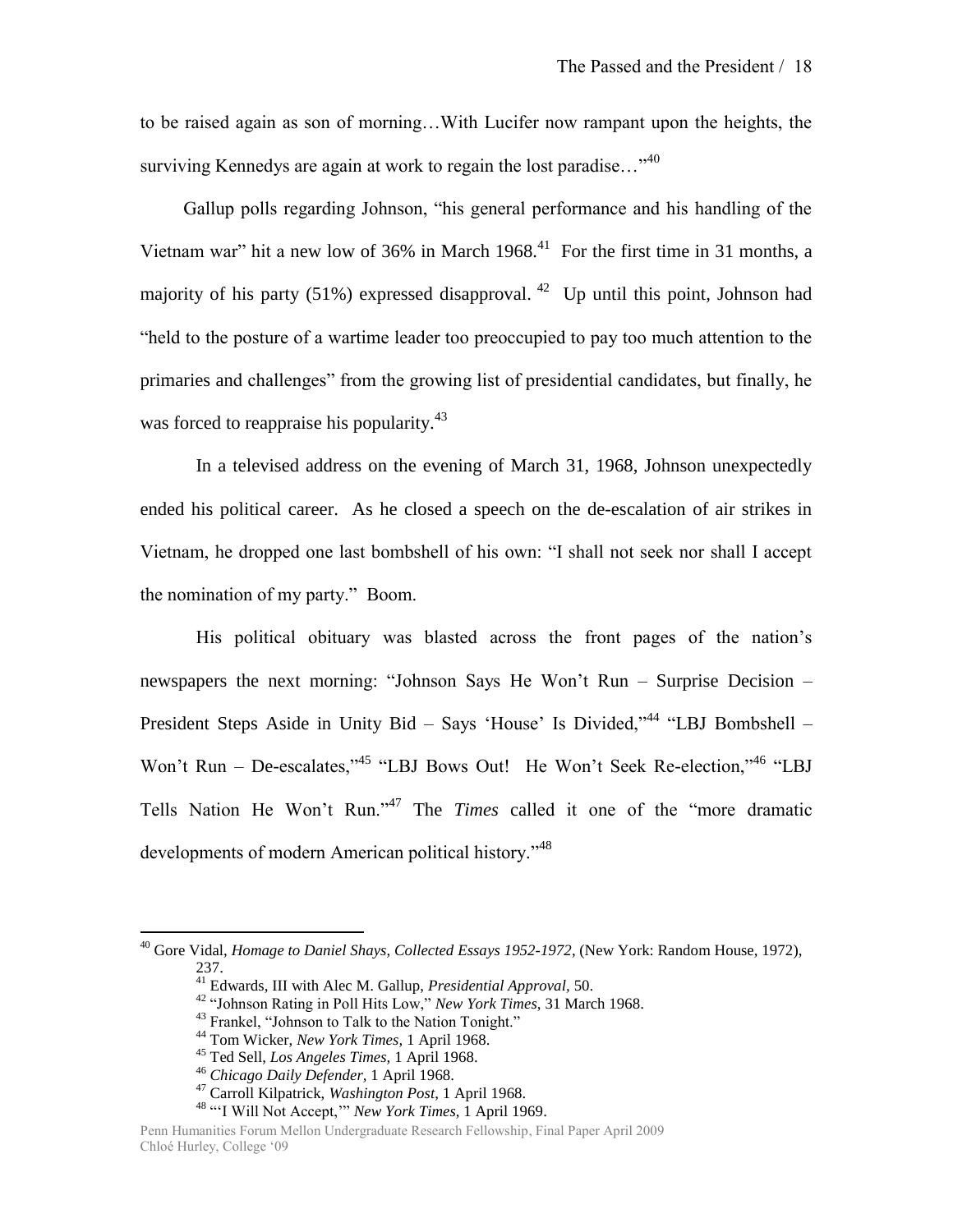Johnson"s reason for withdrawing, he said, was to avoid suspicion about his motives in pursuing peace in Vietnam. As a candidate, his actions could influence and be influenced by the voters. Without an election in the balance, Johnson had more freedom to negotiate with the Vietnamese government. In his own memoirs, Johnson wrote, "I was interested in long-term results, not short-term popularity.<sup>49</sup> Unspoken but likely understood was that there was no short-term popularity to be had.

Ironically, Johnson experienced an uptick in approval polls after his announcement.<sup>50</sup> In New York's Washington Square Park, a spontaneous gathering of 200 young people "cheered and cheered" after hearing Johnson's announcement.<sup>51</sup> The *New York Times* observed that the president's announcement and the sense of relief with which some received it "reflects the profound malaise that the people in every part of the country are experiencing as a direct result..." of the President's actions abroad, of a "dreadful, cruel and ugly war – the war that nobody wants."<sup>52</sup>

Johnson"s decision did a world of good, if only symbolically. This might have been the perfect opportunity to reevaluate the situation in Vietnam and to make a clean break with a misguided policy, independent of the egos involved. But sacrifice for the greater good is not the factor that is popularly associated with Johnson"s decision not to run. Although everyone from clergy to sergeants to politicians on both sides of the aisle commended his decision, we remember a man driven from office, who did not leave by

<sup>49</sup> Lyndon Baines Johnson, *The Vantage Point: Perspectives of the Presidency 1963-1969*, (New York: Holt, Rinehart and Winston, 1971), 512.

 $50$ Ibid., 51.

<sup>51</sup> "Johnson"s Announcement Spurs Increase in Long-Distance Calls," *New York Times*, 1 April 1968.

<sup>&</sup>lt;sup>52</sup> ""I Will Not Accept.""

Penn Humanities Forum Mellon Undergraduate Research Fellowship, Final Paper April 2009 Chloé Hurley, College "09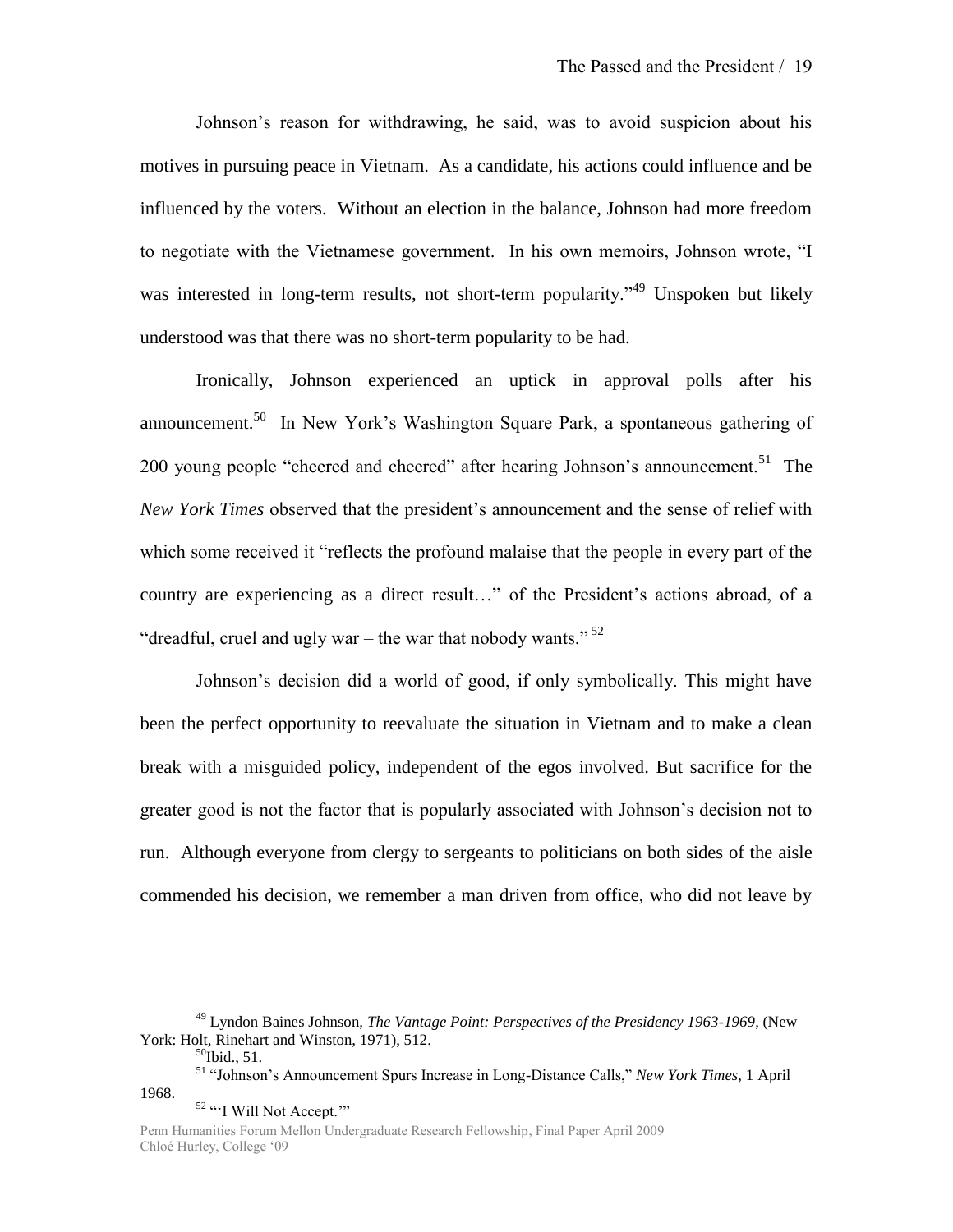choice but was "evicted."<sup>53</sup> This might be because his decision not to run did not, in the end, seem to affect the Vietnam peace process.

Having begun his presidency with the highest approval to yet be recorded, Johnson ended his presidency with the approval of only a third of the population. It was this lack of approval that "undermined his ability to govern and eventually drove him from office."<sup>54</sup> Although he acted as though it were a choice, it was actually his only option. Or was it? Those close to Johnson swear up and down that he did not leave the race for fear of losing the election – in fact, he believed he would win if he was the Democratic candidate. However, his decision is remembered as an admission of failure.<sup>55 56</sup>

Johnson left office on January 20, 1969. He flew to his ranch in Johnson City, Texas, on the outskirts of Austin, and proceeded to live out the rest of his life – but not without some agitation. For the first time in 37 years he was no longer involved in politics, although a helicopter from Washington arrived every week to bring him briefings on the continuing situation in Vietnam. He drove around his ranch listening to the radio, and when he felt like it, worked on his memoirs or planned his presidential library.

Even after he has experienced his political death, the President can still make a bid for his version of history. The presidential memoir and the presidential library are

<sup>53</sup> William F. Buckley, Jr., *Execution Eve and Other Contemporary Ballads* (New York: G.P. Putnam"s Sons, 1975), 476.

<sup>54</sup> Edwards, III with Gallup, *Presidential Approval*, 162.

<sup>55</sup> James R. Jones, "Behind L.B.J."s Decision Not to Run in "68," *New York Times*, 16 April 1988. <sup>56</sup> Johnson, *The Vantage Point*, 549.

Penn Humanities Forum Mellon Undergraduate Research Fellowship, Final Paper April 2009 Chloé Hurley, College "09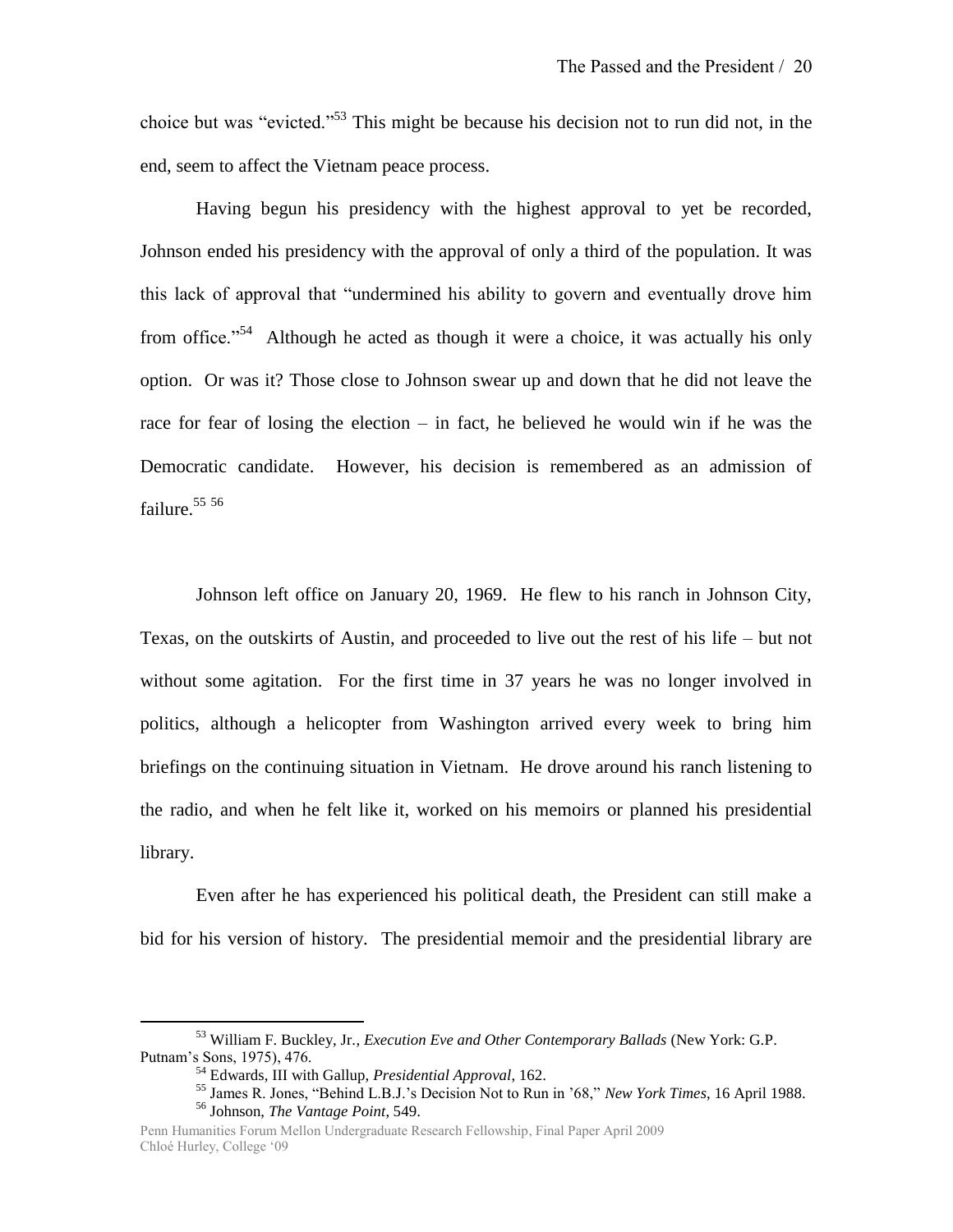both important components of the "final campaign."<sup>57</sup> A president's memoir is an opportunity to use his persona to frame (or reframe) his political achievements. He emphasizes his accomplishments, justifies his decisions, and offers alternate explanations in the hopes that *his* interpretation will provide the grist for future historians.

Doris Kearns remembers Johnson telling her that, "Those memoirs are the last chance I've got with the history books."  $58$  The native Texan had a suspicion of northeastern academics – those were Kennedy"s men – who, he believed, would control history. But Johnson"s book neither clarified nor rehabilitated his decisions concerning Vietnam, especially since the war was still ongoing. Published in 1971, *The Vantage Point* was written in stiff, formal prose, a style that Johnson felt befit a former president and a tone from which he refused to stray. In his review, David Halberstam wrote that since Johnson was not much of a reader, this must be how he *imagines* books. He panned the memoir for being "antiseptic, ordered, very calm" – the complete opposite of the real Johnson.<sup>59</sup>

Like his autobiography, Johnson hoped that his presidential library would help him set the record straight on the achievements of the Johnson Administration. Both Lyndon and Lady Bird Johnson had been planning the library, which was to be on the campus of the University of Texas at Austin, since the beginning of  $1965$ .<sup>60</sup> It would have no admission charge and its archives would be accessible to historians and students. His would be would be the first library of its kind to be associated with an academic institution – something that, to him, spelled prestige.

<sup>57</sup> Benjamin Hufbauer, *Presidential Temples: How Memorials and Libraries Shape Public Memory* (Lawrence: University Press of Kansas, 2005), 178.

<sup>58</sup> Kearns, *Lyndon Johnson and the American Dream*, 13.

<sup>59</sup> David Halberstam, "The Vantage Point." *New York Times*, 31 October 1971.

<sup>60</sup> Hufbauer, *Presidential Temples*, 74.

Penn Humanities Forum Mellon Undergraduate Research Fellowship, Final Paper April 2009 Chloé Hurley, College "09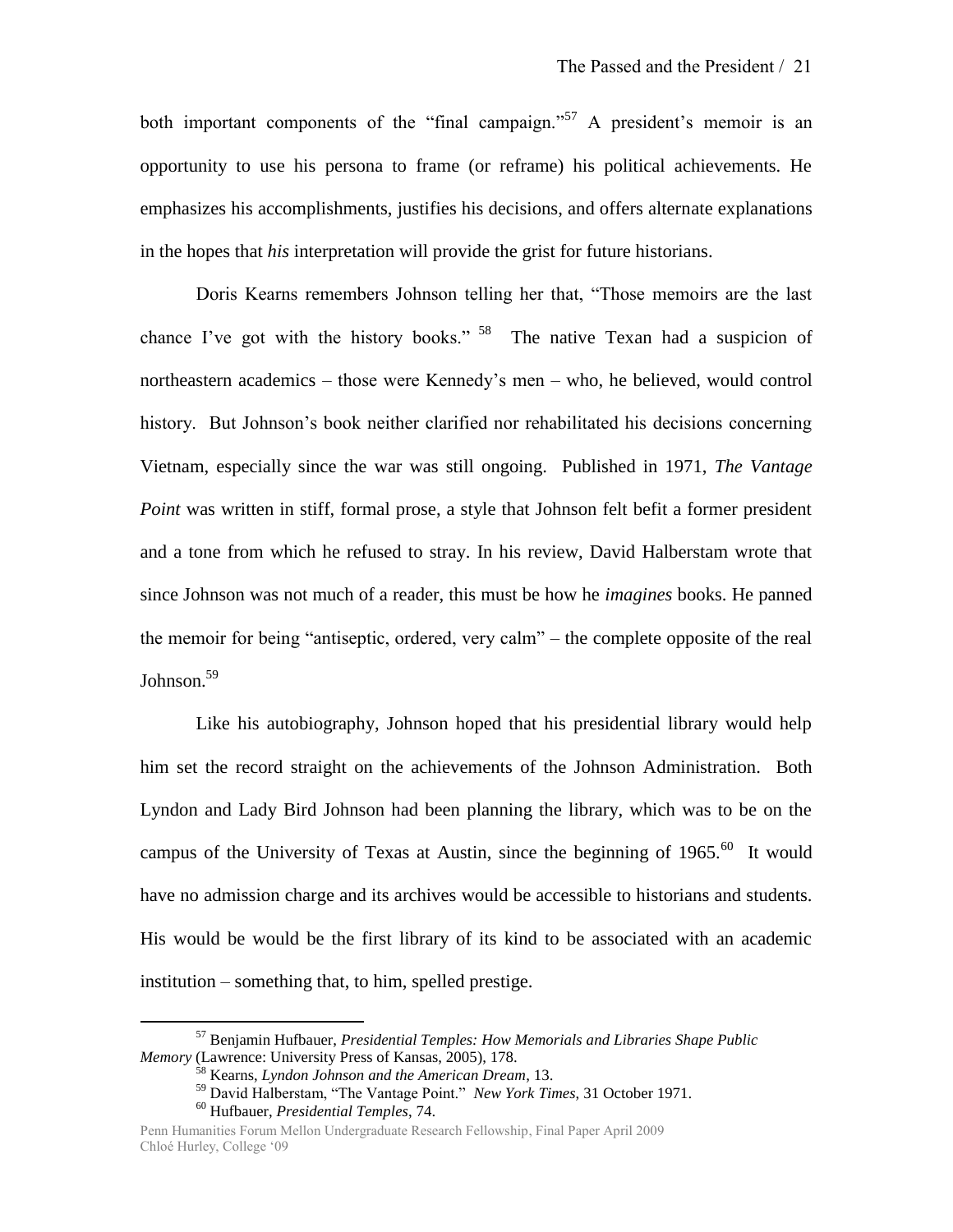Johnson"s actual death was sudden and unexpected. He died from a heart attack on January 23, 1973 at the age of 65. Had he run and been elected in 1968, he would not have lived past his term.

At the time of Johnson"s death, two contemporary political developments would have affected how his presidency was interpreted in memorials.

The first was the election of Richard Nixon and rising influence of the "Silent Majority." Nixon"s pet constituency was made up of middle-class voters who had been alienated by Johnson"s reforms and the social upheaval of the 1960s. As Gary Wills put it, they were "an angry baffled middle class that, paying the bill for progress, found its values mocked by spokesmen for that progress."<sup>61</sup> They were not war protesters and were offended by the nation"s highly vocal activist minority. In their experience, Johnson had allowed the domestic situation to become utterly out of control. Johnson's obituary mentioned the recent riots in the ghettos of Los Angeles and Detroit, and lamented that under his presidency "the young seemed embarked on a new permissive pursuit of an irresponsible life style based on drugs, sex and rebellion against authority.<sup> $10^{2}$ </sup> The rise of this silent majority created a different popular culture than the one that had developed under Johnson. Those who now wielded the political and social power were not apt to remember Johnson fondly.

The second political development was actually a lack of development – the Vietnam War was still ongoing. It is probably because of this that Johnson was buried physically in the same spirit he was buried politically. The newspapers may as well have

<sup>61</sup> Gary Wills, *Nixon Agonistes: The Crisis of the Self-Made Man* (Boston: A Mariner Book, Houghton Mifflin Company: 1969, 2002), 499.

<sup>62</sup> Krebs, "Lyndon Johnson, Controversial President."

Penn Humanities Forum Mellon Undergraduate Research Fellowship, Final Paper April 2009 Chloé Hurley, College "09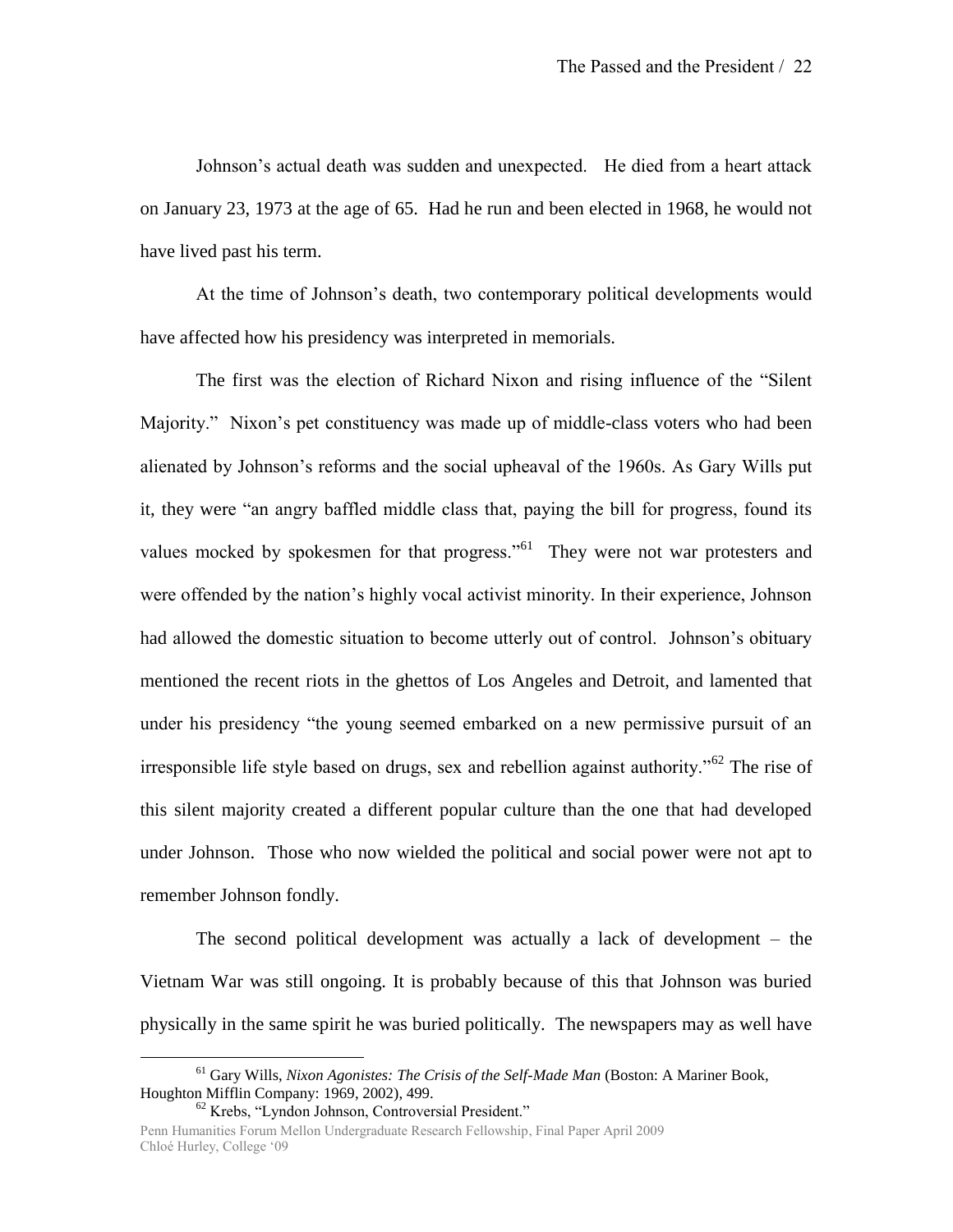reprinted the same copy written when he left office. The language used to describe Vietnam had not changed since 1968; it was still fresh with anger and judgment. In Johnson"s *New York Times* obituary, the Vietnam conflict was called "the Vietnam quagmire," "the ruinous war in Vietnam," and the "tragic, ugly, bloody, seemingly endless war in Vietnam."<sup>63</sup> That Nixon had escalated the war made no difference. It was as if the American consciousness had to bury Johnson in order to ever achieve closure in southeast Asia.

In his intent to honor a foreign commitment in southeast Asia, wrote Theodore White, Johnson "led a cause of which no American need ever have been ashamed." <sup>64</sup> Had he communicated about the war so that it seemed consistent with a mission of peace, he might have emerged a great wartime leader. Instead, he planned and executed the war in half-secrecy and lost the chance. While it is possible that the Vietnam War could *never* have credibly been communicated as consistent with the tenor of the times, lying about it certainly didn"t help Johnson"s cause. Because he kept both Congress and the American public in the dark, the war became a symbol not of fighting injustice, but of hypocrisy. Unable to define the Vietnam War, the war defined him  $-$  and in public memory continues to overshadow the very long list of contributions Johnson made to domestic welfare.

## $63$  Ibid.

Penn Humanities Forum Mellon Undergraduate Research Fellowship, Final Paper April 2009 Chloé Hurley, College "09 <sup>64</sup> White, *The Making of the President 1968* (New York: Atheneum Publishers, 1969), 97.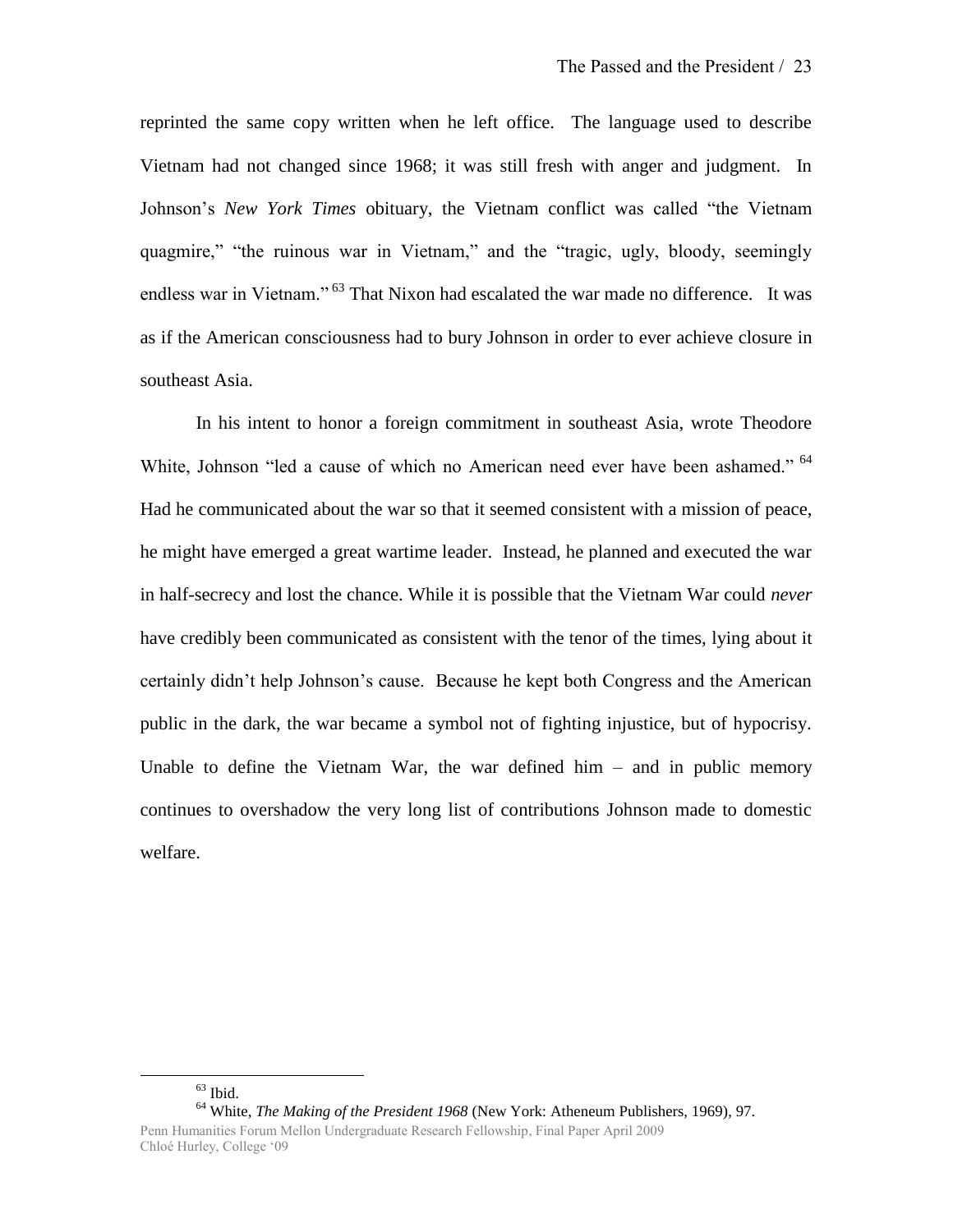### **Gerald Ford: Opening One Book and Closing Another**

On September 8, 1974, President Ford granted a "full, free, and absolute pardon unto Richard Nixon for all offenses against the United States which he, Richard Nixon, has committed or may have committed or taken part in during the period" of his presidency.<sup>65</sup> In so doing he critically limited his freedom to create an independent Ford Presidency.Upon Ford"s death in 2006, *New York Times* writer Barry Werth wrote, "With a pen stroke a very different Ford presidency emerged."<sup>66</sup> By the end of the year, Ford"s approval rating had plummeted 29 points.

Only a month before, on August 9, Gerald Ford had been elevated to the executive office following the unprecedented resignation of Richard Nixon. In his first address to the nation as president, Ford promised, "My fellow Americans, our long national nightmare is over. Our Constitution works; our great Republic is a government of laws and not of men."<sup>67</sup>

In justifying the pardon, Ford repeatedly used rhetoric having to do with "closing the book" and "ending the story." Although Ford"s first words as president were a promise that the national nightmare was "over," by granting Richard Nixon a premature pardon, Ford made sure that the nightmare was never truly finished. President Ford did not pardon Nixon for explicit crimes, but for any crimes he committed or "may have committed." By preempting a trial, Ford robbed the public of ever knowing the extent of Nixon's guilt – or innocence. Although he desired to close the book on the issue, he had

<sup>65</sup> "Proclamation 4311, Granting Pardon to Richard Nixon," 8 September 1974, *Public Papers of the Presidents of the United States, Gerald R. Ford*, (Washington: United States Government Printing Office: 1975), 103.

<sup>66</sup> Barry Werth, "Reversal of Fortune." *New York Times*, 28 December 2006.

<sup>67</sup> "Remarks on Taking the Oath of Office," 9 August 1974, *Public Papers*, 2.

Penn Humanities Forum Mellon Undergraduate Research Fellowship, Final Paper April 2009 Chloé Hurley, College "09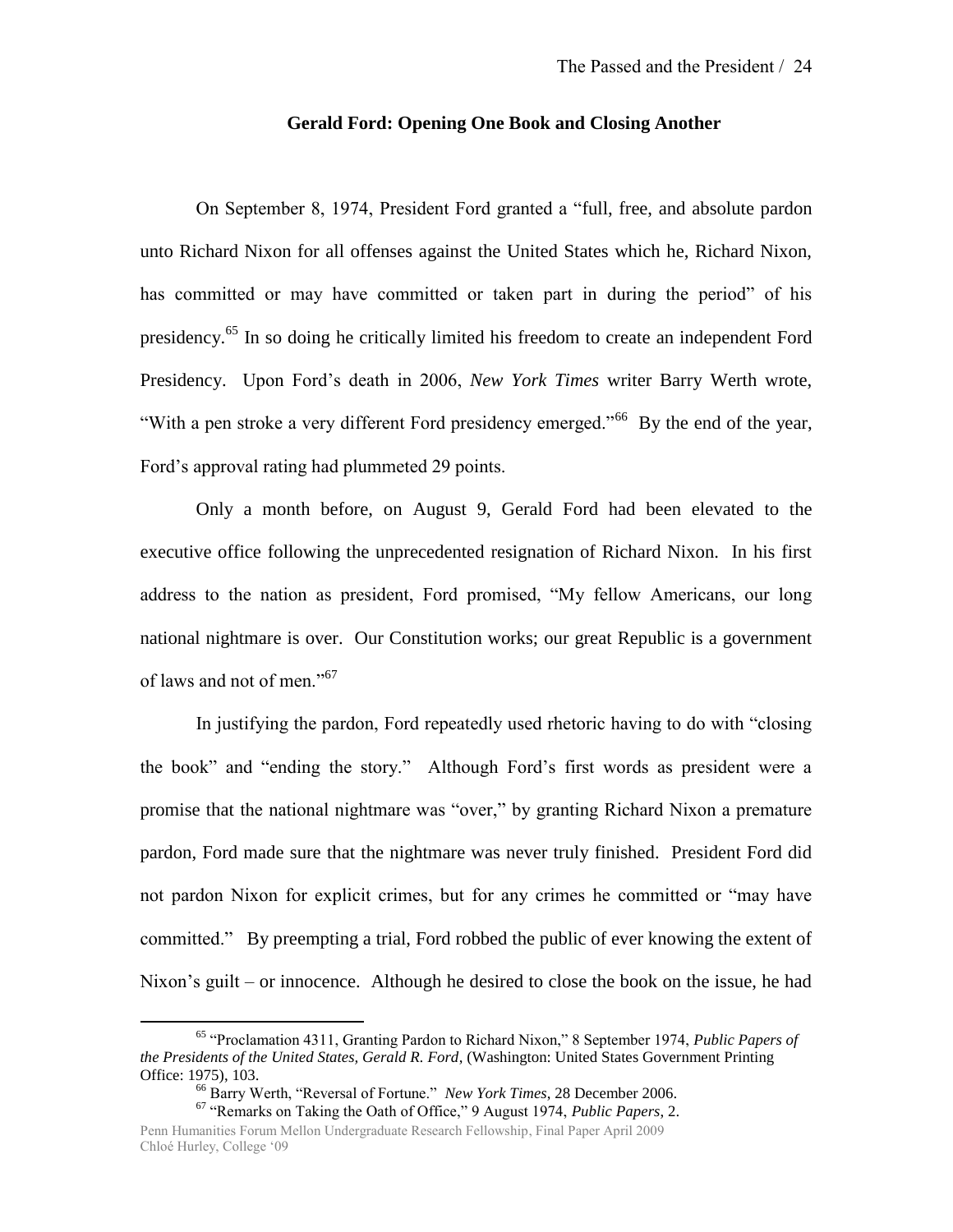instead left it open wide "for a subsequent demagogic rewriting of history that could poison the political atmosphere for generations to come," according to one op-ed.<sup>68</sup> He wished to make a break with the past and start fresh, but what he had really done was lash himself to tainted legacy of another man – the exact opposite of what he intended.

Although Ford followed a president from his own party, he needed the public to perceive him as almost the complete opposite of his predecessor if he was going to succeed as an unelected president. The last years of the Nixon administration had been awash with secrets, rumors, and mysteries. Thus, the Ford administration would be open. Immediately after his first address to the nation  $-$  "just a little straight talk among friends" <sup>69</sup> he called it –Ford introduced the nation to his press secretary, Jerry terHorst. "We will have an open, we will have a candid Administration," Ford said. This first gesture as president was surely meant to convey to the nation that his administration would prioritize transparency and communication. Not only *the* Constitution but also *his* constitution would prevent deceit: "I can't change my nature after 61 years," he added.<sup>70</sup>

Although the Nixon presidency had been many things, Watergate, which for the moment seemed to have swallowed the administration whole, was synonymous with lawlessness. Thus, the Ford presidency would be about reinvesting the national legal system with legitimacy, starting in the White House. Three days after being sworn in, Ford addressed a joint session of Congress and quickly dismissed the possibility that his would be an administration of "illegal tappings, eavesdropping, buggings, or break-ins." On the contrary, there would be "hot pursuit of tough laws to prevent illegal invasion of

<sup>68</sup> "Pardon for What?" *New York Times*, 10 September 1974.

<sup>69</sup> "Remarks on Taking the Oath of Office," 1.

<sup>70</sup> "Introduction of Press Secretary," 9 August 1974, *Public Papers,* 3.

Penn Humanities Forum Mellon Undergraduate Research Fellowship, Final Paper April 2009 Chloé Hurley, College "09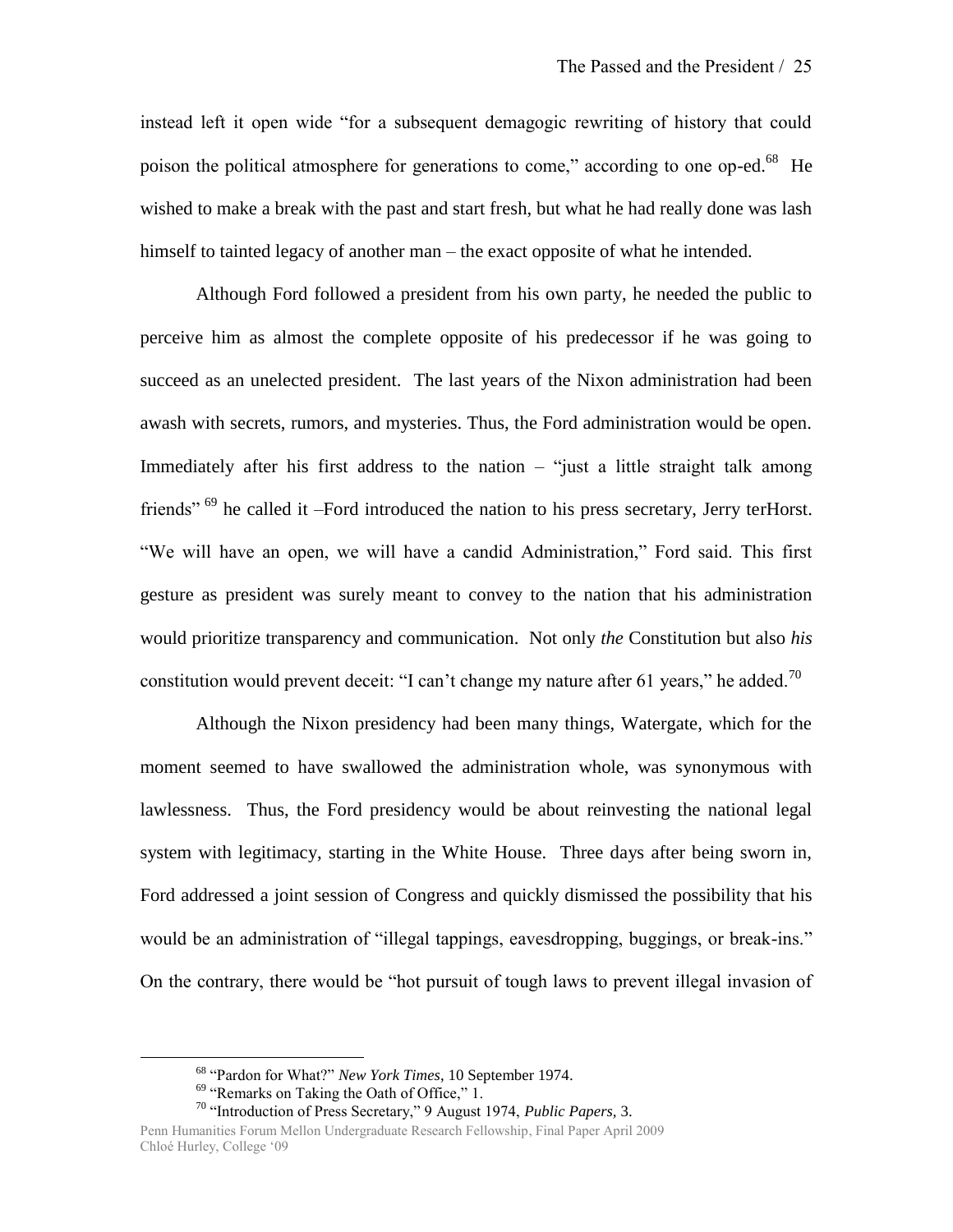privacy in both government and private activities."<sup>71</sup> And once again, Ford would not just be going through the motions – when asked later in the month if he would establish a code of ethics for the executive branch he answered, "The code of ethics that will be followed will be the example that I set."<sup>72</sup>

The press and the public loved this. In his first polls, Ford received 71% of public approval – only one point lower than Kennedy in his first poll.<sup>73</sup> Although Ford asked Congress not for a "honeymoon," but "a good marriage," the nation at large was eager for a little bit of a vacation. Over 25 months, the unfolding Watergate saga had proved more complicated to follow than a daytime soap opera. Ford, in contrast, "placed no intolerable intellectual or psychological burdens on a weary land."<sup>74</sup> *Washington Sun-Times* columnist Mary McGrory wrote later, "the Washington press corps lost its head over Gerald Ford. A thousand reporters turned overnight into flacks for Jerry Ford. They raved about his decency, his smile, his English muffins, his peachy dancing."<sup>75</sup> Ford had done little as president but his persona spoke volumes.

Despite Ford"s efforts to make a clean break with his predecessor**,** the spectre of Watergate still followed him, especially at press conferences. Would there be a pardon? Ford would not publicly commit to a course of action, but frequently reiterated his right as president to pardon, should it be appropriate. But, would there be a pardon? Again, Ford repeated that any decision made before the special investigator had brought formal

<sup>71</sup> "Address to a Joint Session of Congress," 12 August 1974, *Public Papers*, 12.

<sup>72</sup> "The President"s News Conference of August 28, 1974," *Public Papers,* 59.

<sup>73</sup> Edwards, III, with Gallup, *Presidential Approval*, 32, 69.

<sup>74</sup> James M. Naughton and Adam Clymer, "President Gerald R. Ford, Who Led U.S. Out of

Watergate Era, Dies at 93," *New York Times*, 28 December 2006.

<sup>75</sup> Clark R. Mollenhoff, *The Man Who Pardoned Nixon* (New York: St. Martin"s Press Inc., 1976), 94.

Penn Humanities Forum Mellon Undergraduate Research Fellowship, Final Paper April 2009 Chloé Hurley, College "09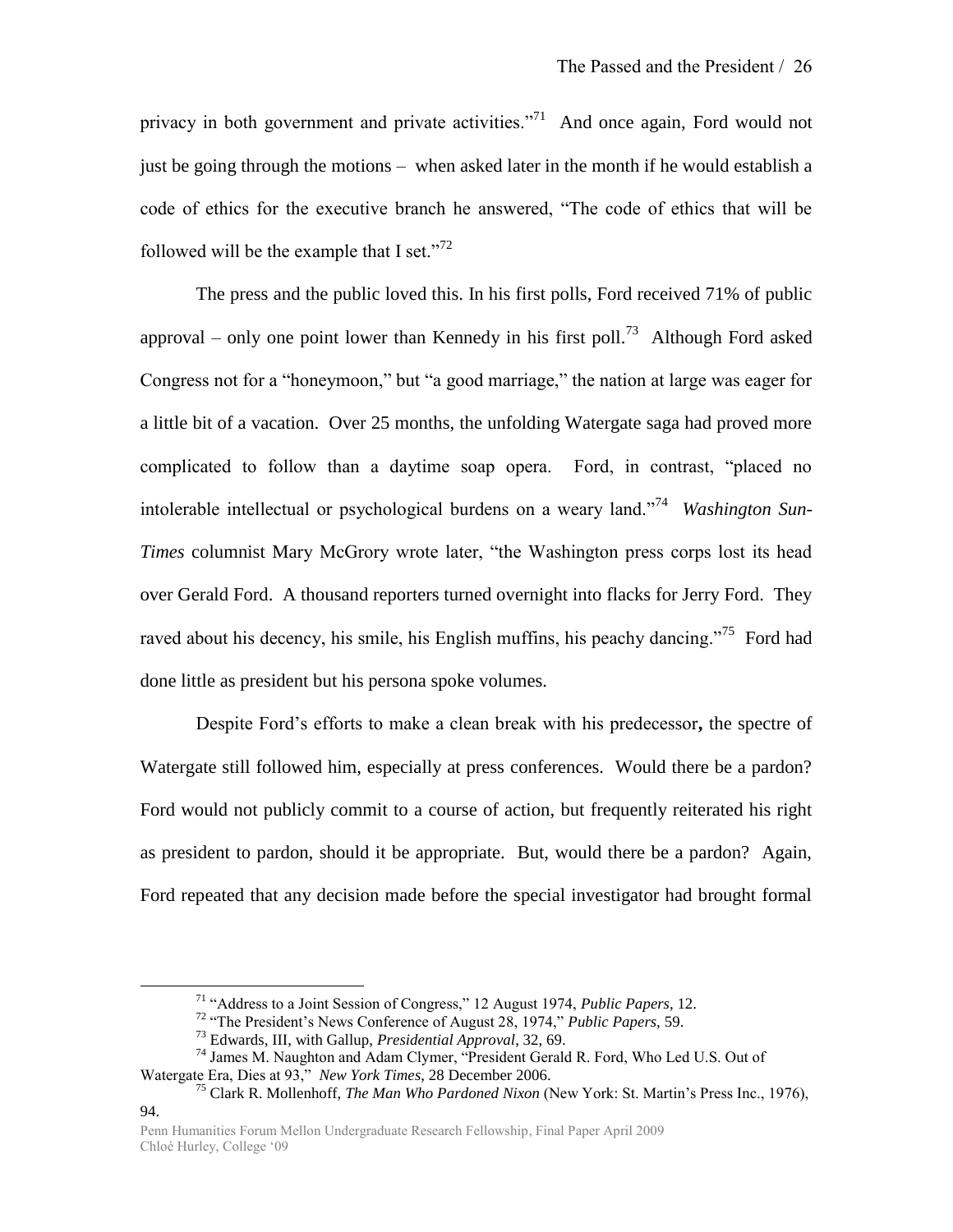charges would be "unwise and untimely."<sup>76</sup> He kept his language ambiguous, his options open.

On September 8, 1974, Ford spoke to the nation on broadcast television. The reasons for a pardon were clear to him.

First, there was the ethical reason. It would be impossible for a former President of the United States to have a fair trial. "The prospects of such a trial," explained Ford, "will cause prolonged and divisive debate over the propriety of exposing to further punishment and degradation a man who had already paid the unprecedented penalty of relinquishing the highest elective office in the United States."<sup>77</sup>

Then, there was the moral reason. Ford"s personal values demanded he show amnesty. "I, not as President but as a humble servant of God will receive justice without mercy if I fail to show mercy," Ford said.<sup>78</sup> It was his virtuous nature – so appreciated by the American people up until now – that was forcing his hand. He would be the bigger person, and he was telling the viewers that if they could not also rise above, they would be implicated in protracting the nation"s grief. "This is an American tragedy in which we have all played a part," he said. "It could go on and on and on, or someone must write an end to it. I have concluded that only I can do that, and if I can, I must.<sup> $79$ </sup> His conscience told him that only he had the "constitutional power to firmly shut and seal this book." He would not "prolong the bad dreams that continue to reopen a chapter that is closed."<sup>80</sup>

<sup>78</sup> Ibid.

<sup>&</sup>lt;sup>76</sup> "The President's News Conference of August 28, 1974," 56.

<sup>77</sup> "Proclamation 4311, Granting Pardon to Richard Nixon," 104**.**

<sup>79</sup> "Remarks on Signing a Proclamation Granting Pardon to Richard Nixon," 8 September 1974, *Public Papers*, 101.

 $80$  Ibid., 102.

Penn Humanities Forum Mellon Undergraduate Research Fellowship, Final Paper April 2009 Chloé Hurley, College "09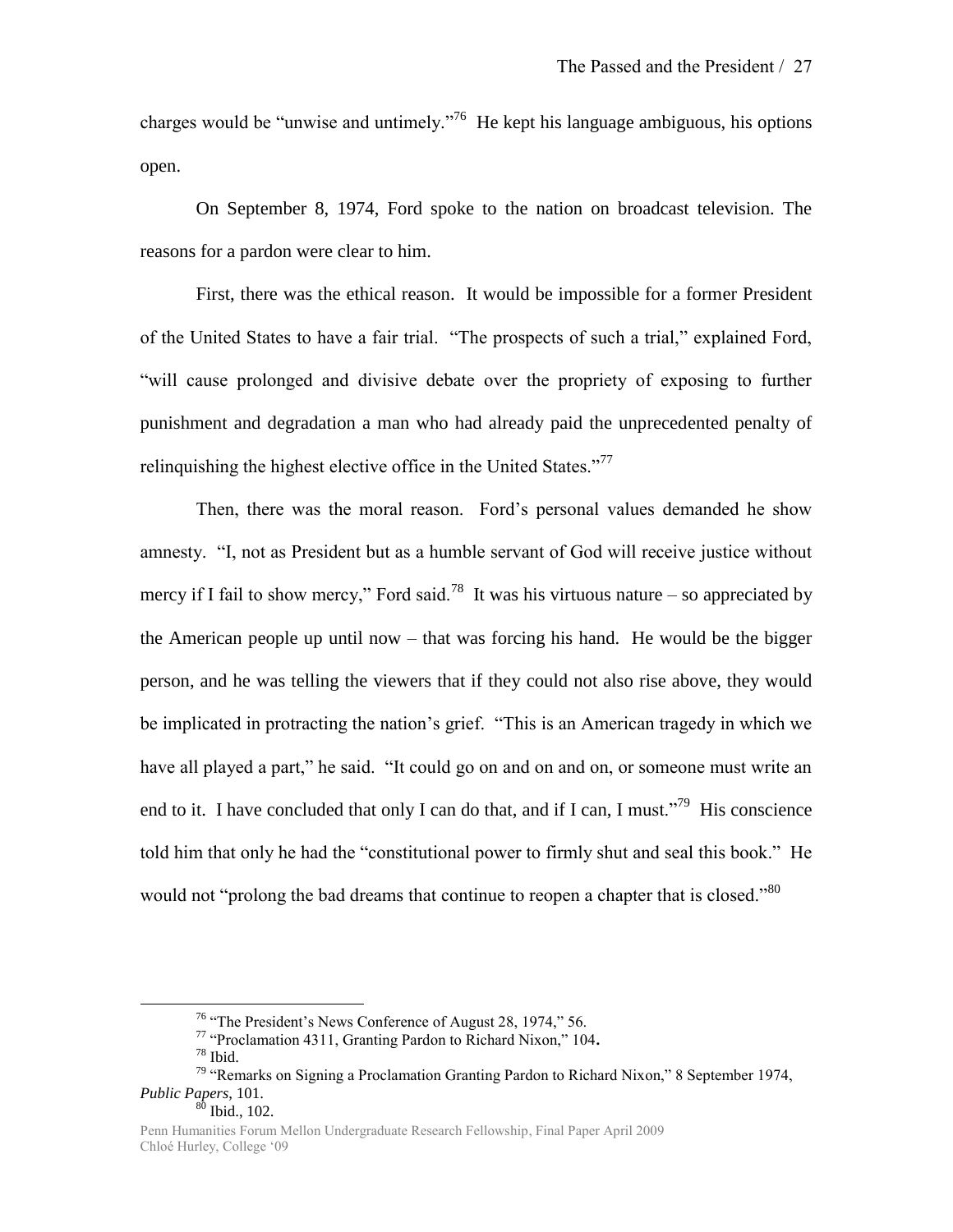And lastly, there was the civil reason. Ford believed that the best thing for the national consciousness would be to move forward and leave Watergate in the past. When he addressed the House Judiciary Committee concerning the pardon, Ford said that he had granted it in an effort to "shift our attentions from the pursuit of a fallen President to the pursuit of the urgent needs of a rising nation."<sup>81</sup> To focus on Watergate was to leech the country of energy that could be used productively.

Although Ford had expressed his reasons for pardon clearly, each reason had a clear counterargument. Even if both sides of the argument had equal merits, Ford was erroneously picking the side that sabotaged the identity that had been so important to his success.

Ford believed it was impossible for Nixon to have a fair trial under the circumstances, and that in the event of an unfair trial "the verdict of history would be even more inconclusive with respect to those charges arising out of the period of [Nixon's] Presidency."<sup>82</sup> However, the lack of trial would lead to just as much, if not more ambiguity**.** One reporter challenged Ford in a press conference: what if the judicial pardon did *not* write the definitive chapter on Watergate? The reporter inquired into the possibility of launching a special investigation to "write that chapter and not leave it to later history."<sup>83</sup> Ford dismissed this suggestion. He believed that even without a special investigation, "the full story will be made available to the American people."<sup>84</sup>

Ford had tried to be the voice of morality, to which the *New York Times* had a swift rejoinder. "President Ford speaks of compassion," ran the next day"s op-ed. "It is

<sup>&</sup>lt;sup>81</sup> "Statement and Responses to Questions From Members of the House Judiciary Committee Concerning the Pardon of Richard Nixon," 17 October 1974, *Public Papers*, 339.

 $82$ <sup>62</sup> "Remarks on Signing a Proclamation Granting Pardon to Richard Nixon," 102.

<sup>83</sup> "The President"s News Conference of September 16, 1974," *Public Papers*, 154.  $84$  Ibid.

Penn Humanities Forum Mellon Undergraduate Research Fellowship, Final Paper April 2009 Chloé Hurley, College "09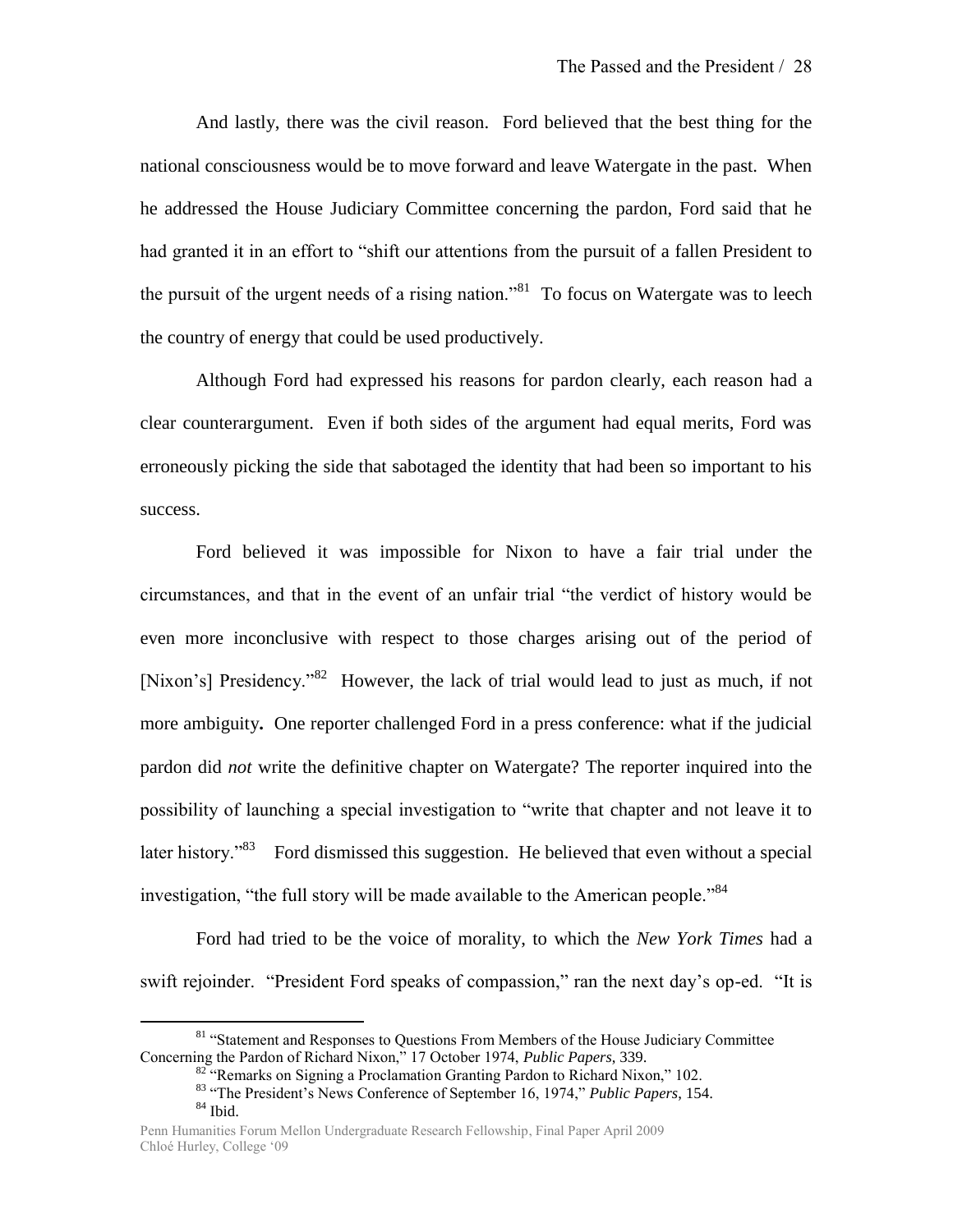tragic that he had no compassion and concern for the Constitution and the Government of law that he has sworn to uphold and defend."<sup>85</sup> Despite Ford's moral intentions, emotional considerations could not and should not be considered until the law was firmly in place. Critics cried that clemency should only follow conviction, never precede it, and that mitigating factors should be applied only after a verdict had been reached. <sup>86</sup> His scruples before God were touching, but he was doing a poor job in demonstrating that the "Republic is a government of laws and not of men."

In his first press conference following the pardon, Ford was asked to assess public reaction. A Gallup poll taken before the pardon found that 58% of respondents opposed it.<sup>87</sup> "I must say that the decision has created more antagonism than I anticipated," he admitted.<sup>88</sup> Yet his address upon granting the pardon had suggested his awareness of its unpopularity. Ford acknowledged that while he had tried to "consider the opinions of my countrymen," in the end, it was his decision to make. "I do believe that the buck stops here," he said, "and that I cannot rely upon public opinion polls to tell me what is right."89

From the moment of the pardon, journalists were writing Ford"s political obituary. One thing was for certain – he would not fare well in the 1976 election. Clark R. Mollenhoff, a former aide in both the Kennedy and the Nixon White House, quickly penned a monograph entitled *The Man Who Pardoned Nixon*, whose dust flap claimed the book "presented facts which every American should be aware of before Election Day

<sup>85</sup> "The Failure of Mr. Ford," *New York Times*, 10 September 1974.

<sup>86</sup> "Nightmare Compounded," *New York Times,* 11 September 1974.

<sup>87</sup> "Survey Before Pardon Finds 58% Oppose It," *New York Times*, 9 September 1974.

<sup>&</sup>lt;sup>88</sup> "The President's News Conference of September 16, 1974," 151.

<sup>&</sup>lt;sup>89</sup> "Proclamation 4311, Granting Pardon to Richard Nixon," 103.

Penn Humanities Forum Mellon Undergraduate Research Fellowship, Final Paper April 2009 Chloé Hurley, College "09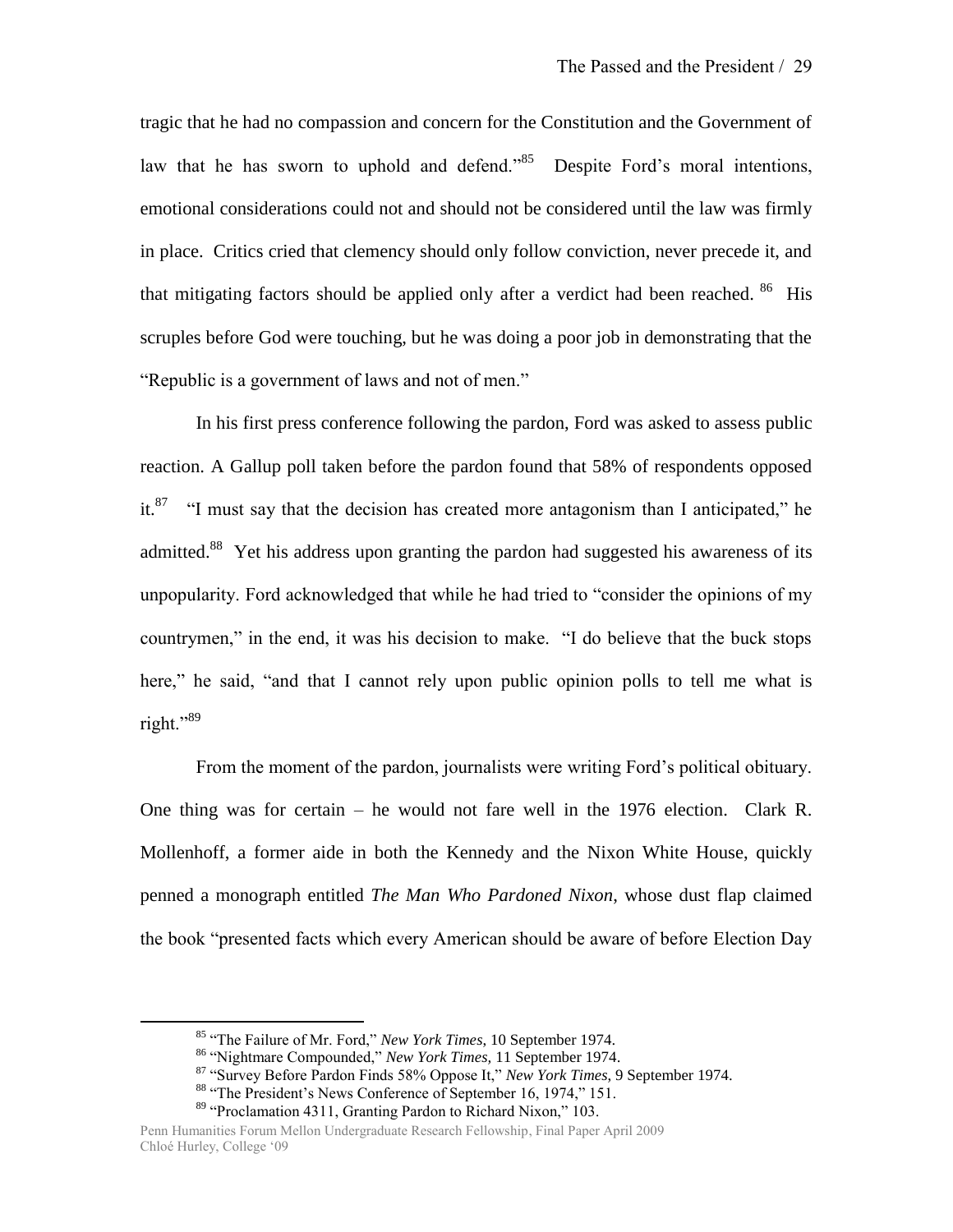1976."<sup>90</sup> Ford had "dynamited his own credibility, his reputation for sincerity,"  $91$  and it would not be easy to regain the voters' trust.

Jimmy Carter, who ran against Ford in 1976, developed a cunning campaign rhetoric that took advantage of Ford"s position. He promised voters, "If I ever lie to you, if I ever make a misleading statement, don"t vote for me. I would not deserve to be your President."<sup>92</sup> In a post-Watergate world, perceived sincerity such as Carter's outweighed things like experience in Washington. Carter would win the presidency with 50.1% of the popular vote to Ford"s 48%.

While waiting for returns on the eve of the election, Ford made an unusual remark: "Perhaps only one who came to the Presidency without being elected can care as deeply as I do to use that power without ever abusing your trust."<sup>93</sup> He was a day late and a dollar short. Altogether, he was a man beyond reproach except for one action – and one that could be justified as motivated by his generosity and the willingness to overlook the bad for the good. Read one obituary, thirty years later: For "…didn"t struggle for the presidency, didn"t win it, but he was determined not to fail at it. His candor and decency helped restore America's faith in its institutions. It's regrettable that the pardon...weighs so heavily on his legacy."<sup>94</sup>

After a fruitless attempt to conceive a "co-presidency" as Ronald Reagan's potential running mate in 1980, Ford retreated from the political scene. While his

2841.

<sup>90</sup> Mollenhoff, *The Man Who Pardoned Nixon*.

 $91$  Ibid., 93.

<sup>92</sup> Jimmy Carter, *Keeping Faith: Memoirs of a President,* (New York: Bantam Books, 1982), 65.

<sup>93</sup> "Remarks While Awaiting Presidential Election Results," 2 November 1976, *Public Papers*,

<sup>&</sup>lt;sup>94</sup> Werth, "Reversal of Fortune."

Penn Humanities Forum Mellon Undergraduate Research Fellowship, Final Paper April 2009 Chloé Hurley, College "09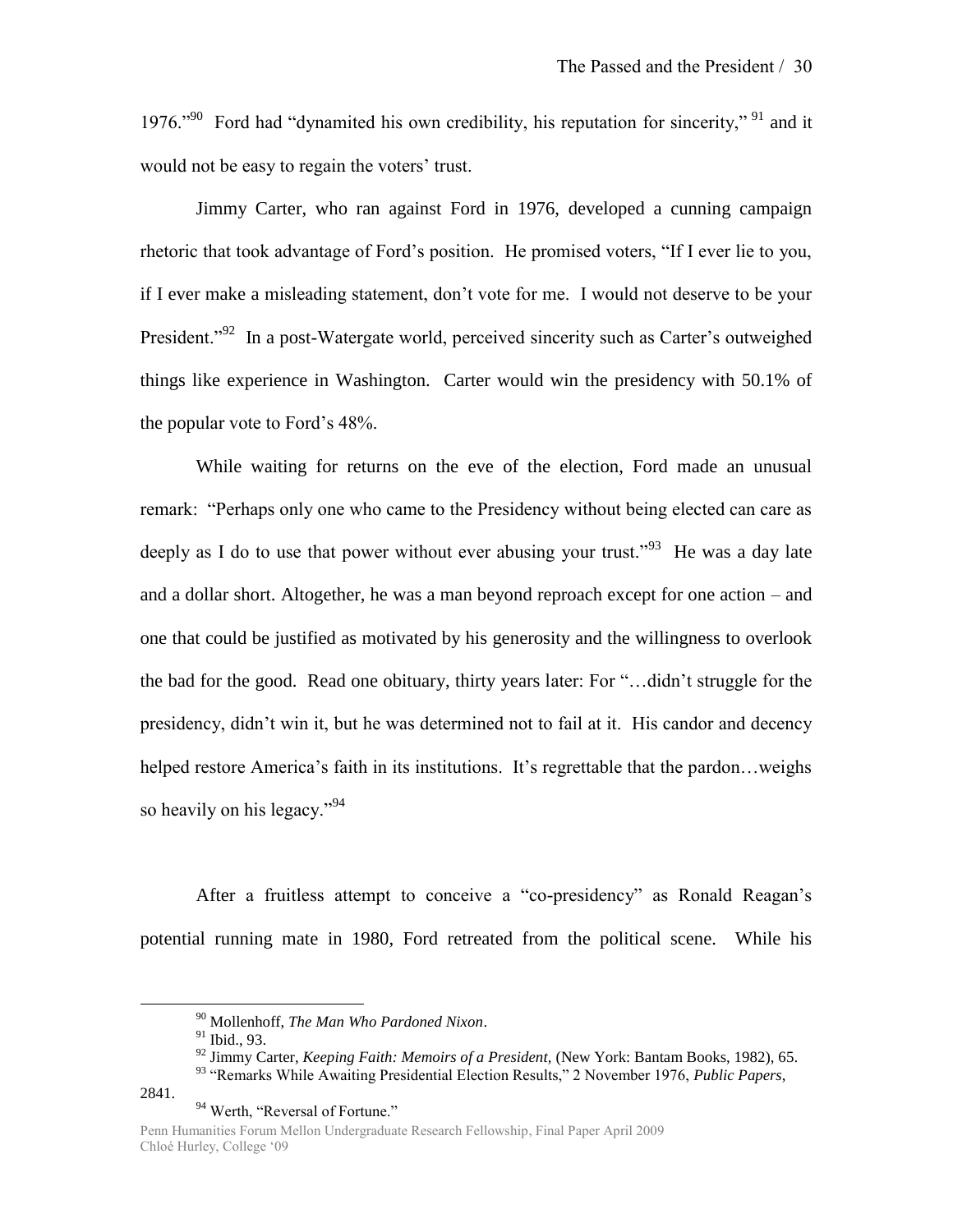opponent in the 1976 election, Jimmy Carter, would eventually go in a nonprofit direction post-presidency, Ford went in a decidedly profitable direction. He became the first ex-president to accept honoraria for speeches, and logged nearly three million travel miles in his first four years out of office. After withdrawing from the 1980 contest, he became free to sit on corporate boards. And sit he did. At his most active period, Ford directed more than a dozen corporations. He is the reason why ex-presidents now become millionaires, and upon his death, he was worth an estimated \$25 million.<sup>95</sup>

While Lyndon Johnson spent his four brief years out of office obsessing about how the nation had misunderstood him, Ford spent the next three decades comparatively uninterested in challenging any given impression of his presidency. Neither his memoir nor his presidential library is particularly challenging (except for the peculiar fact that his library and museum are 130 miles apart). However, he did exercise some control over his legacy in the interval between political and physical death by consenting to a series of interviews with journalist Terry DeFrank between 1991 and 2006. DeFrank, who had been on the Ford beat since his days as vice president, approached the former president in 1991 to ask for a series of "obit interviews." Ford agreed under the stipulation that they not be published until his death.<sup>96</sup> The title of the book, *Write It When I'm Gone*, comes from a particularly candid moment from Easter of 1974 in which Ford responded to DeFrank"s statement that he would soon become president, "You"re right. But when the pages of history are written, nobody can say that I contributed to it." After scaring DeFrank into silence, Ford said, "Write it when I'm dead."<sup>97</sup> The book includes Ford's

<sup>95</sup> Thomas M. DeFrank, *Write It When I'm Gone: Remarkable Off-the-Record Conversations with Gerald R. Ford,* (New York: G.P. Putnam"s Sons, 2007), 68.

 $96$  Ibid., 4.

<sup>97</sup> Ibid., 13.

Penn Humanities Forum Mellon Undergraduate Research Fellowship, Final Paper April 2009 Chloé Hurley, College "09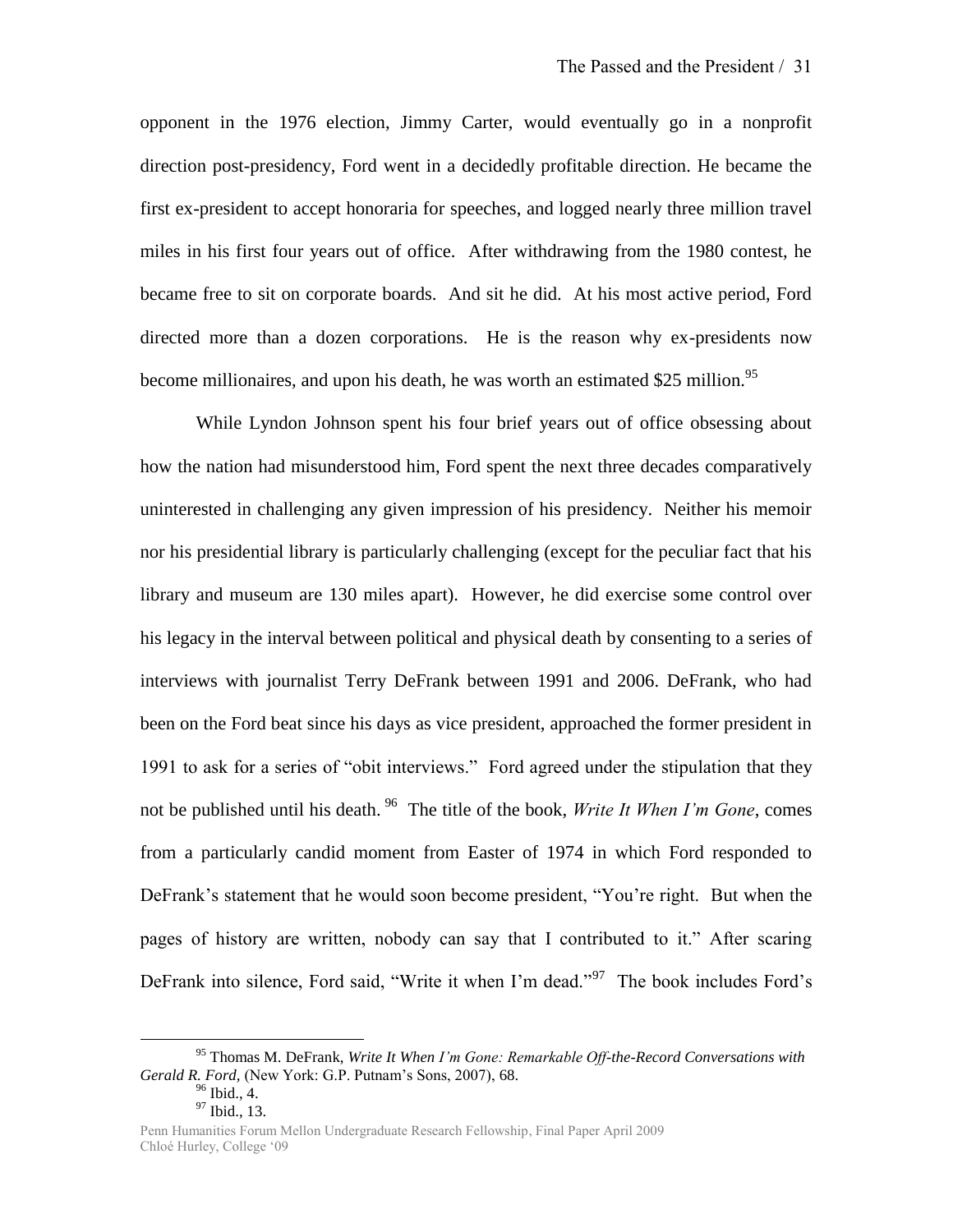candid remarks on his own presidency and on the men who succeeded him, including "41 and 43."

For the most part, Ford avoided commenting publicly on politics unless he had something productive to add to the dialogue. In the last decade of his life, Ford contributed to national discussion in a few small yet significant ways. Two examples in particular suggest that in fact Ford *had* been reviewing his political legacy in his years since leaving office.

During President Clinton"s impeachment hearings in 1998, Ford proposed a creative censure resolution that hinted at years of reflection on his own experience with law-breaking presidents. Ford – who did not think President Clinton had committed an impeachable offense – attempted to negotiate a deal with the President whereby Ford would defend Clinton against impeachment if Clinton would admit to perjury.

Ford wrote an editorial for *The New York Times* suggesting that this year, Clinton forego a state of the union address and instead faces the joint session (and the nation) not "at the rostrum," but "in the well of the House." At that time, Clinton would be called upon to take full responsibility for how he had hurt the nation. "I emphasize," wrote Ford, "this would be a rebuke, not a rebuttal by the President."<sup>98</sup> In the editorial, Ford shared the lesson that he learned from his own presidency and his pardon of Nixon – to heal the country and to move the nation forward, the President cannot be involved in an endless, dragging legal trial. But to heal the country and move the nation forward, the President *must still stand trial*, if only symbolically. Even if he is not to be punished, the President must admit to his crimes. If Clinton were to humble himself before the public in this way, it would be the "first moment of majesty in an otherwise squalid year," wrote

Penn Humanities Forum Mellon Undergraduate Research Fellowship, Final Paper April 2009 Chloé Hurley, College "09 <sup>98</sup> Gerald Ford, "The Path Back to Dignity." *New York Times*, 4 October 1998.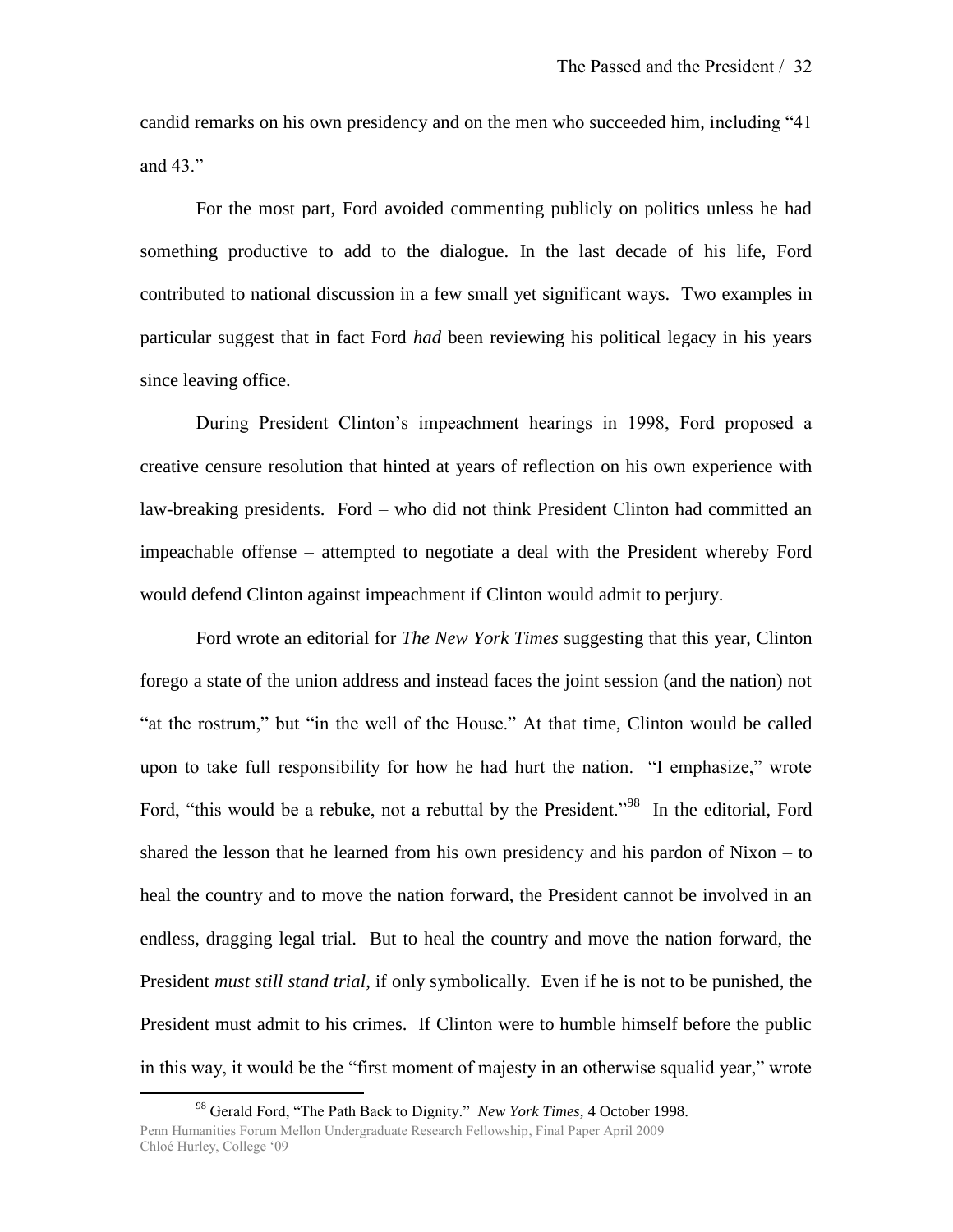Ford.<sup>99</sup> Despite the promising possibilities of this proposal, Clinton told Ford on the phone that he could not and would not admit to lying under oath. The conversation ended there. Ford later told DeFrank that one his regrets had been that he never interrogated Nixon point-blank.<sup>100</sup> He would not allow his chance to hear the truth slip by again.

The next year, in 1999, as cases concerning the University of Michigan"s affirmative action policy wended their way through the legal system all the way to the Supreme Court, Ford wrote an editorial for *The New York Times* in defense of the policies used at his alma mater to approach racial balance.<sup>101</sup>

The requirement that his interviews remain classified until his death also casts a different light on his character. In addition, Ford's responses to the impeachment of President Clinton and the contentious affirmative action policies at Michigan are enigmatic footnotes to a political story that had ended more than two decades earlier.

Ford died on December 26, 2006 at the age of 93, having lived longer than any former president. Who knows what a Ford presidency could have accomplished were it not for his pardon, a most grave and irreversible misstep? Tom Wicker wrote in his column that the advance pardon had "obliterated the opportunity [Ford] had appeared to be nourishing to go to the voters as a man of unchallenged probity and personal restraint, who in a time of crisis had restored honesty to government and limits to executive power."<sup>102</sup>

 $99$  Ibid.

<sup>100</sup> DeFrank, *Write It When I'm Gone,* 130.

<sup>101</sup> Ford, "Inclusive America, Under Attack," *The New York Times*, 8 August 1999.

<sup>102</sup> Wicker, "A New Kind of Cover-Up," *New York Times*, 10 September 1974.

Penn Humanities Forum Mellon Undergraduate Research Fellowship, Final Paper April 2009 Chloé Hurley, College "09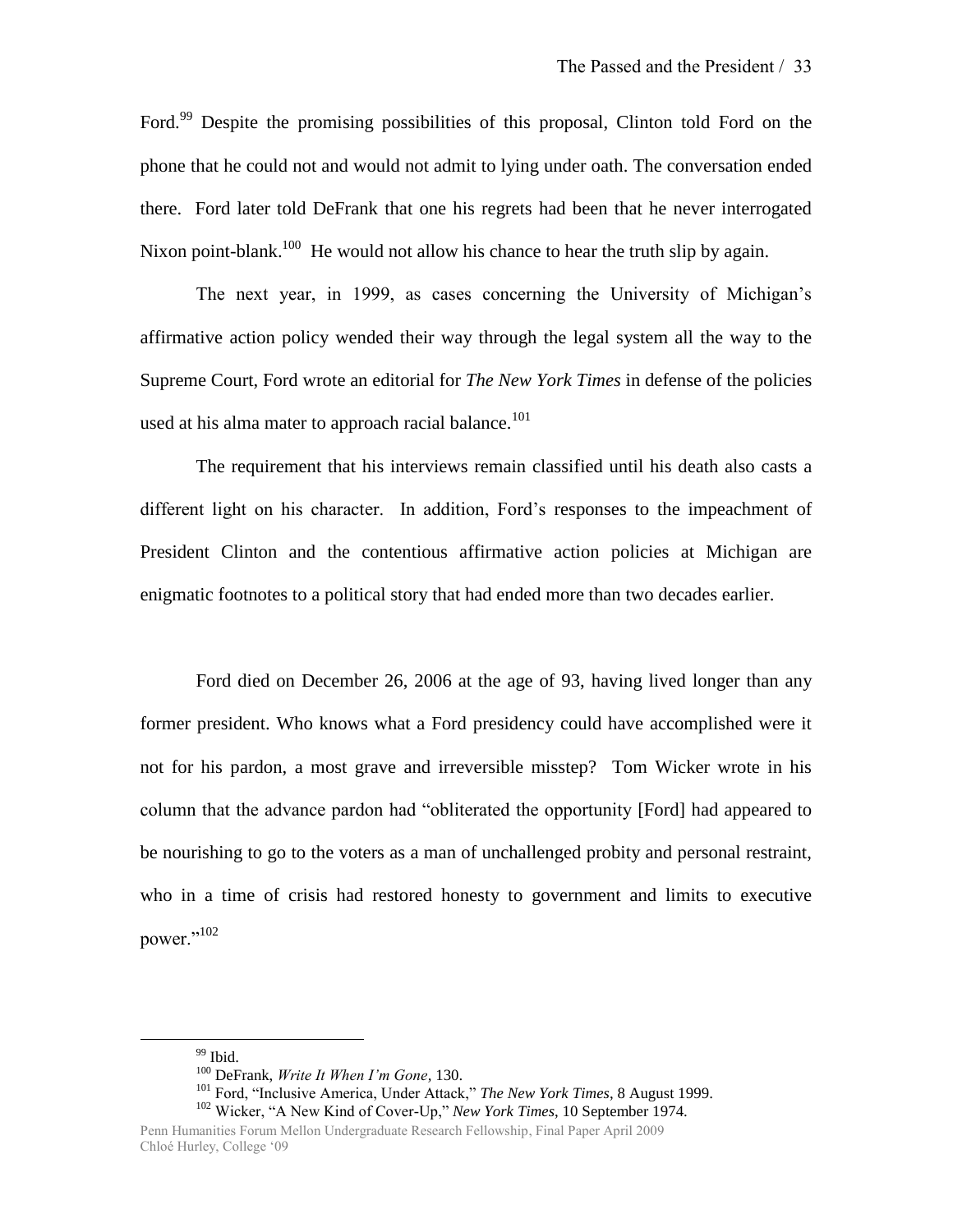*The New York Times* called the pardon a "profoundly unwise, divisive and unjust act" which had "made possible the clouding of the historical record and undermined the humane values he sought to invoke." Ford had grossly misinterpreted the will of the public. There would be differing opinions as to what an appropriate end to the Watergate scandal should be. By pardoning Richard Nixon less than one month after assuming the presidency, Gerald Ford chose one ending, and many Americans disagreed with his choice. With this action, Ford would begin his own ending. He may have taken from the people the choice on how to end Watergate, but they in turn chose the ending to the Ford presidency – begun so recently and with such promise. For Ford would lose popularity after granting the pardon, and he would forever be synonymous with that action.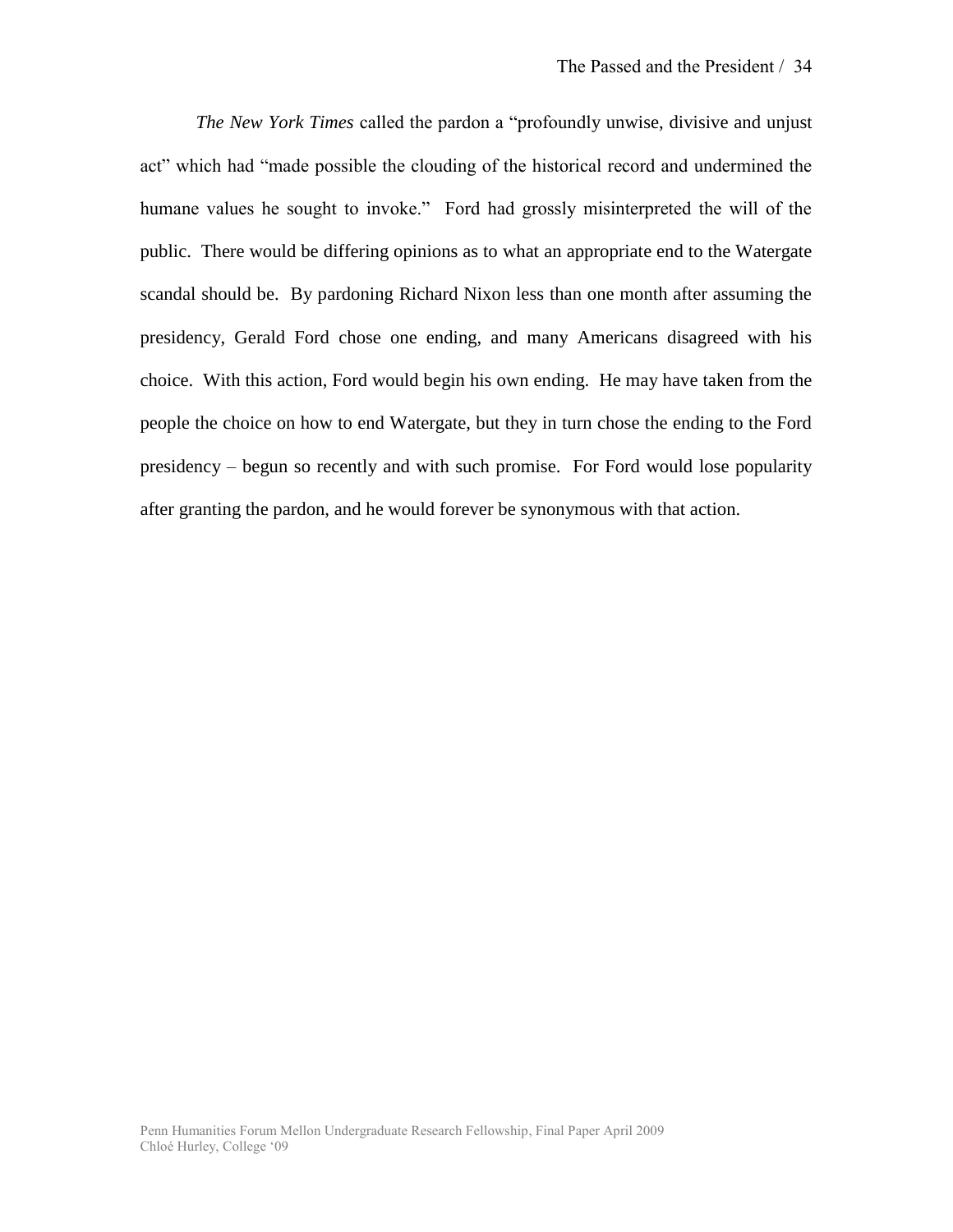### **Jimmy Carter: Above and Beyond the Presidency**

Perhaps no one has worked harder to edit his own obituary than Jimmy Carter. Although Jimmy Carter is still alive, he is included in this study because of all he has done since leaving the White House to change his legacy. Facing the deadline of the final obituary, since leaving office in 1981, Carter has moved speedily to change the residual impression of the Carter presidency. The *New York Times* remarked in 1993 that the Carter presidency "seems like a work still in progress, with his stock having risen substantially in the years since he left office."<sup>103</sup> I am in no way suggesting that Carter's recent pursuits have been motivated by a desire to redefine his presidency, only pointing out the exceptional effect of his post-presidential activities on his legacy.

The presidents already discussed lost the authority to define themselves through action before they left office. Carter barely had the authority to define himself while in office at *all*. The energy crisis, stagflation, and the Iranian hostage crisis were just a few things that took Carter for a ride before he could grab hold of the steering wheel. It seems unlikely that Carter could redefine himself outside the White House – where he would have considerably less power and visibility. However, as presidents have been elected at younger and younger ages, a lengthy post-presidency has become a "new phase of presidential privilege."<sup>104</sup> Carter has even found greater freedom to accomplish some of the things he was unable to as president.

<sup>103</sup> "Carter Center: More Than the Past," *New York Times*, 30 May 1993.

<sup>104</sup> Mark K. Updegrove, *Second Acts: Presidential Lives and Legacies After the White House* (Guilford, CT: The Lyons Press, 2006), xvi.

Penn Humanities Forum Mellon Undergraduate Research Fellowship, Final Paper April 2009 Chloé Hurley, College "09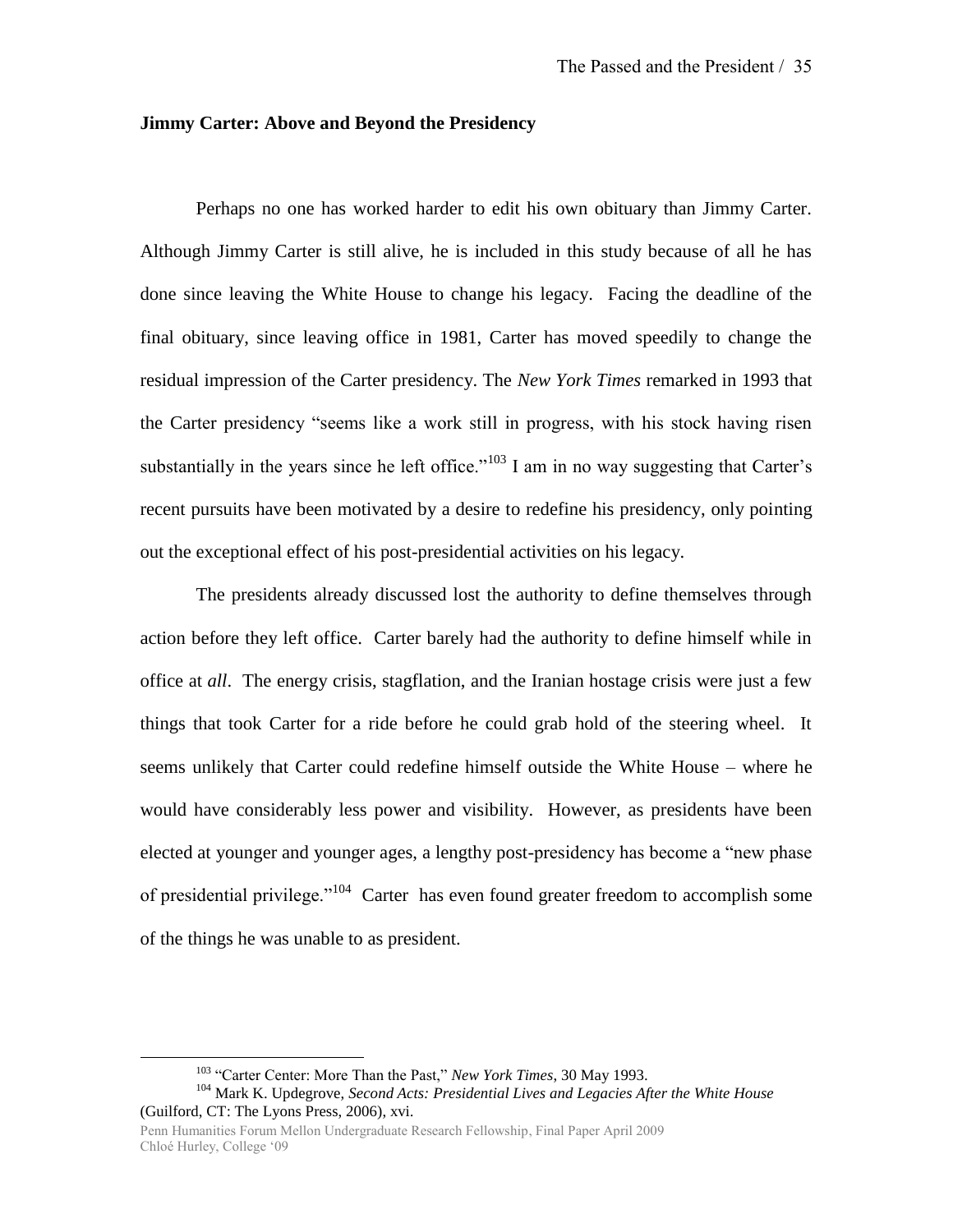It is by now taken for granted that Jimmy Carter is the "best ex-president in American history."<sup>105</sup> His is the example to follow. Bill Clinton wrote in his own autobiography that "Jimmy Carter had made a real difference in his post-presidential years, and I thought I could too."<sup>106</sup>

In an essay for *Presidential Studies Quarterly*, Irena Balenky classifies expresidents in six categories: the still ambitious, exhausted volcanoes, political dabblers, first citizens, embracers of a cause, and seekers of vindication. Jimmy Carter is definitely an "embracer of a cause." Since Carter left Washington in 1981, he has been deeply involved in charitable causes all over the world. To give just a few examples, through the Carter Center, the public service organization associated with his presidential library he has been involved in public health initiatives in Ghana, Sudan, Nigeria, and Ethiopia; in election-monitoring in Panama, Nicaragua, Guyana, Liberia, and Indonesia; and diplomatic negotiations with Haiti, Cuba, Bosnia-Herzegovina and the Middle East.  $^{107}$  In 2002, he received the Nobel Peace Prize for his efforts "to find peaceful solutions to international conflicts, to advance democracy and human rights, and to promote economic and social development" through the Carter Center.<sup>108</sup> When, one day, we make a final evaluation of Carter, these things will probably weigh heavily on our assessment of his effectiveness and his accomplishments.

 $\overline{a}$ 

Penn Humanities Forum Mellon Undergraduate Research Fellowship, Final Paper April 2009 Chloé Hurley, College "09 <sup>108</sup> Norweigan Nobel Committee, 2002 Nobel Prize Announcement," [http://nobelprize.org/nobel\\_prizes/peace/laureates/2002/press.html.](http://nobelprize.org/nobel_prizes/peace/laureates/2002/press.html) Accessed 15 April 2009.

<sup>&</sup>lt;sup>105</sup> Irina Balenky, "The Making of the Ex-President, 1797-1993: Six Recurrent Models," *Presidential Studies Quarterly 29* (March 1999), 160.

<sup>106</sup> Bill Clinton, *My Life*, (New York: Alfred A. Knopf, 2004), 876.

<sup>107</sup> Jimmy Carter, *Beyond the White House: Waging Peace, Fighting Disease, Building Hope* (New York: Simon & Schuster, 2007)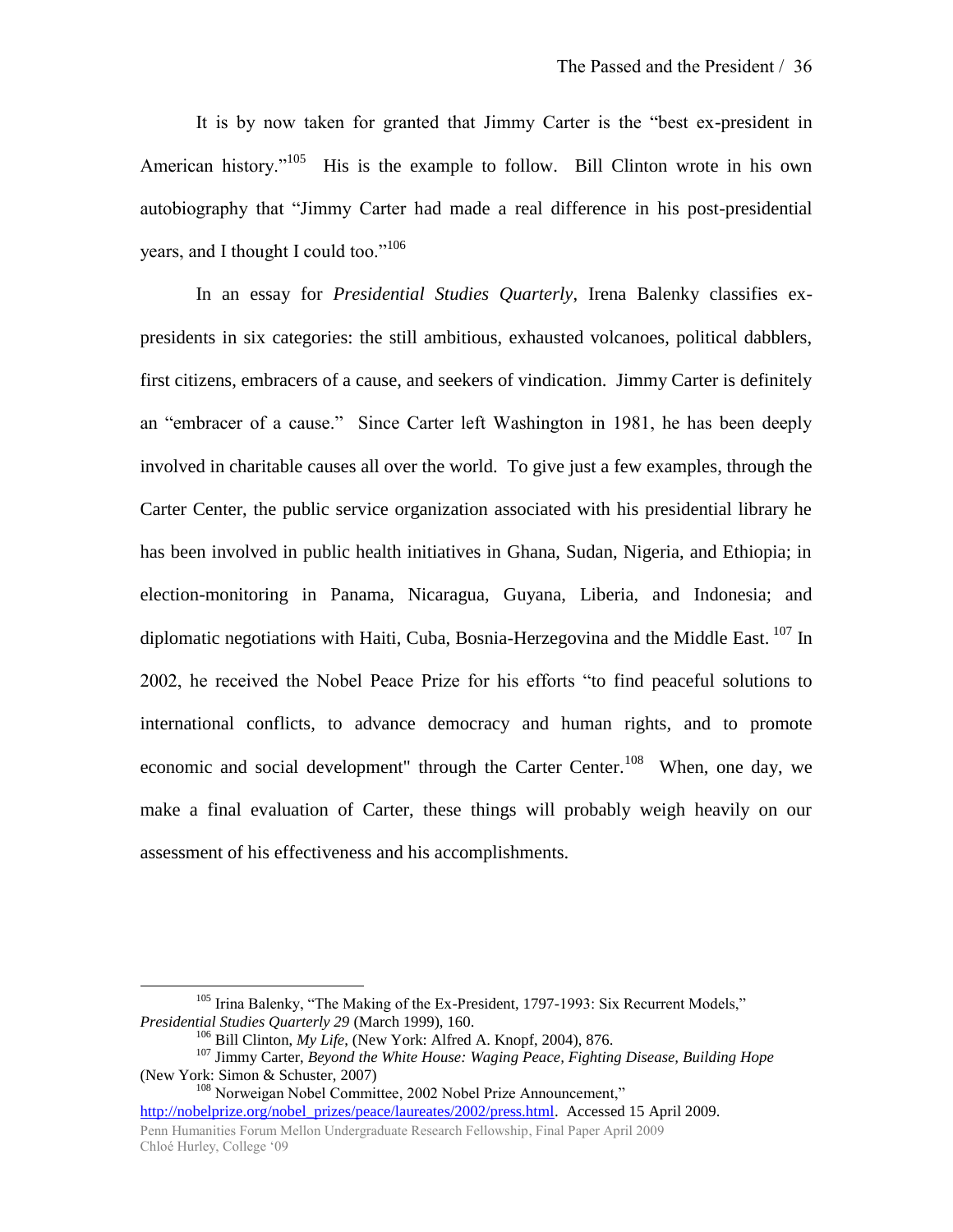The Presidency was not Carter's shining moment. Indeed, his political death may have been his presidency in total. It baffled many why "such a disciplined and intelligent man, taking office with so much good will and representing a majority party that controlled both houses of Congress, achieved what the American people obviously judged to be so little."<sup>109</sup> Carter possessed virtue and intelligence in spades, but he lacked two important skills: the ability to "do politics," and the ability to communicate his goals in a way that involved the big picture.

Carter may have had a clear agenda, but he seems never to have learned how to operate in Washington. He won office partially because of his status as an "outsider," but his inexperience in Washington hurt him once he found himself on the inside – and alone. He did not reach out to experienced Washington politicos, and wasted valuable time, as former speechwriter James Fallow put it, "rediscovering fire, the lever, the wheel."<sup>110</sup> Once he developed an idea, he often had a difficult time implementing it. Tom Wicker lamented that "instead of building momentum toward his major goals, he attacked them head-on and headlong. That may have been bold but it was not *political*, a word that in its best sense describes more than the art of winning elections and defines what a President must be, above all."<sup>111</sup>

But even more fundamental than any specific policy blunder, the president "had a more general failing: an inability to persuade the American people."<sup>112</sup> Carter had a communication problem. A Herbert Block cartoon from May 1978 shows a fuzzily drawn Carter standing with a man from "communications repair." Carter gestures helplessly at

<sup>109</sup> Wicker, "A Failure of Politics," *New York Times,* 16 January 1981.

<sup>110</sup> James Fallows, "The Passionless Presidency," *The Atlantic Monthly 243* (May 1979): 44.

 $111$  Wicker, "A Failure of Politics."

 $112$  Ibid.

Penn Humanities Forum Mellon Undergraduate Research Fellowship, Final Paper April 2009 Chloé Hurley, College "09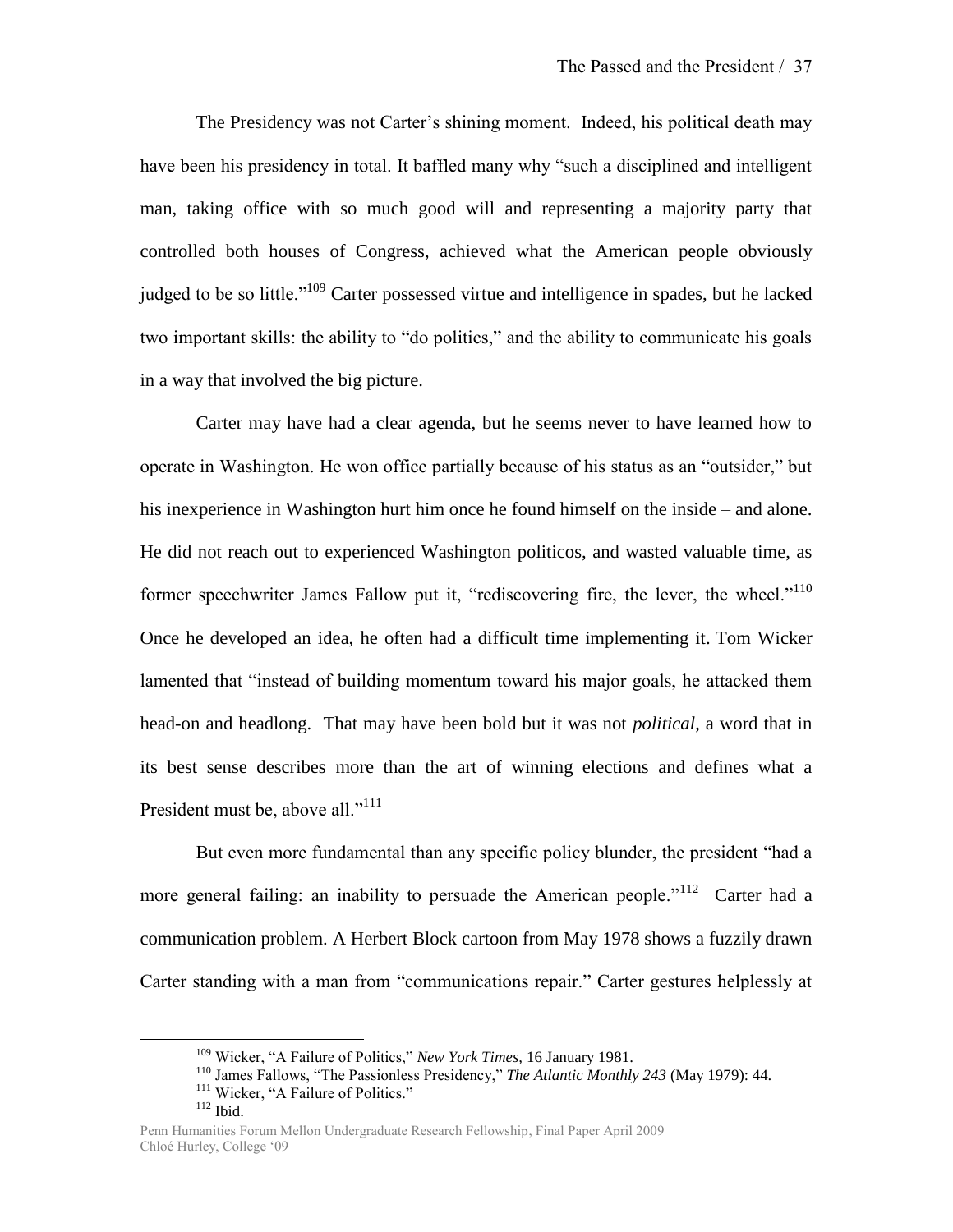his own fuzzy image on the nearby television screen. "It comes out fuzzy," reads the caption.<sup>113</sup> Despite a magnetic personality, Carter often could not mobilize people around issues. He offered people "no idea to follow," and lacked "the ability to explain his goals, and thereby to offer an object for loyalty larger than himself."<sup>114</sup> When Carter did try to drum up support for an issue, he focused too much on the specifics, not enough on the big picture. After Watergate, voters may have desired "straight talk," but Carter played it too straight. Fallow described how Carter"s instructions for speeches centered on a list of topics, rarely a general theme or tone. Without engaging rhetoric, issues like the energy crisis fell flat.

In a two-part essay written for *The Atlantic* in 1979, James Fallow described Jimmy Carter's as a "passionless presidency." He wrote that Carter had "trouble generating excitement, not only in the nation but even among the members of his own staff."<sup>115</sup> Although Fallow was cynical about the almost cult-like devotion of "Kennedy" men" to their leader, it did make him wonder. Fifteen years later, Kennedy"s staffers still gathered around the fire to talk about the glory days – he doubted that the same would be true of "Carter men." Even Nixon at his least popular had more allies in his inner circle than did Carter at his peak.  $116$ 

These problems affected Carter's chances in the 1980 presidential election. Kathleen Hall Jamieson writes that "voters approached the general election confident that

<sup>113</sup> Herbert Block, *Herblock: A Cartoonist's Life* (New York: Maxwell Macmillan International, 1993), 268.

<sup>&</sup>lt;sup>114</sup> Fallows, "The Passionless Presidency," 34.

<sup>115</sup> Ibid., 42.

<sup>116</sup> Fallows, "The Passionless Presidency II," *The Atlantic Monthly 243* (June 1979), 75.

Penn Humanities Forum Mellon Undergraduate Research Fellowship, Final Paper April 2009 Chloé Hurley, College "09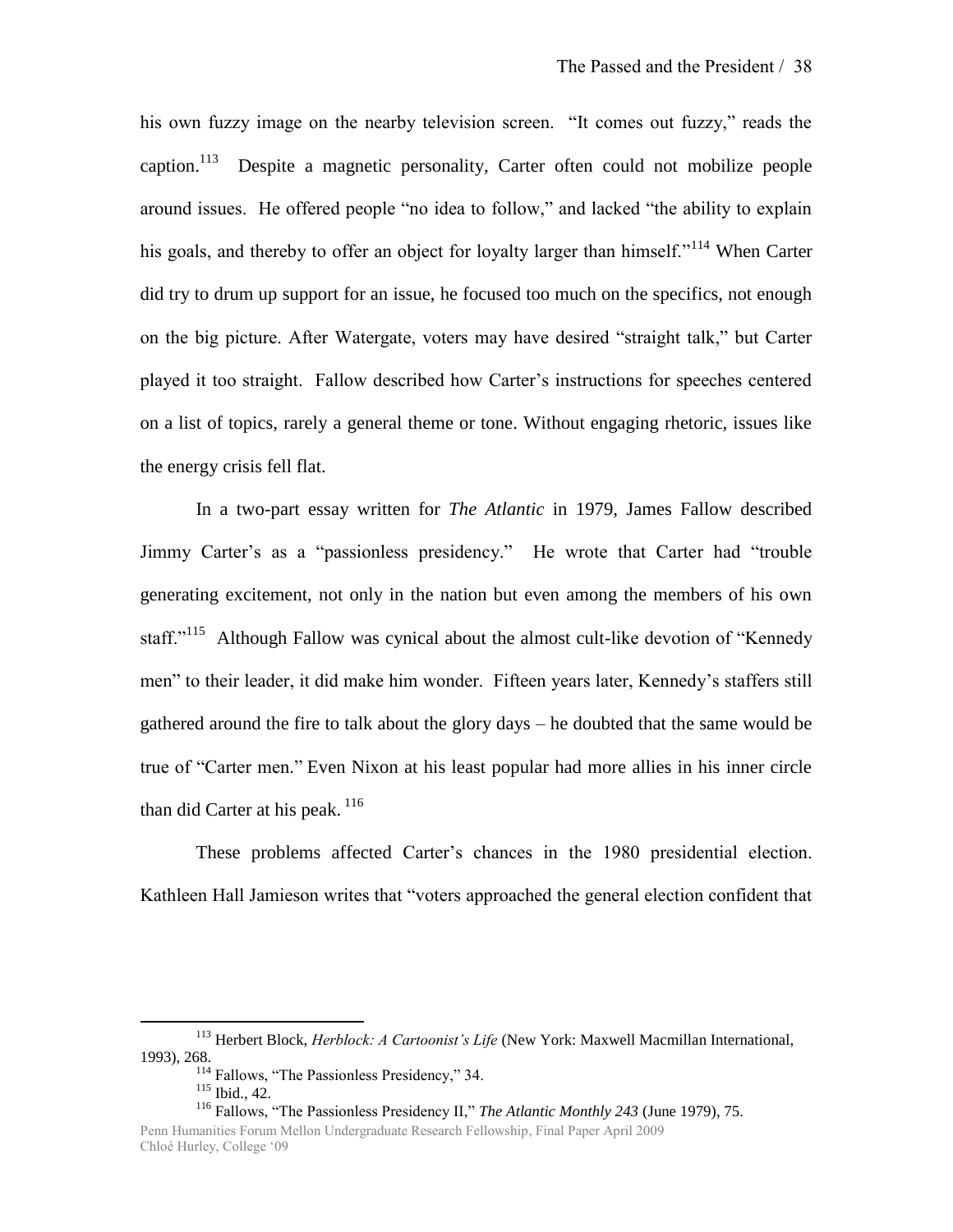they knew that Jimmy Carter was a well-intentioned, fundamentally decent person but an incompetent president."<sup>117</sup>

At the moment of a famous person"s death, a newspaper must have an up-to-theminute obituary. To that end, newspapers keep frequently updated obituaries on file for important subjects. What would have been the final assessment of Carter's presidency had he died shortly after leaving office? One way to approach this question is to look at a final appraisal of his presidency written at the time of his departure from office. The last season of an administration, as a president-elect waits in the wings, is a prime time for presidency postmortems.

The *New York Times* wondered "was this a weak President or only a time of a weak presidency?"<sup>118</sup> Was the failure of the Carter presidency the President's fault? Or was it the political environment? Carter seemed to think it was the environment. In his farewell address, Carter described his as the office "most severely constrained by law and custom." <sup>119</sup> Carter seemed to suggest that it was the presidency that had gotten in the way of his presidency.

The *Times* criticized him for seeming to deflect all blame when giving his farewell speech:

The speech presented an opportunity to reflect on the modern Presidency, to tell the public what he has learned in the Oval Office. But there was not much of that. For the most part, Mr. Carter was judging Ronald Reagan rather than himself – just as, throughout his term of office, he was quicker to respond to external events than to assert his own goals and priorities. Even when, briefly, he described the

<sup>117</sup> Kathleen Hall Jamieson, *Packaging the Presidency* (New York: Oxford University Press, 1996), 428.

<sup>118</sup> "The President"s Report Card," *New York Times,* 16 January 1981.

<sup>119</sup> "Farewell Address to the Nation," 14 January 1981**,** *Public Papers of the Presidents of the United States, Jimmy Carter*, 1980-81, Book III (Washington: United States Government Printing Office: 1982), 2890.

Penn Humanities Forum Mellon Undergraduate Research Fellowship, Final Paper April 2009 Chloé Hurley, College "09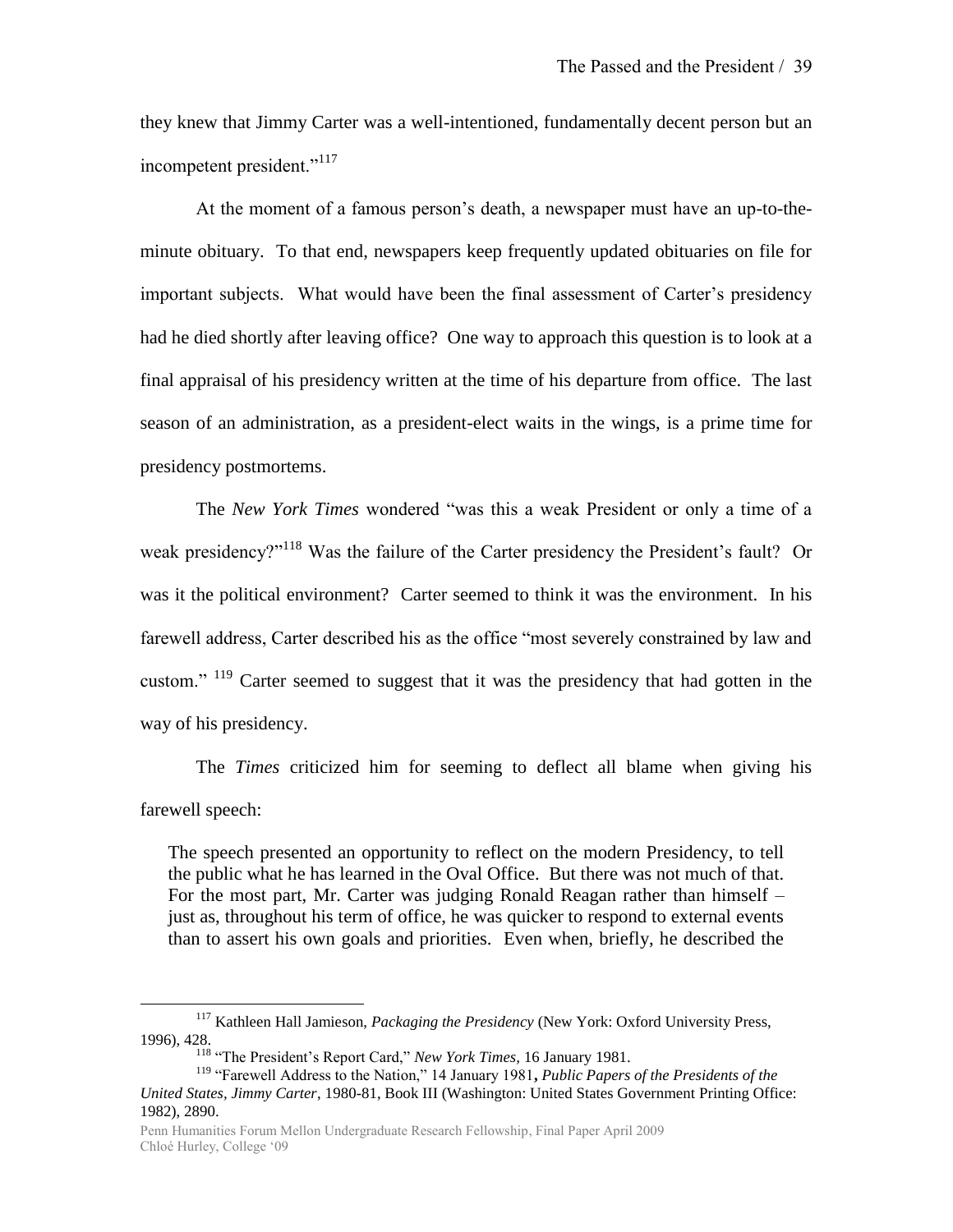need for a strong President, he seemed to be insisting that all the factors that caused Jimmy Carter to be a weak one were external.<sup>120</sup>

Had he returned to Plains, Georgia and secluded himself on the farm, as did Lyndon Johnson, or had he pursued business, like Gerald Ford, this might have been the final word on Jimmy Carter. For a while, Carter did recede – he fiddled around in his woodshop, tried to organize his financial affairs, and pecked away at his memoirs. But he was depressed. Then one night Carter woke in the middle of the night with a plan for his post-presidential life.

He wished to establish an organization connected with his presidential library that would carry on the kind of conflict moderation at which he had proved so adept during the Camp David Accords. The result was the Carter Center, a think tank that is unique in that it is primarily an action agency.<sup>121</sup>

Carter took a very different approach both to his presidential library and to his memoirs. At this date, Carter has written more than twenty books, a list of which includes two books on the Middle East, a book about aging, a collection of poetry, several different reflections on his presidency, and two picture books.

The seeds were present in his farewell address. He had said that he was leaving office, "to take up once more the only title in our democracy superior to that of President, the title of citizen."<sup>122</sup> "I intend to work as a citizen," he said, "as I've worked here as President, for the values this Nation was founded to secure."<sup>123</sup> At the time, it may have sounded like a case of "sour grapes." However, his later accomplishments suggest that

<sup>&</sup>lt;sup>120</sup> "The President's Report Card."

<sup>&</sup>lt;sup>121</sup> Carter, *Beyond the White House: Waging Peace, Fighting Disease, Building Hope* (New York: Simon & Schuster, 2007), 8.

<sup>122</sup> "Farewell Address to the Nation," 14 January 1981**,** *Public Papers*, 2889. <sup>123</sup> Ibid., 2893.

Penn Humanities Forum Mellon Undergraduate Research Fellowship, Final Paper April 2009 Chloé Hurley, College "09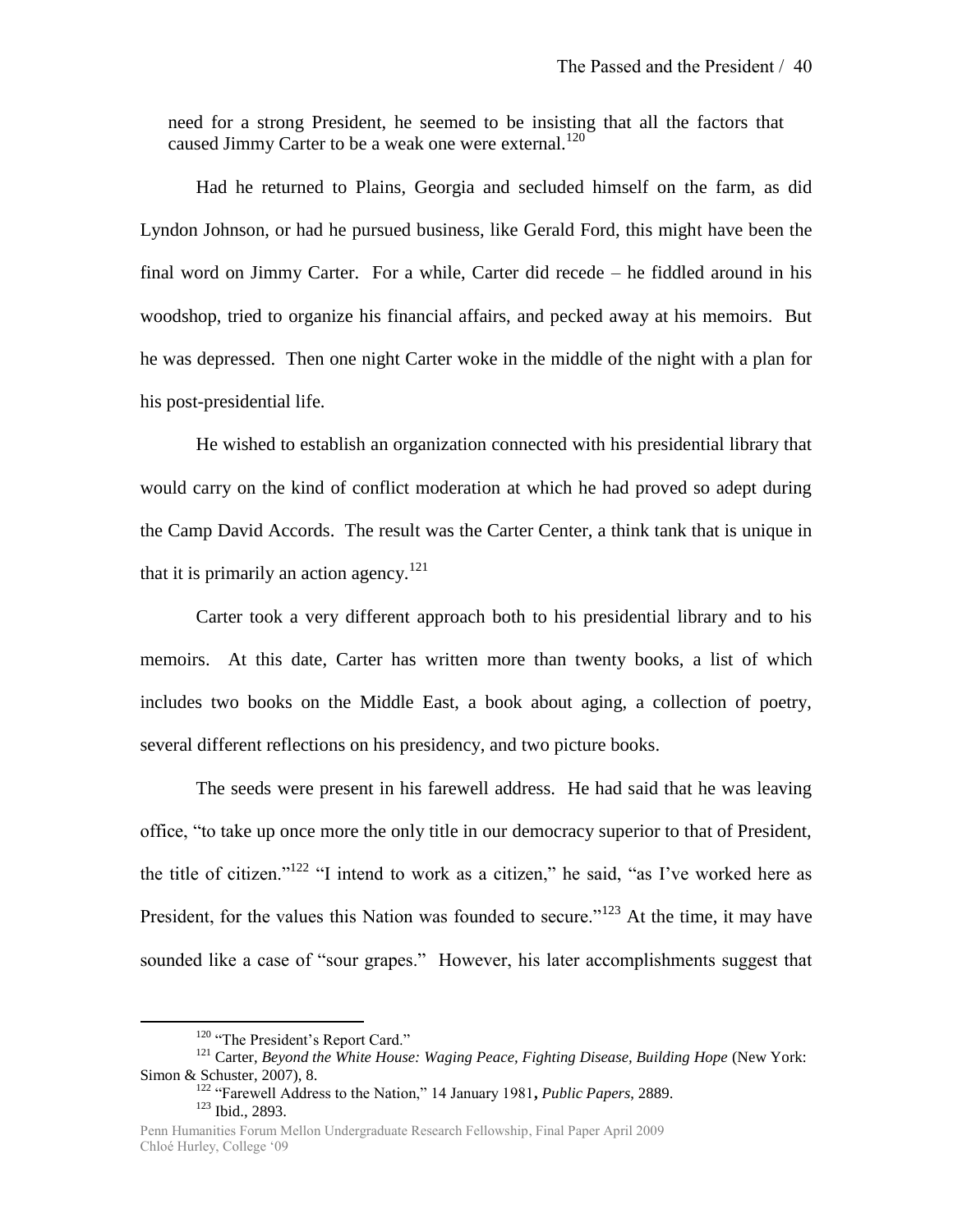for the changes he wished to make, it was more useful to have *been* a president than to *be* a president.

In his memoir, Carter wrote that his experience during the 1980 election had caused him to appreciate why President Johnson had withdrawn from the race in 1968. The compromises required of a political candidate were at odds with the ideals of a peacemaker, and vice versa. Carter"s own position as a candidate in 1980 had certainly affected his flexibility in handling the Iranian hostage crisis. Learning from this lesson, Carter hoped to continue "using my influence, perhaps with greater freedom now, to promote the same ideals I had espoused during my Presidency."  $^{124}$  Perhaps he could be more successful out of office than in it. Like Johnson, Carter had felt an uncomfortable tension between diplomatic negotiation and electioneering. Unlike Johnson, Carter would remain involved in international relations even after leaving office.

At a time when few former presidents were using their influence in a socially productive way, Carter saw a unique opening for his own post-presidency. Brinkley writes, "Ronald Reagan had sold the cachet of his U.S. presidency to the Japanese for \$2 million in speaking fees, Gerald Ford spent much of his time in Palm Springs working on his golf swing while collecting director's fees from corporate boards, and Richard Nixon was holed up in New Jersey with his Dictaphone in an endless quest to remake his image from dirty crook to international sage. Moral considerations did not seem to weigh heavily upon these men."<sup>125</sup>

The library differs from the other presidential libraries because it is, "part of a complex whose goals are making policy and effecting change as well as recording

<sup>124</sup> Carter, *Keeping Faith,* 575.

<sup>125</sup> Douglas Brinkley, *The Unfinished Presidency: Jimmy Carter's Journey Beyond the White House*, xvi.

Penn Humanities Forum Mellon Undergraduate Research Fellowship, Final Paper April 2009 Chloé Hurley, College "09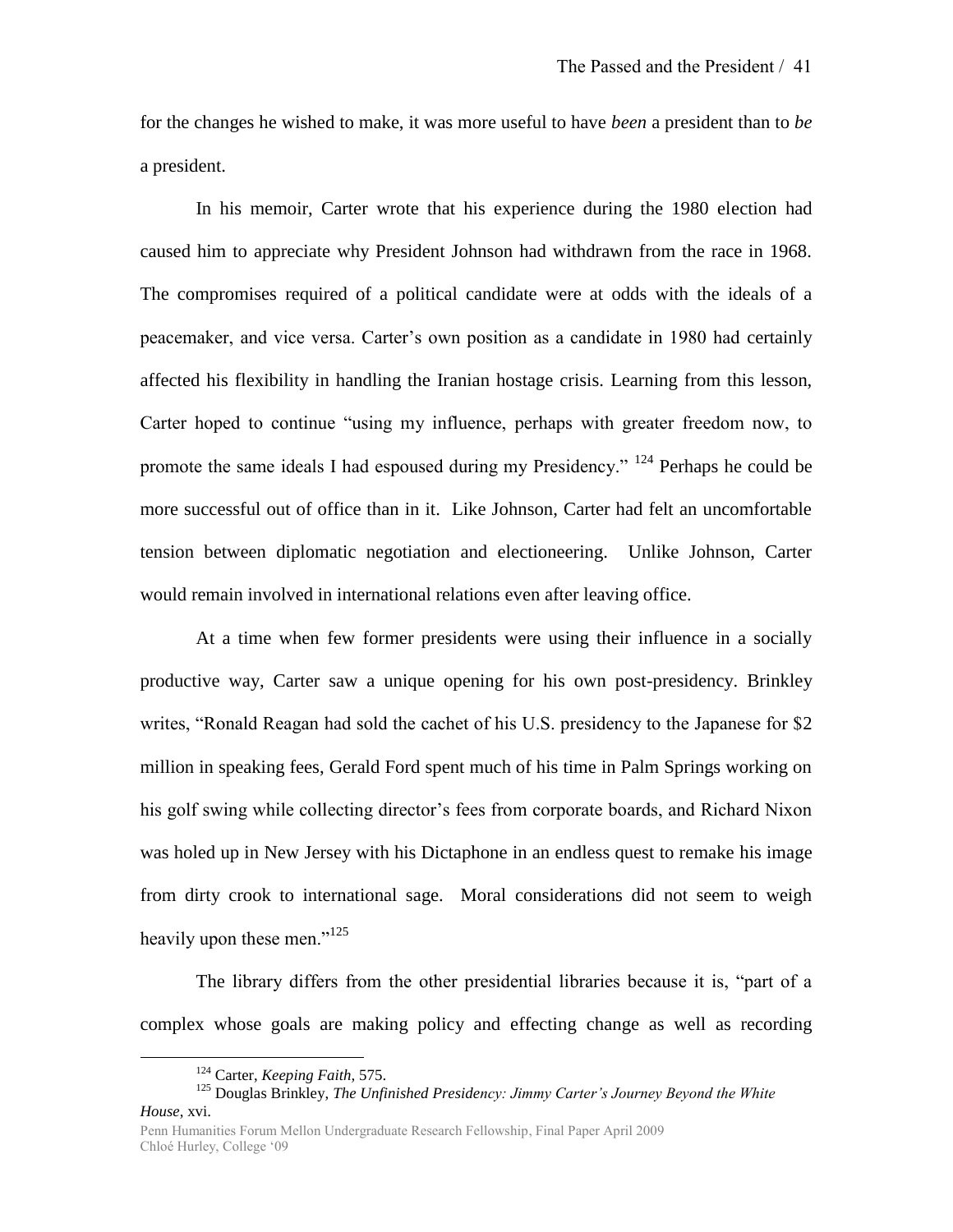history."<sup>126</sup> "We wanted it to be a teaching center rather than a monument to me," Carter said of the Center, which was dedicated in 1986.<sup>127</sup>

One of the Center"s seven founding principles is to not be deterred from a worthy cause by the prospect of failure. Carter has written that while the president is concerned mostly with countries that economically influence the rest of the world, his work with the Carter Center has allowed him to concentrate on countries that are otherwise neglected. Although the Center has occasionally lent its support to larger global health causes such as HIV/AIDS, it specializes in "neglected diseases," such as Guinea worm disease and river blindness.

Jimmy Carter"s many charitable causes throughout the world portray him as a man whose capacity for doing good is *limited* by politics. The persona he has developed since leaving office nearly thirty years ago makes him seem as though his dreams are above the presidency. Those who have come and gone from the White House after Carter have followed his example: both George H.W. Bush and Bill Clinton have developed charitable foundations. Although he fully understands how his political career has enabled him to operate as freely as he now does, Carter"s presidency may become almost irrelevant in how the world best remembers him.

<sup>126</sup> "Carter Center: More Than the Past" *New York Times*, 30 May 1993.

<sup>127</sup> "Reshaped Carter Image Tied to Library Opening" *New York Times*, 21 September 1986.

Penn Humanities Forum Mellon Undergraduate Research Fellowship, Final Paper April 2009 Chloé Hurley, College "09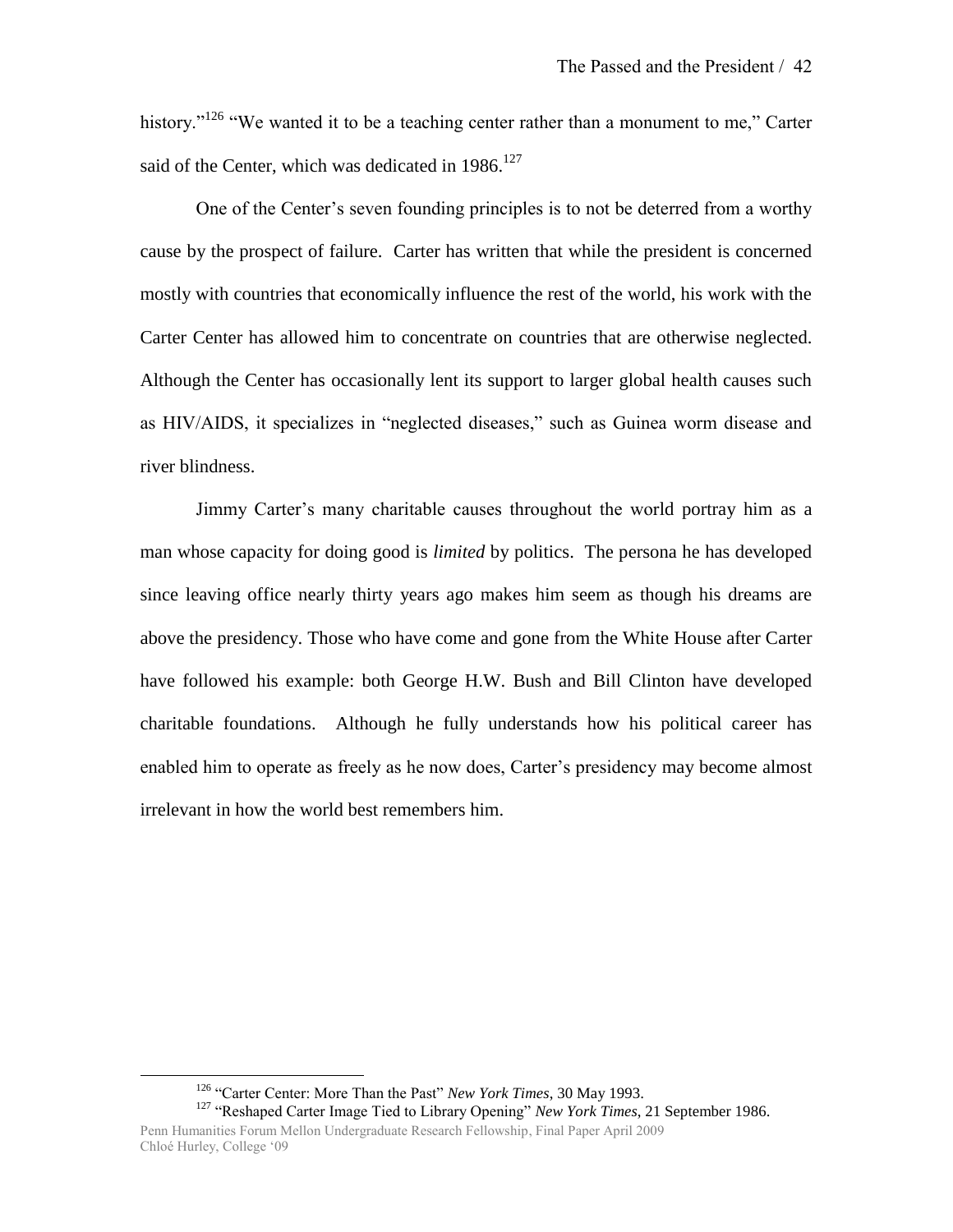### **John F. Kennedy: Don't Think, Feel (Pt. 1)**

After the death of John F. Kennedy, reporters scrambled to present a seamless narrative of the president"s life and legacy. At the same time, they were competing for the role of cultural arbiter, to win the opportunity to create collective memory. However, it was Jacqueline Kennedy, quoting a Broadway musical to journalist Theodore White, who in 21 words created the sound-bite that would dominate all other attempts to summarize the late president: "Don"t let it be forgot, that once there was a spot, for one brief shining moment that was known as Camelot." $128$ 

White wrote of his interview with Mrs. Kennedy, "She wanted me to rescue Jack from all these "bitter people" who were going to write about him in history. She did not want Jack left to the historians."<sup>129</sup>

But Jack bypassed history and went straight to myth. Because he was assassinated at in bloom of his presidency, he is eternally President in our eyes.

For Kennedy, there are no biographies, only hagiographies. The tone is religious, not political. Because of the manner of his death and the emotion that has subsequently clouded several generations" perception of it, historians are challenged when attempting to tackle his legacy with standard academic discipline. Strictly historical accounts tend to be dull, while the dynamic ones tend to blur fact with emotion. Three of the best writers to have engaged in the Kennedy presidency (William Manchester, Arthur M. Schlesinger, Jr., and Theodore H. White) all admit that they are deeply involved with their subject, are

<sup>128</sup> White, *Theodore White At Large: The Best of His Magazine Writing, 1939-1986*, Edward Thompson, ed. (New York: Pantheon Books, 1992), 21.

<sup>&</sup>lt;sup>129</sup> White, *In Search of History: A Personal Adventure*, (New York: Harper & Row, Publishers, 1978), 520.

Penn Humanities Forum Mellon Undergraduate Research Fellowship, Final Paper April 2009 Chloé Hurley, College "09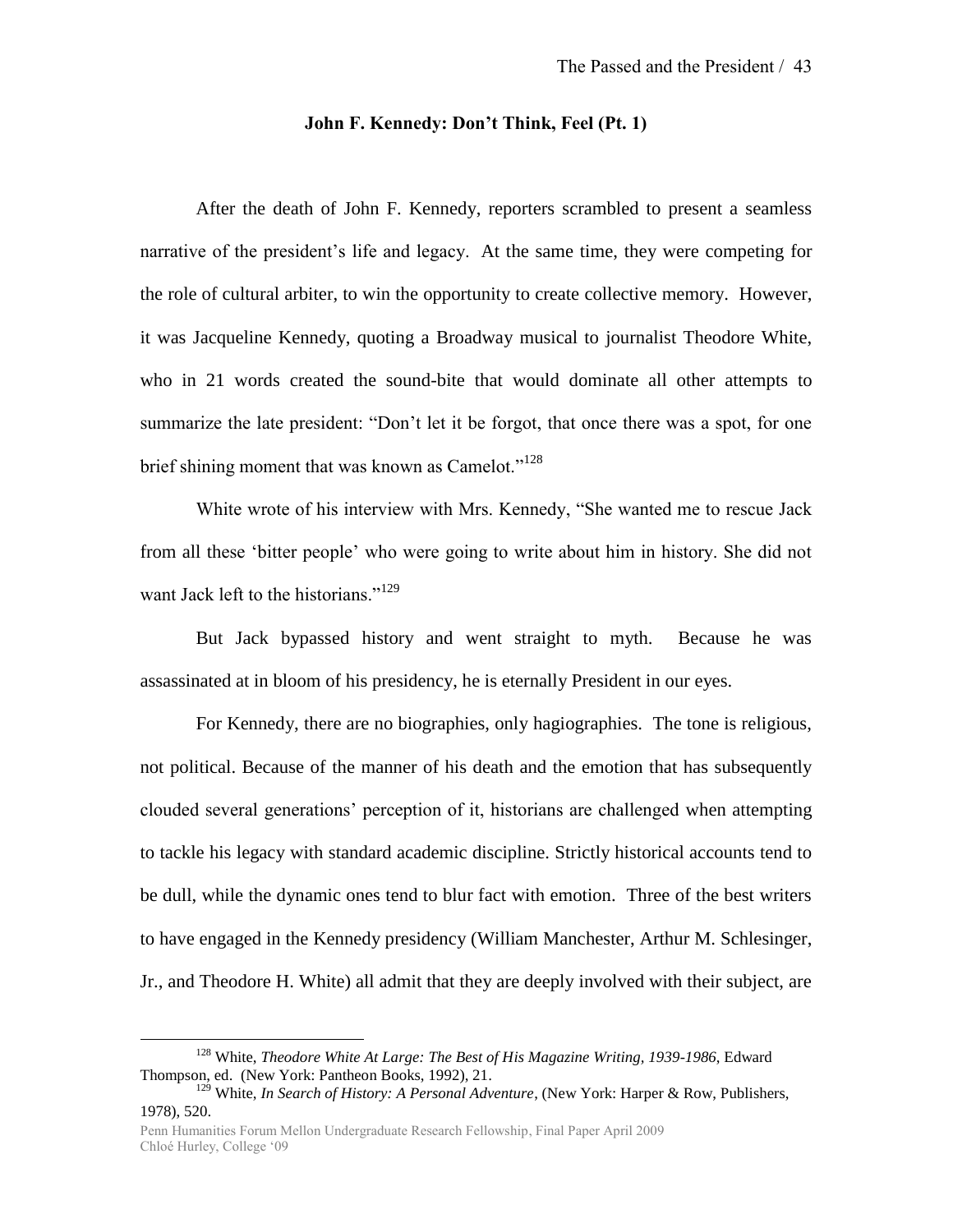unable to proceed without including a part of themselves. Discussion of Kennedy"s stature as a historical figure is always colored by his magnitude as a cultural icon. The narrative of Kennedy"s death and the narrative of the nation are clearly fused. The social upheaval of the sixties might have been either cause or symptom (or neither) of Kennedy"s assassination. But for many alive to experience it, his death retroactively divided the sixties into a time of innocence and a time of disappointment. Barbie Zelizer writes that the "great expectations" that people claim they had at the outset of the sixties were only discovered after his death.<sup>130</sup>

Kennedy"s death also has a personal relevance to people, as it intersects with the story of almost every single American was alive on that November day. As "I remember where I was when I heard about Pearl Harbor" is the shared narrative moment of the generation that came of age in the first half of the twentieth century, "I remember where I was when I heard President Kennedy was shot," is the shared moment of the next generation.

Kennedy"s assassination altered our evaluation of his impact while in office. Had he lived, would he have been remembered as one of America"s best presidents? "Kennedy dead has infinitely more force than Kennedy living," wrote Gore Vidal in a 1967 essay for *Esquire*. "Though his administration was not a success, he himself has become an exemplar of political excellence."<sup>131</sup> Vidal drily suggested that the Kennedy family threw its resources behind the Camelot myth to fuel the campaign of its next heir, Bobby Kennedy. If the public were to associate the first Kennedy presidency with better

<sup>130</sup> Ibid., 101..

<sup>131</sup> Gore Vidal, *Homage to Daniel Shays, Collected Essays 1952-1972* (New York: Random House, 1972), 235.

Penn Humanities Forum Mellon Undergraduate Research Fellowship, Final Paper April 2009 Chloé Hurley, College "09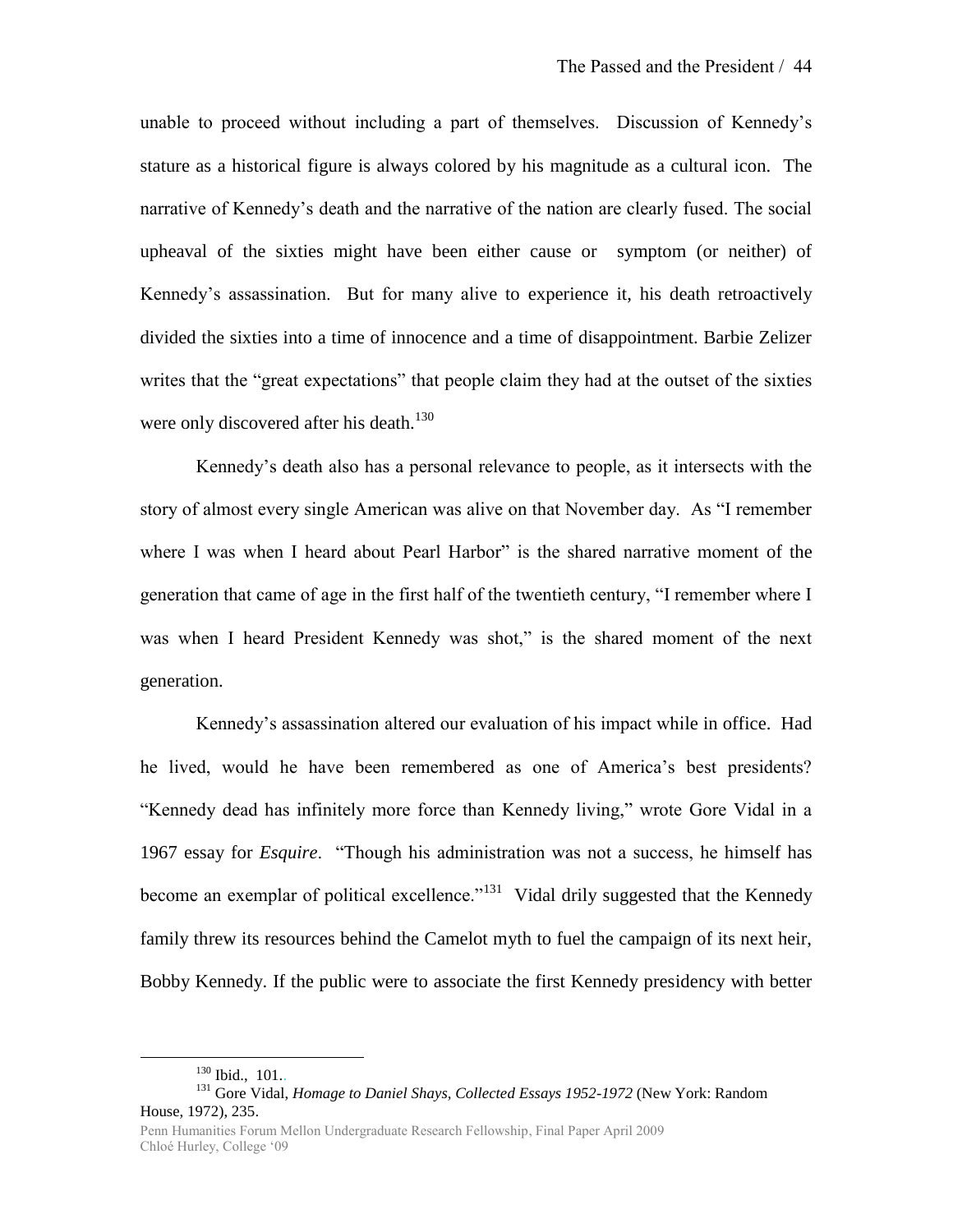times, they would look to Bobby for a reprise. Through the mystique of Camelot, Gore Vidal quips, "the past must be transformed, dull facts transcended."<sup>132</sup>

In evaluations of Kennedy, form always transcends the facts. America had been in love with the Kennedy aesthetic for years, but his administration had barely gotten its sea legs when he was killed. Thus, Kennedy is judged more by his words than his deeds. His contribution to the canon of presidential oratory was great: Ask not what your country can do for you. Let us never negotiate out of fear, but let us never fear to negotiate. Let them come to Berlin. Theodore White later wrote, "Style, to Kennedy, was very relevant to politics. Indeed style was the essence of personality; personality determined the quality of leadership; leadership was what the country needed and what he offered in the campaign of  $1960.^{133}$  The persona was all.

Remembering Kennedy is more about a certain *feeling* than about what he actually did while in office, and the feeling is that he got the nation "moving." "For all I know or care," wrote journalist Tom Wicker, "John Kennedy may have played such tricks before high heaven as make the angels weep, but for a while he lifted his people and, as he had promised, got his country moving again."<sup>134</sup> Although the United States had been experiencing unprecedented levels of prosperity at the time of the 1960 election, Kennedy had warned that the nation was slipping behind and would soon be left in the dust. In recalling the age of Kennedy, then, we remember some sort of undefined evil on the periphery of our lives, an evil that Kennedy kept at bay. "His dreams and his oratory

<sup>132</sup> Ibid., 236.

<sup>133</sup> White, *In Search of History*, 462.

Penn Humanities Forum Mellon Undergraduate Research Fellowship, Final Paper April 2009 Chloé Hurley, College "09 <sup>134</sup> Tom Wicker, "Introduction," in *Four Days in November: The Original Coverage of the John F. Kennedy Assassination by the Staff of* The New York Times, (New York: St. Martin"s Press, 2003), 20.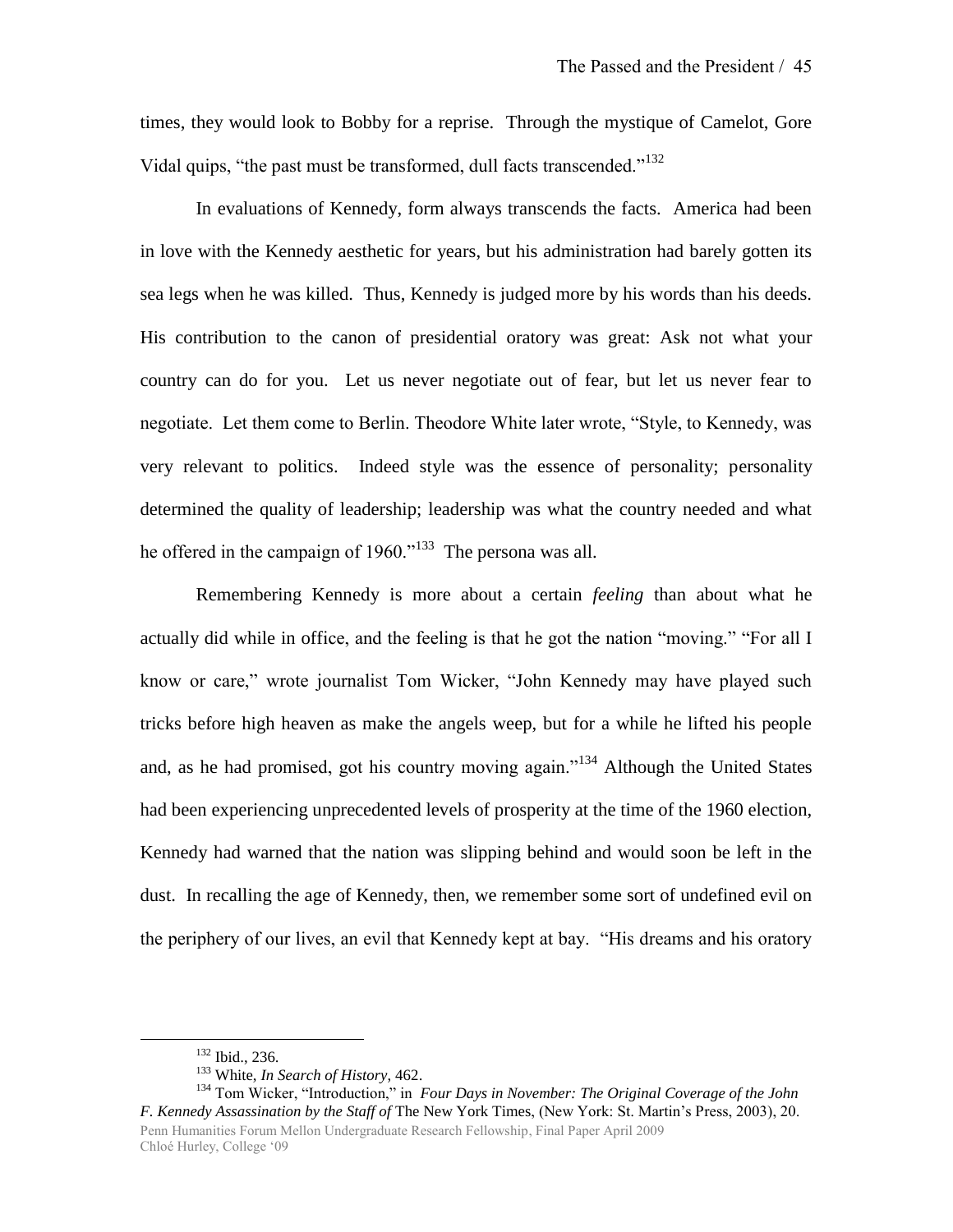had electrified a country grown stale and listless and a world drifting helplessly toward Armageddon," wrote Manchester.<sup>135</sup>

This hero-worship certainly rankled his critics In 1963"s *J.F.K. The Man and the Myth*, conservative columnist Victor Lasky attempted to keep Kennedy"s rhetoric separate from the reality. "No one can dispute the fact that he appeared to be in perpetual motion," he wrote, "But motion does not necessarily mean progress. It was, in fact, motion largely without movement."<sup>136</sup>

The United States government, itself, had an interest in perpetuating the Kennedy myth. It packaged the  $35<sup>th</sup>$  President in a manner absolutely antithetical to history – as propaganda. In 1966, the United States Information Agency (USIA) produced the film *Years of Lightning, Day of Drums*, a narrative of the Kennedy presidency and its accomplishments. Not intended for general public viewing, it was instead produced to cultivate pro-American sentiment abroad. Where Kennedy was popular abroad, his image or person aroused even more frenzy than it did in the States. The film presents Kennedy not just as an international king, but an international messiah.

The entire film pivots off the "day of drums," the day of the state funeral for Kennedy on November 25, 1963. As the funeral cortège proceeded down Pennsylvania Avenue from the White House to the Capitol, the only sounds that split the silence of the city were the clacking of horse hooves and the muffled cadence of drummers. Any part of the film that deals with the president"s death is accompanied by this continuous,

<sup>135</sup> William Manchester, *The Death of a President: November 20-November 25, 1963*, (New York: Harper & Row, Publishers, 1967), 624.

<sup>136</sup> Victor Lasky, *J.F.K. The Man and the Myth,* (New York: The Macmillan Company, 1963), 501.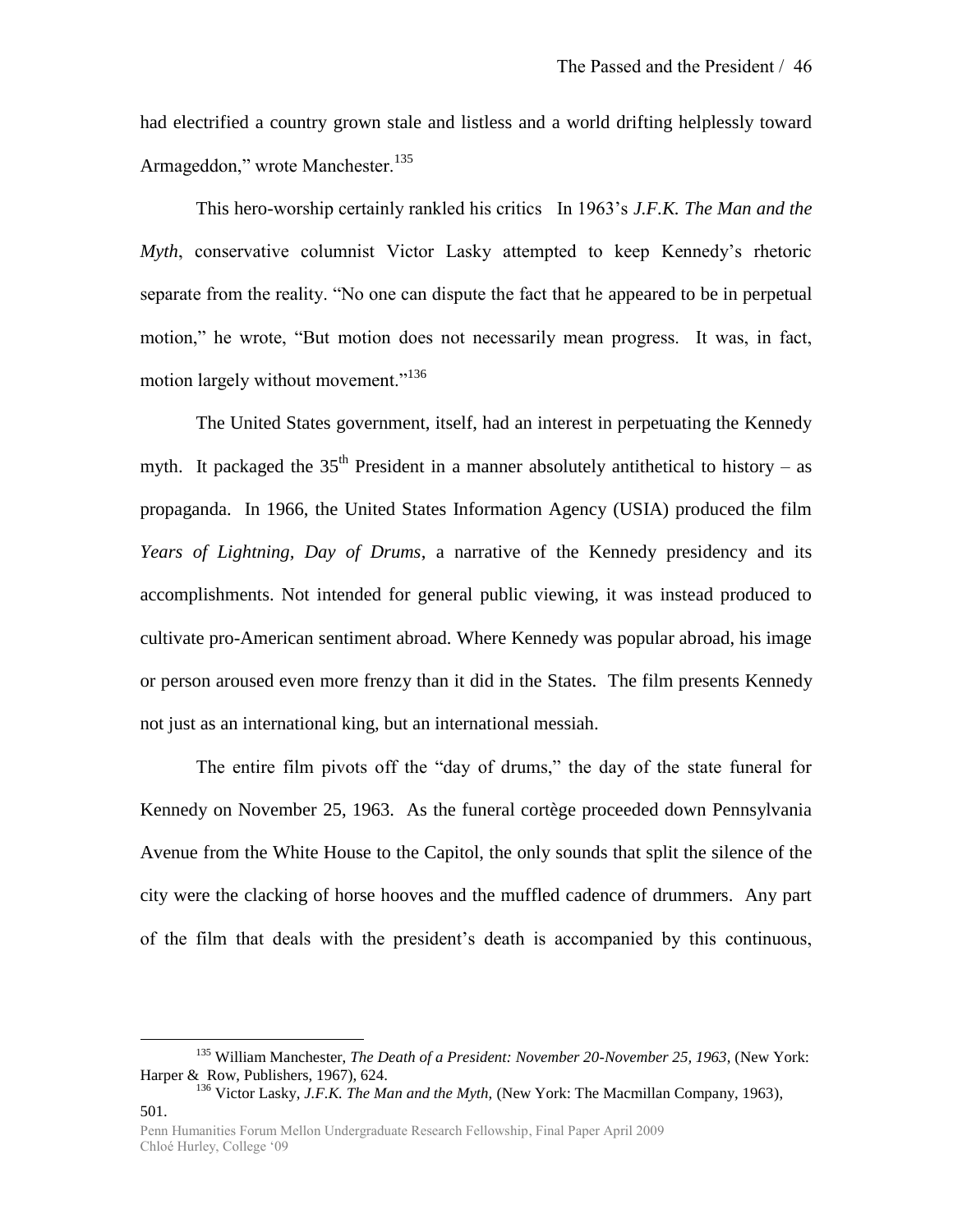hypnotizing drumming. The film, itself, is intellectually numbing; the viewer is meant to

forego analysis for emotion.

This tone is established in the very first moments of the film, as we hear Gregory

Peck's ominous narration:

It was true that the assassin took careful aim. It was true that at the precise moment the assassin waited for the president was killed. But it was also true that the assassin missed his target. For he wanted John Kennedy to die. And that he was unable to do. For no man can take away years of lightning with a single day of drums.<sup>137</sup>

The film trades in linguistic riddles such as these, casually blending rhetoric and real life.

Kennedy"s memory was to inhabit a semantic space, not an almanac of facts.

When the film's narration arrives in Dallas, the anthropomorphizing begins:

It was over, in one blurred motion of history, the crime was done. History will pick up its cold pen and book and write in chronological order the events of the day with the date and the time and the city. But history will be wrong, for there wasn"t one date, one time, or one city.

Historical methods, it seems, are inadequate for recording such tragedy. For the purposes

of propaganda, Kennedy has been transformed into an ahistorical figure; he transcends

time.

 $\overline{a}$ 

His death tore the fabric of the world. At the hour of his funeral "for a section of time in the life of earth there was one common thought on the minds of three billion people," Peck intones as the camera shows Buddhist monks in prayer, Japanese schoolchildren with heads bowed, Arab men kneeling on the steps of a mosque.

Each person of the earth was drawn to a thought even more personal than their memory of the president. . .there was the thought of each person's own mortality, their own straight lines that would start at birth and would end with death. . .The

<sup>137</sup> *Years of Lightning, Day of Drums*, Dir. Bruce Herschensohn, United States Information Agency, 1966.

Penn Humanities Forum Mellon Undergraduate Research Fellowship, Final Paper April 2009 Chloé Hurley, College "09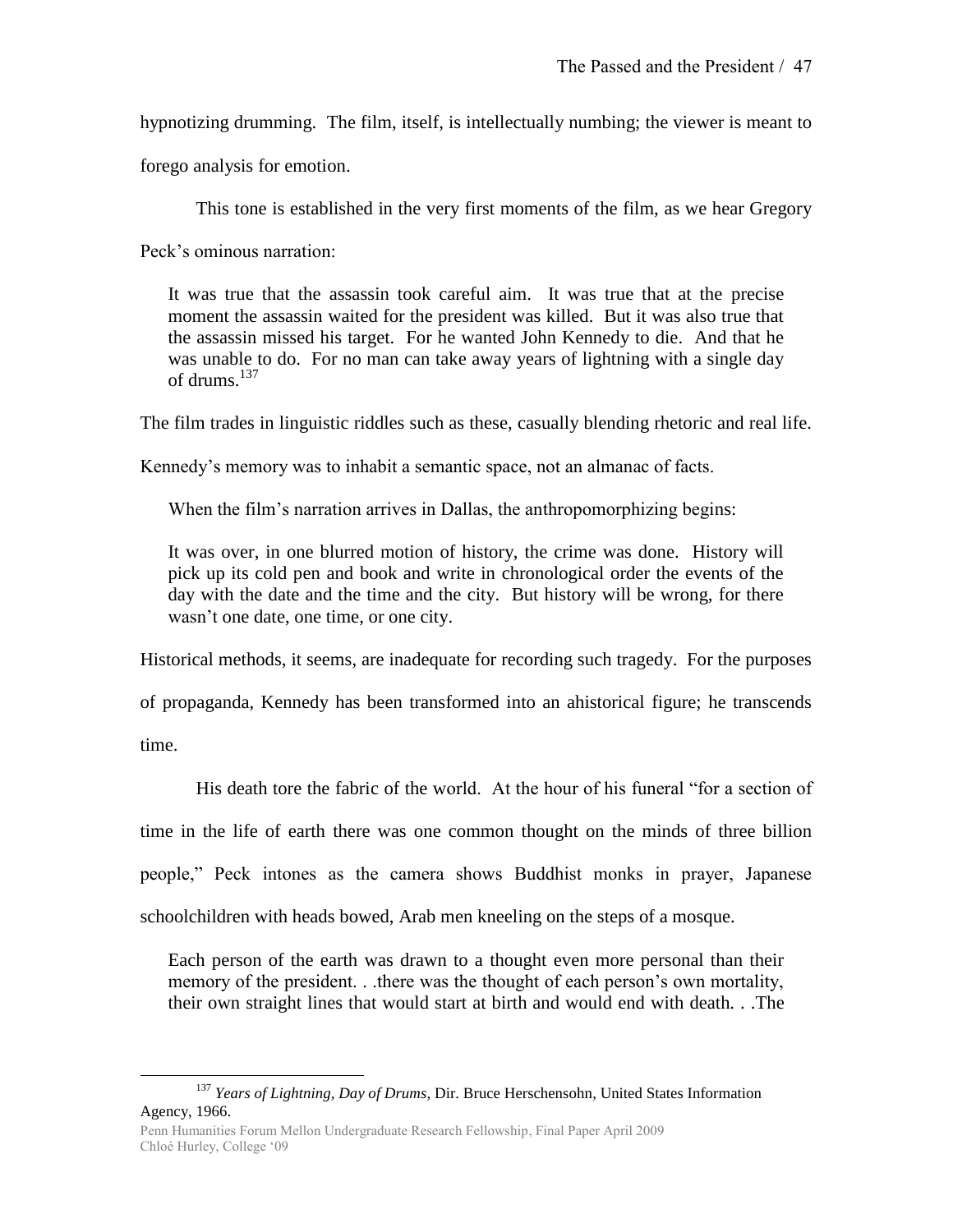president who had so much under control was not master of the length of that line. Perhaps his message to the world was just that.<sup>138</sup>

If this account were to be believed, the revelation of Kennedy"s mortality caused each person to reevaluate his own connection to the earth.

The film lays the mortal Kennedy to rest and sets free the transcendent Kennedy.

The film concludes:

The day of drums is over, but the years of lightning glow in everyone he touched and everyone he continues to touch. John F. Kennedy is now silent and invisible. But so is peace and so is love and so is faith and so are memories and dreams.

Kennedy has been released from his mortal coil and is now free to be as boundless as these other eternal qualities.

The reverence felt for Kennedy demands comparison with that felt for our other slain god-president, Abraham Lincoln. Within days of Lincoln"s death, wrote Lloyd Lewis, "Myth had taken the man, irresistible forces had him, and very soon no one was safe in proclaiming that Abraham Lincoln had once been a very human creature."<sup>139</sup>

A collection of memorial addresses for Lincoln opens by setting the scene of

April 15, 1865:

The sun set on happiness and rejoicing; the mantle of night fell on the land, and ere it lifted a deed was consummated the intelligence of which should shake the world. $^{140}$ 

Compare this with the unfolding of November 22, 1963, in *Years of Lightning, Day of* 

*Drums*:

<sup>138</sup> *Years of Lightning, Day of Drums*.

 $139$  Ibid.,  $352$ .

<sup>140</sup> *Our Martyr President Abraham Lincoln: Lincoln Memorial Addresses* (New York: The Abingdon Press, 1915), 7.

Penn Humanities Forum Mellon Undergraduate Research Fellowship, Final Paper April 2009 Chloé Hurley, College "09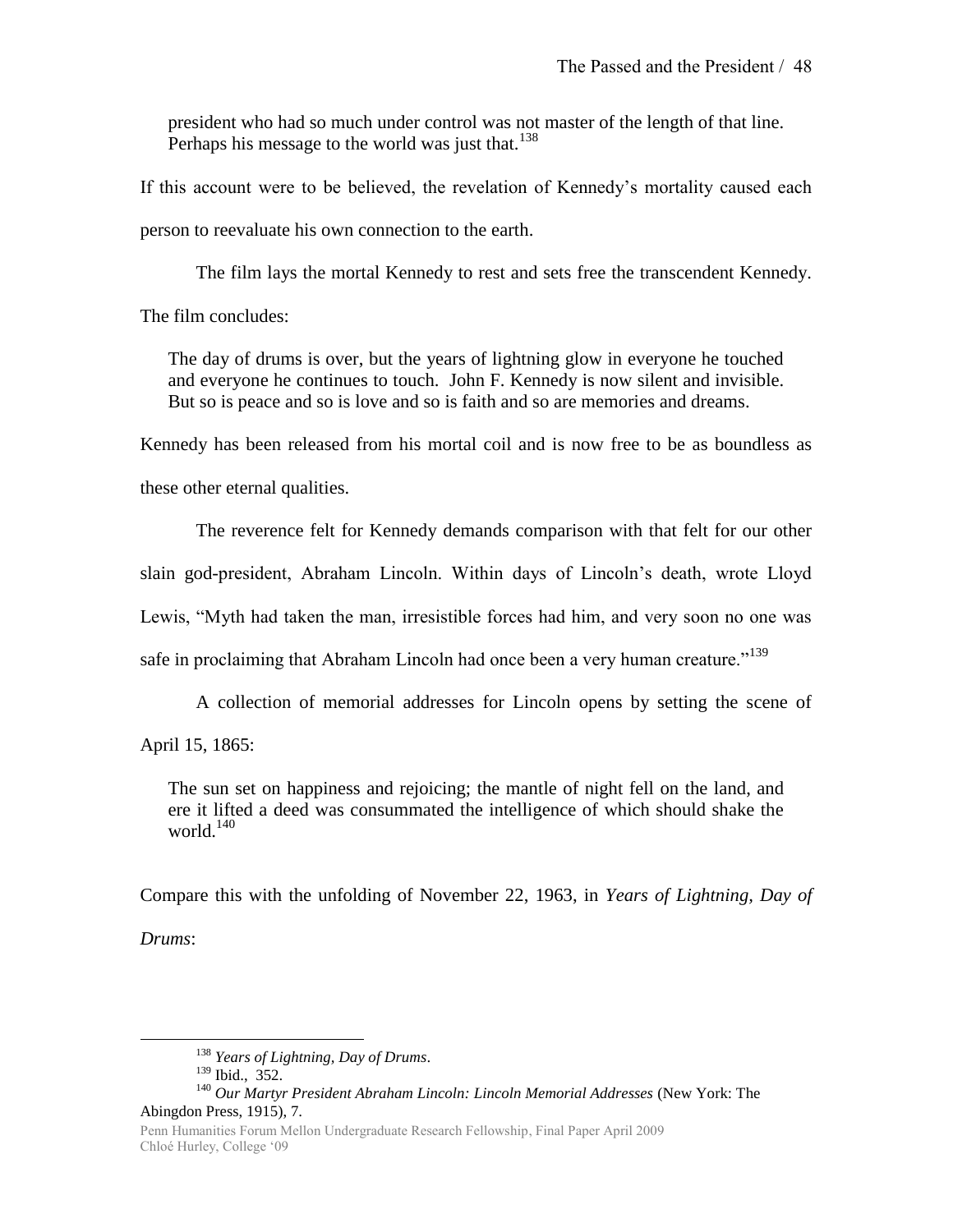November the  $22<sup>nd</sup>$  began without a hint that it would be remembered. The country awoke without knowing the president was to sleep. The people rose, not knowing the sun would set at midday.<sup>141</sup>

In 1929"s *Myths After Lincoln*, Lewis would attempt to explain an advanced society like America"s pagan-like worship of its slain president. He drew a parallel to the tribal practice of sacrificing a leader to the gods in times of famine or other strife. Although most tribes evolved to abandon the ritual of human sacrifice, the death of a leader was still seen as mysterious, somehow miraculous. The death was taken to signal a change in fortune.<sup>142</sup> Was not Lincoln slain at the moment of greatest consequence for the nation since its founding? The death, sacrifice and rebirth of the nation were symbolized in the person of Abraham Lincoln.<sup>143</sup>

William Manchester cribbed Lewis' depiction of president-as-sacrifice in 1967's *The Death of the President*. He went on to describe how the hero"s real attributes are buried by the other meanings heaped upon him: "What the folk hero was and what he believed are submerged by the demands of those who follow him. . .All the people ask of a national hero is that he have been truly heroic, a great man who was greatly loved and cruelly lost. Glorification and embellishment follow. In love nations are no less imaginative than individuals."<sup>144</sup> All the people ask is that he have been truly heroic  $$ the people are thus disposed to think of their leader, in this case Kennedy, as having died for something of vital importance, a crucial crossroads in the nation"s history.

<sup>141</sup> *Years of Lightning, Day of Drums*.

<sup>142</sup> Lloyd Lewis, *Myths After Lincoln*, (New York: The Press of the Readers Club, 1941), 348.

<sup>143</sup> Robert Bellah, "Civil Religion in America," in *American Civil Religion*, Russell E. Ritchey and Donald G. Jones, eds. (New York: Harper & Row, 1974), 31.

<sup>144</sup> Manchester, *The Death of a President*, 624.

Penn Humanities Forum Mellon Undergraduate Research Fellowship, Final Paper April 2009 Chloé Hurley, College "09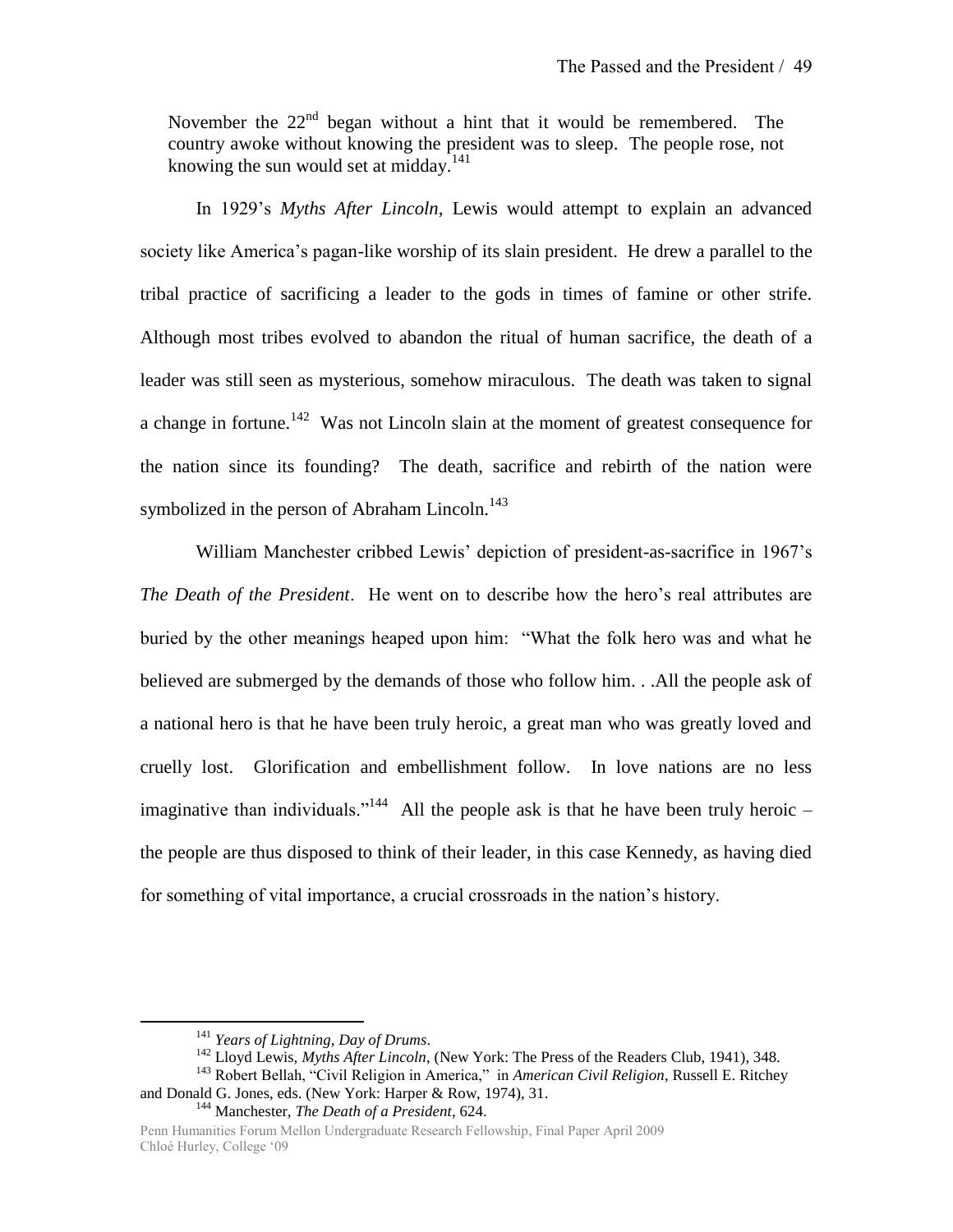### **Richard Nixon: Don't Think, Feel (Pt. 2)**

Another president whose obituary remains open, who is continuously exhumed, is Richard Nixon. In death as in life, Nixon is a shape-shifter. R.W. Apple, Jr. wrote in his obituary of Nixon, "Again and again, Mr. Nixon reinvented himself – so much so that people talked and wrote about 'the new Nixon' and the 'the new, new Nixon."<sup>145</sup>

Nixon is a man with nine lives, an American Rasputin. While it may appear selfevident that resigning the presidency of the United States would be tantamount to political death, after all of the political deaths Nixon had returned from, who was to say that he couldn"t come back from this one, as well? When one recalls all of the losses Nixon had faced at the hands of the American electorate, is it really so strange that perhaps he thought he could bounce back from this one, too?

We may acknowledge these "new" Nixons, but we do not necessarily take new iterations of Nixon seriously.Nixon did many things. The mini-biography prepared by the United States Government Printing Office for a book of memorial tributes given in Congress listed his many accomplishments as succinctly as possible. It deserves quotation in full:

In 1952 General Eisenhower selected him as his running mate. He was Vice President for eight years. After losing to John F. Kennedy by a razor-thin margin in 1960 and then making an unsuccessful bid for governor of California in 1962, he practiced law, wrote, and traveled extensively in Europe and Asia.

He was elected President in 1968 and won reelection in 1972 by an historic margin. While in office he opened the door to the People's Republic of China, established the policy of détente with the Soviet Union, ended American involvement in Vietnam, and pursued domestic

 $145$  R.W. Apple, Jr., "37<sup>th</sup> President; Fierce Cold Warrior Who Later Reached Out to Soviets and China," *New York Times*, 23 April 1994.

Penn Humanities Forum Mellon Undergraduate Research Fellowship, Final Paper April 2009 Chloé Hurley, College "09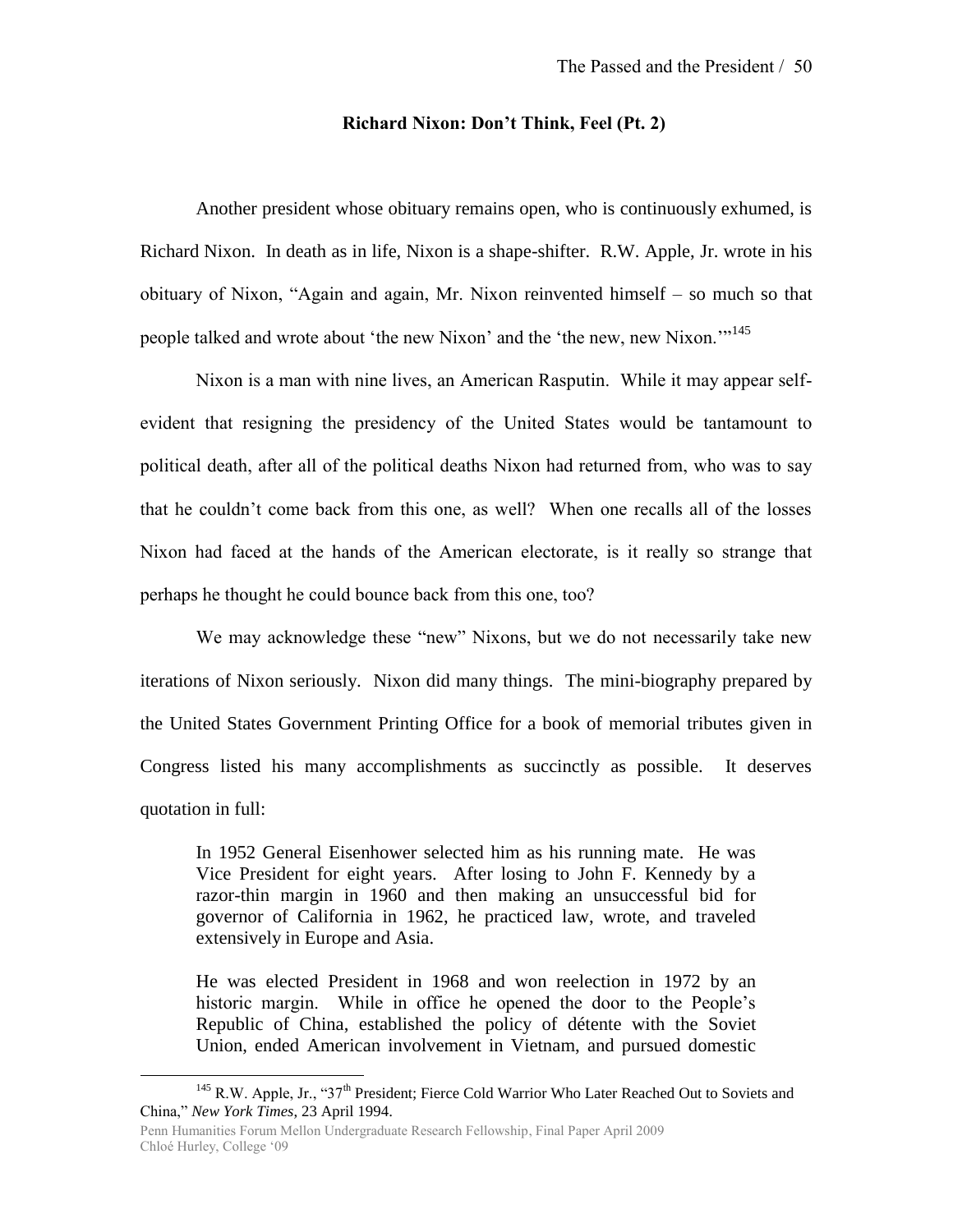initiatives that included establishing the Environmental Protection Agency, launching the "war on cancer," and bringing about the peaceful desegregation of public schools in the South. He made four appointments to the Supreme Court, including the current Chief Justice, William Rehnquist.

After he resigned the Presidency in August 1974 to save the nation further anguish over Watergate, the President and Mrs. Nixon returned to their home in San Clemente, where they lived until they moved east in  $1980 \cdot 146$ 

If this biography made up foundation for our idea of "Nixon," then Nixon masks would not be sold by costume shops at Halloween. If we think of American history as an agreed-upon fiction (or at least, as having a narrative structure imposed extrinsically), then we can assign different historical figures to their appropriate roles. Richard Nixon played a specific character in the American political narrative before he ever even became President. He had been cast as the Villain as early as 1952.

In 1952, Eisenhower was on the verge of dropping Nixon from the Republican ticket the news media began questioning the legitimacy of an \$18,000 fund Nixon used for political purposes. California businessmen and regular party contributors had set up the fund two years prior to allow then-Senator Nixon to conduct political activities yearround. It was entirely ethical, but the New York *Post* saw fit to call it a *"*"millionaire"s club' devoted exclusively to the financial comfort of Senator Nixon."<sup>147</sup> Both the *Washington Post* and the *New York Herald Tribune* called for Nixon to offer his resignation to Eisenhower. Although Eisenhower could have easily verified Nixon"s explanation for the fund, he (probably rightly) had greater concern about the public"s interpretation of the scandal. He told Nixon that he needed to sway *their* opinion if he

<sup>146</sup> *Memorial Services in the Congress of the United States and Tributes in Eulogy of Richard M. Nixon, Late a President of the United States*, (Washington: United States Government Printing Office, 1996), vii.

Penn Humanities Forum Mellon Undergraduate Research Fellowship, Final Paper April 2009 Chloé Hurley, College "09 <sup>147</sup> Richard Nixon, *Six Crises*, (Garden City, New York: Doubleday & Company, 1962), 81.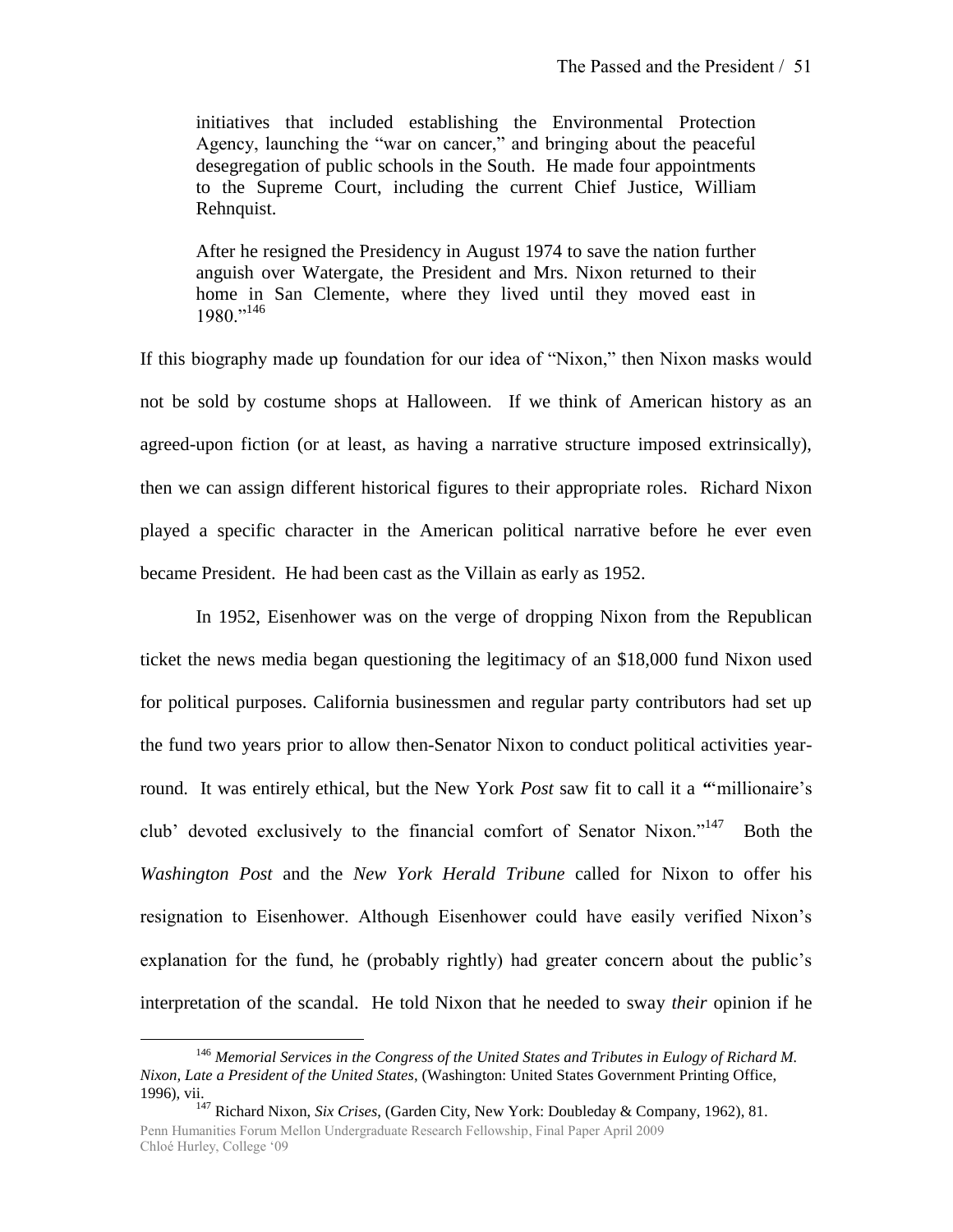was to stay on the ticket.<sup>148</sup> Nixon and his team scrambled to prepare a television program during which he would account for, literally, every penny that had passed through his fingertips since he had become a public figure. But at the eleventh hour, he got word that no matter the success of the presentation, Eisenhower was going to request his resignation. He made the agonizing decision to "fight the battle.<sup>149</sup> This might be the end, but Nixon would go out fighting.

On September 23, 1952, he won the battle. He appeared on network television and in 30 minutes delivered his now-famous "Checkers" speech, in which he explained his personal finances in agonizing detail. The performance was a hit. Public response was so overwhelming that Eisenhower was forced to acknowledge the change, and met him on the tarmac at the Wheeling, West Virginia airport and called him, "my boy."<sup>150</sup> Nixon had escaped death for the first time. He wrote that some people speculated it was because of that broadcast that he lost the presidency in 1960. Nixon"s reply: "If it hadn"t been for that broadcast, I would never have been around to run for the presidency."<sup>151</sup> As would from then on be the case, a new Nixon was enough to escape death but not enough to start fresh. His career would evolve, but his legacy would not.

After eight years in the White House, Nixon felt qualified to run for the presidency. He obviously had more experience than the junior senator from Massachusetts, a man who seldom even showed up for roll call votes. But Kennedy could benefit from his inexperience; the voter could only judge him on what he said, not

<sup>148</sup> Wills, *Nixon Agonistes*, 102.

<sup>149</sup> Nixon, *Six Crises*, 97.

<sup>150</sup> Ibid., 123.

<sup>151</sup> Ibid., 129.

Penn Humanities Forum Mellon Undergraduate Research Fellowship, Final Paper April 2009 Chloé Hurley, College "09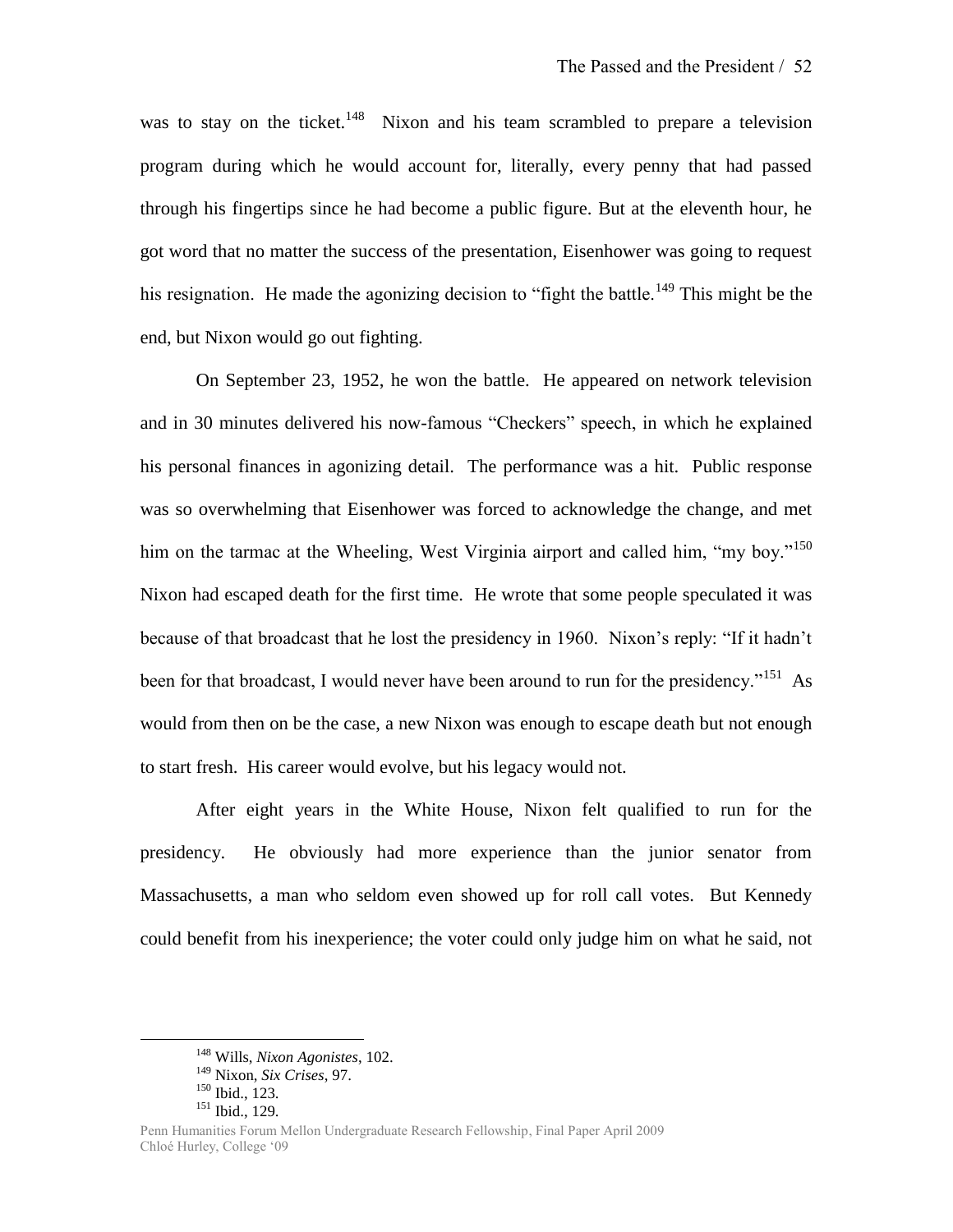what he had done.<sup>152</sup> As the incumbent, Nixon was in the defensive position, by his own admittance not his preferred role. It did not help that he was trying to defend a man who seemed to be doing little to defend him. President Eisenhower remained aloof from the campaign, offering several reasons for his absence. He wanted Nixon to establish his own identity. He wanted to be the leader of everyone, not a foot soldier of partisan politics. And then, there was his health. President Eisenhower had survived a grave heart attack in the fall of 1955, and did not need unnecessary strain. But to an outsider, it looked like something else was wrong with his heart  $-$  it just didn't seem to be in campaigning. When asked in a press conference whether he could name any accomplishment of his vice-president during their years in the White House, Eisenhower said off-handedly, "If you give me a week I might think of one. I don't remember."<sup>153</sup> Although both Nixon and Eisenhower publicly said that the remark had been a facetious aside taken out of context, it certainly didn"t help Nixon"s cause.

Nixon, had brought himself back from political near-oblivion through the medium of television in 1952, was brought down by it in 1960. To any student of political communication, Nixon"s missteps in the first presidential debate can be ticked off like items on a grocery list: he wore pancake make-up to hide his five o"clock shadow, his suit blended into the background, he sweat too much, he nodded too much, he didn"t stand up straight. That these gaffes all have equally oft-repeated explanations (he had a fever, he had had a serious infection in his knee, the Kennedy team had a hand in the temperature and lighting of the room) makes the whole thing more pathetic. Gary Wills

<sup>152</sup> Ibid., 307.

<sup>153</sup> "The President"s News Conference of August 24, 1960," *Public Papers of the Presidents of the United States, Dwight D. Eisenhower*, 1960-61, (Washington: United States Government Printing Office: 1961), 658.

Penn Humanities Forum Mellon Undergraduate Research Fellowship, Final Paper April 2009 Chloé Hurley, College "09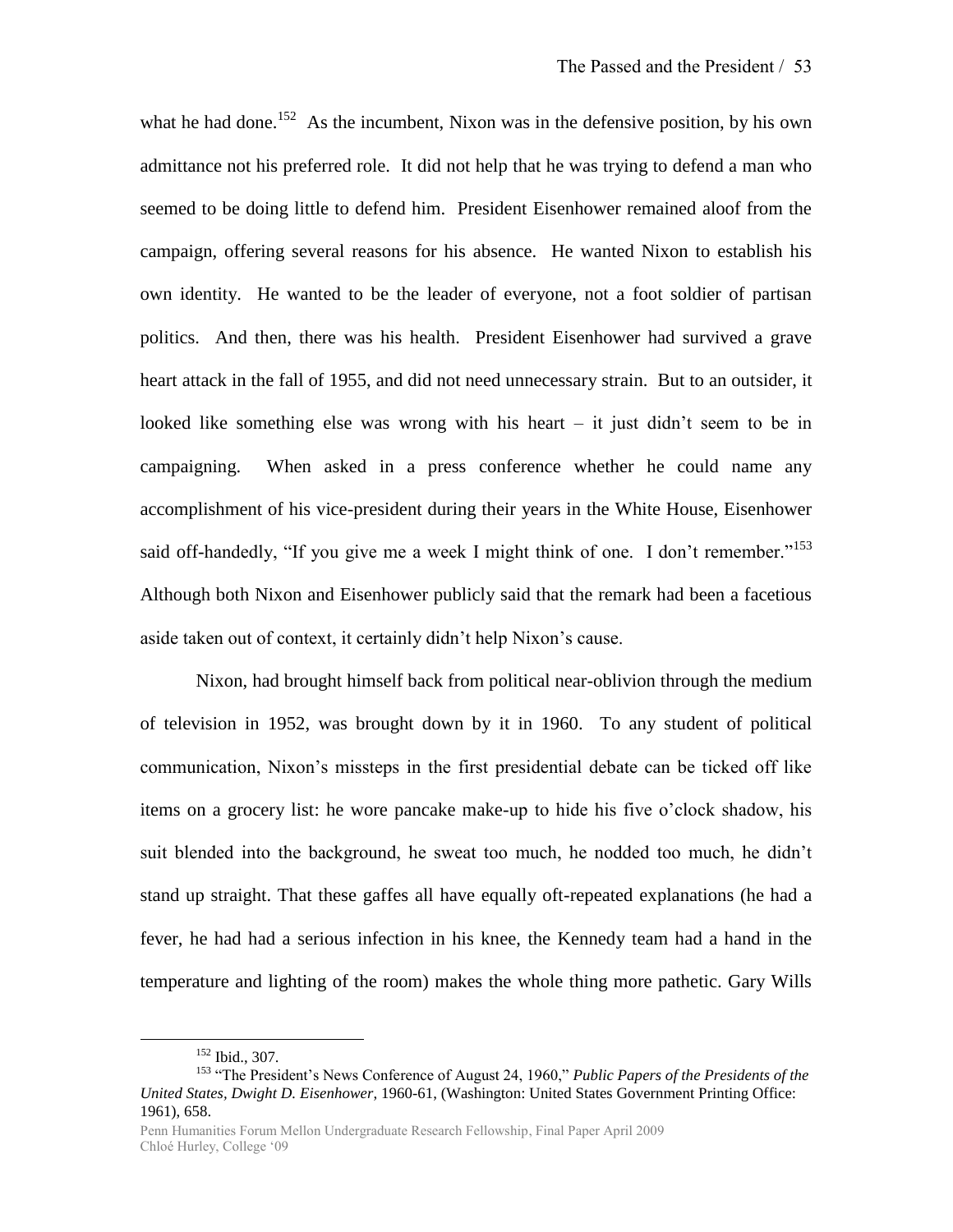wrote in *Nixon Agonistes* that it was typical of Nixon"s bad luck that history would chalk his loss up not to his ideology, but to "bad make up."<sup>154</sup> In his seminal book covering the 1960 election, *The Making of the President*, Theodore White wrote, "It must have been impossible, seeing him just once at a railway station, not to want to comfort or to help this man who, like so many of his listeners, was one of life's losers."<sup>155</sup> The trope of Nixon-as-loser seems a little overblown for an election that was one of the closest in the twentieth century. Statistically speaking, Nixon was not the woebegone underdog of the 1960 election, yet this is how he is remembered and how he is taught.

In November 1962, two years after his narrow defeat by Kennedy, Nixon made an unsuccessful bid for the governorship of California. At the press conference following the loss, Nixon, against the advice of his handlers, approached the microphone and told the press, "You won"t have Nixon to kick around anymore, because, gentlemen, this is my last press conference." <sup>156</sup>

Surely this was the death rattle. Only a few days later, ABC broadcast an episode of the *Howard K. Smith: News and Comment* show titled "The Political Obituary of Richard Nixon." Over the next few years, he kept a low profile and did the work of rebuilding the Republican party that no one else wanted to do.

Then, in 1968 Richard Nixon became the only person in the twentieth century to lose the presidency and later come back and win it. And win it *twice*.Theodore White wrote of the "new" Nixon of 1968:

His greatest adversary was always a past Nixon whose image stained the minds of millions of Americans; his greatest victory, since 1960, has been his ability to

<sup>154</sup> Wills, *Nixon Agonistes*, 6.

<sup>155</sup> Ibid., 302.

Penn Humanities Forum Mellon Undergraduate Research Fellowship, Final Paper April 2009 <sup>156</sup> Nixon, *The Memoirs of Richard Nixon*, (New York: Grosset & Dunlap, 1978), 245.

Chloé Hurley, College "09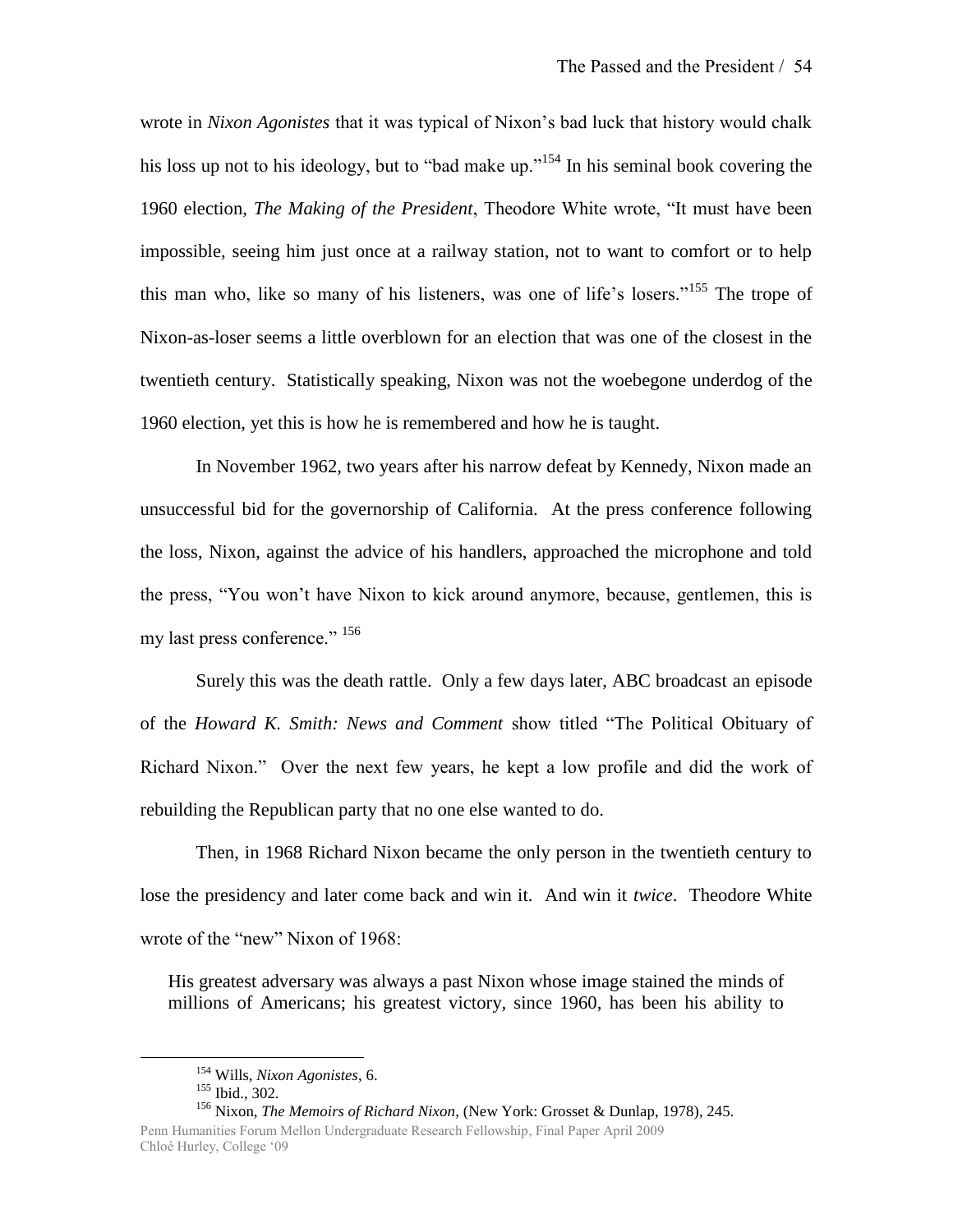learn, to persist, to master what it was he did not know, and then, finally, to understand himself.

Nixon did not win the presidency because America preferred him to Hubert Humphrey. He didn"t win because the Democratic party had splintered into a hundred pieces. He didn't win because the nation was desperate for new leadership during an unbearable war. No, he won because there was no man "more willing to admit mistakes or learn from error!" $^{157}$  White was a great admirer of John Kennedy, and therefore, his characterizations of Nixon are condescending almost by requirement. But the sense that Nixon was a loser, even when he was a winner, showed up again and again until his death. The Watergate scandal only provided the perfect evidence for a reputation already twenty years old.

Despite his considerable foreign policy expertise, Nixon's resignation prevented his appointment to any official political posts. So, Nixon influenced politics through writing. As one of his obituaries puts it, "From then on, every word he wrote, every public act, was directed to rehabilitating his record for history."<sup>158</sup> Although he had written in *Six Crises*, "I may begin another book, but I will never finish it," he, in fact, wrote nine of his ten books out of office, and contributed dozens of articles to newspapers and magazines.<sup>159</sup> In the twenty years out of office, he tried to recast himself as elder statesmen, with debatable results.

When Nixon died on April 22, 1994, it was a critical moment for his legacy. How would he be remembered? In his post-presidency, and especially at the time of his death,

<sup>157</sup> White, *The Making of the President 1968*, 428.

<sup>&</sup>lt;sup>158</sup> John Herbers, "In Three Decades, Nixon Tasted Crisis and Defeat, Victory, Ruin and Revival" *New York Times*, 24 April 1994.

<sup>159</sup> Nixon, *Six Crises*, xii.

Penn Humanities Forum Mellon Undergraduate Research Fellowship, Final Paper April 2009 Chloé Hurley, College "09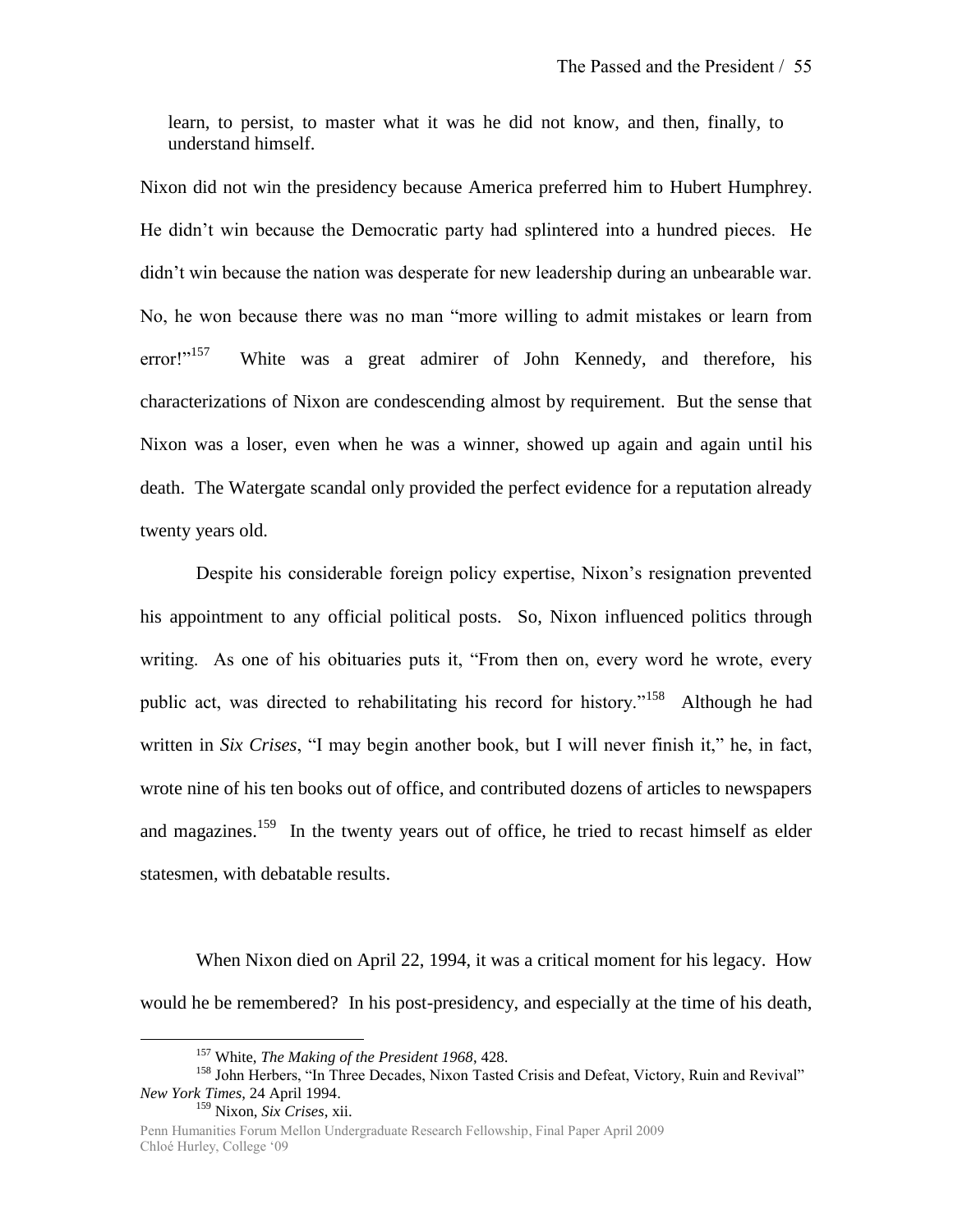"his admirers and defenders stood steadfastly by him in death, as in life, glossing over Watergate, the most prominent entry on his career ledger. They focused, instead, on the second most prominent entry, his handling of foreign affairs, especially the diplomatic opening to China."<sup>160</sup> His supporters took bold strides. Bob Dole, speaking at Nixon's funeral, said, "I believe the second half of the twentieth century will be known as the age of Nixon."<sup>161</sup> President Clinton requested that, "the day of judging President Nixon on anything less than his entire life and career come to a close."<sup>162</sup>

Although we speak of the new Nixon, and the new, new Nixon, will popular memory ever flip the switch from "Watergate" to "China," despite the strongest efforts of so many to emphasize Nixon's diplomatic legacy? Gerald Ford said in 1998 that he believed, "History's not gonna treat [Nixon] very well. He's getting better treatment today that I think historians will give him."<sup>163</sup> Nixon's *New York Times* obituary credits him with foreign policy accomplishments of "historic proportions that proved beyond the reach of his Democratic foes," but at the same time acknowledges that American politics "has never fully recovered" from the Watergate scandal.<sup>164</sup>

We will probably never flip that coin. When thinking of Nixon, no word will ever come quicker to mind than "Watergate." But while his legacy may be static, the story is good enough that it keeps Nixon alive. There is only one other twentieth century president whose story is similar in that way. And that man is Kennedy.

<sup>160</sup> B. Drummond Ayres, Jr., "In Death as in Life, Nixon Provokes Strong Passions" *New York Times*, 23 April 1994.

<sup>&</sup>lt;sup>161</sup> Memorial Services in the Congress of the United States and Tributes in Eulogy of Richard M. *Nixon, Late a President of the United States*, 7.

<sup>162</sup> Ibid*.,* 12.

<sup>163</sup> DeFrank, *Write It When I'm Gone,* 106.

Penn Humanities Forum Mellon Undergraduate Research Fellowship, Final Paper April 2009 Chloé Hurley, College "09 <sup>164</sup> Apple, Jr., "37<sup>th</sup> President; Fierce Cold Warrior Who Later Reached Out to Soviets and China."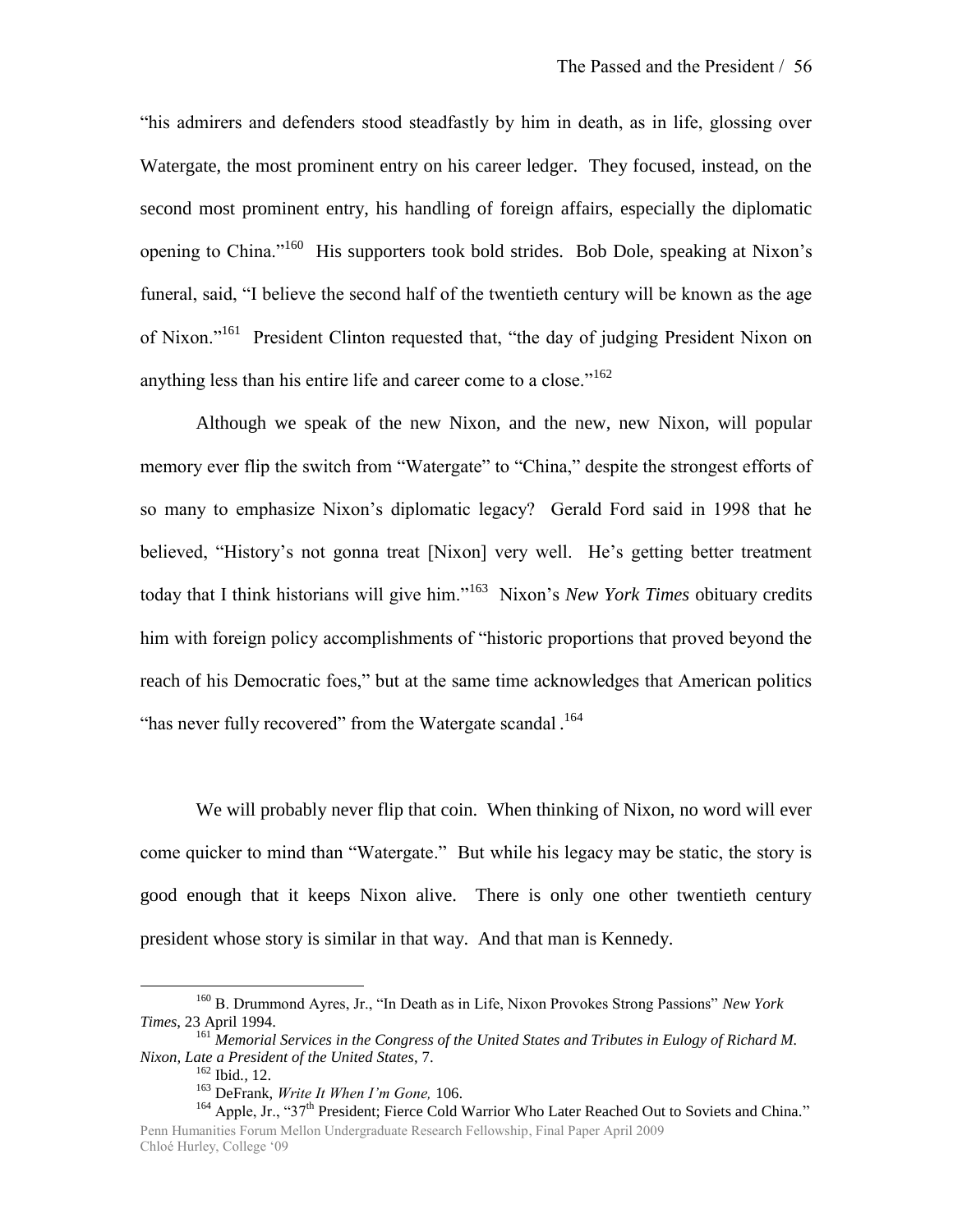It seems a crude analysis at the outset, but the Kennedy myth and the Nixon myth are linked, if only by their incongruity. Nixon"s dissimilarity with Kennedy has ensured him his own kind of immortality. As we have invested in the concept of Kennedy's success, we have invested in the concept of Nixon"s failure. If Kennedy is enveloped by glamour, Nixon is warped by insecurity. Kennedy, brought down by an assassin"s bullet over which he had no control, stands in stark contrast with Nixon, brought down by a political assassin of another kind – a House that would have inevitably impeached him had he not resigned in the fray surrounding Watergate, a situation of his own making.

In 1975, William F. Buckley wrote about the contrast between Nixon and Kennedy as that between the archetypal villain and the hero:

President Kennedy is more or less accepted as the other end of the social, intellectual, and moral spectrum from Richard Nixon. He is accepted as the kind of man Boy Scouts should be encouraged to dream about as Chief Executive while Richard Nixon is the man who becomes President in the world of Charles Addams, where all dreams are nightmares, all jokes macabre, all reactions sick.<sup>165</sup>

The divine means nothing without the mundane. If Kennedy is to be seen as a political god, then Nixon must be held up as the foe. As long the myth of Kennedy sticks around, his enemies will be kept alive.

The election of 1960, possibly the most important battle of either man"s life, binds Kennedy and Nixon to either other. Because Kennedy won by such a slim margin, this contest can never fully be finalized, never fully resolved. The election of 1960 was by many accounts devoid of content or crisis. Kennedy and Nixon agreed on the major needs of the country, only differed in their approach. It is not just their polarity that links

<sup>165</sup> Buckley, Jr., *Execution Eve and Other Contemporary Ballads*, 164.

Penn Humanities Forum Mellon Undergraduate Research Fellowship, Final Paper April 2009 Chloé Hurley, College "09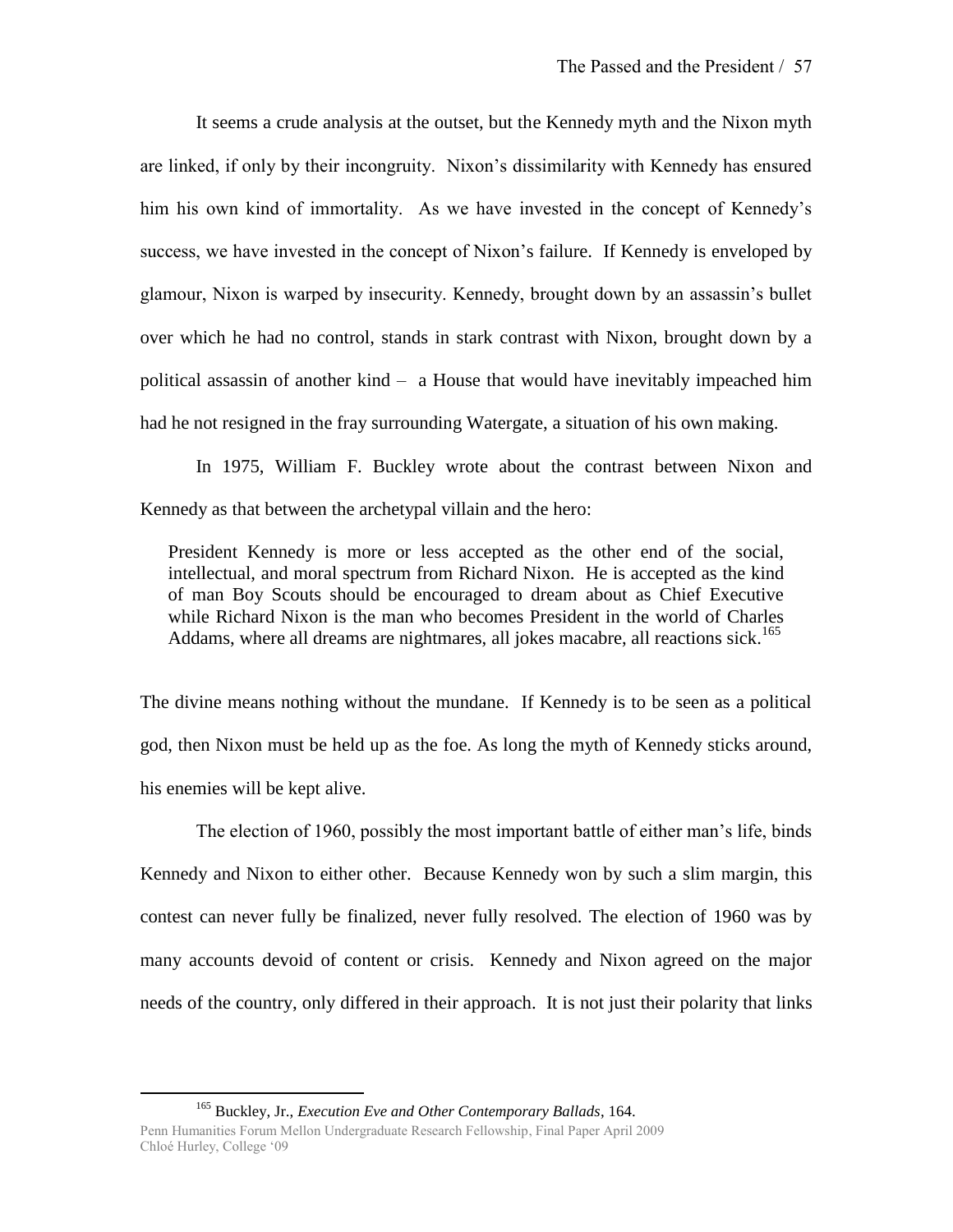these men together, for it must be remembered that on one day, the nation was torn between the two.

Theodore White wrote,

Somewhere it has been written that no human contact ever takes place without leaving some permanent mark, however microscopically small or apparently undetectable, on the two personalities in contact: hunter and hunted upon each other, lover on lover, child on parent and parent on child. The mark of John F. Kennedy was seared into Richard M. Nixon in 1960; it continues to surface even now, as he runs for President in 1968.<sup>166</sup>

In *Nixon Agonistes,* Gary Wills writes that it is better to be associated with the ghost of Camelot than not associated with it at all.<sup>167</sup>

Both the Kennedy story and the Nixon story have skipped over history to become myth, in large part because of the controversy, the scent of conspiracy that surrounds each man.The final verdict on both Nixon and Kennedy is continually delayed by our lack of facts. For Kennedy, this refers to the endless number of conspiracy theories surrounding his death – theories ranging from the possible ("second gunman" theory) to the occult (alien abductions, witchcraft) – and the inconclusive nature of evidence like Abraham Zapruder"s video and the twenty-six volumes of supporting documents published by the Warren Commission. For Nixon, this has to do with the dark shadow that envelops Watergate. The facts surrounding Nixon are never going to be known simply because much of the crucial evidence was retained (or destroyed) by Nixon, himself. Because Nixon was pardoned before he was ever brought to trial, we will never really know how guilty or how innocent he was. (Incidentally, Gerald Ford played a role in turning both these events into conspiracies, as a member of the Warren Commission and as the Man Who Pardoned Nixon).

<sup>166</sup> White, *The Making of the President 1968*, 131.

<sup>167</sup> Wills, *Nixon Agonistes*, 7.

Penn Humanities Forum Mellon Undergraduate Research Fellowship, Final Paper April 2009 Chloé Hurley, College "09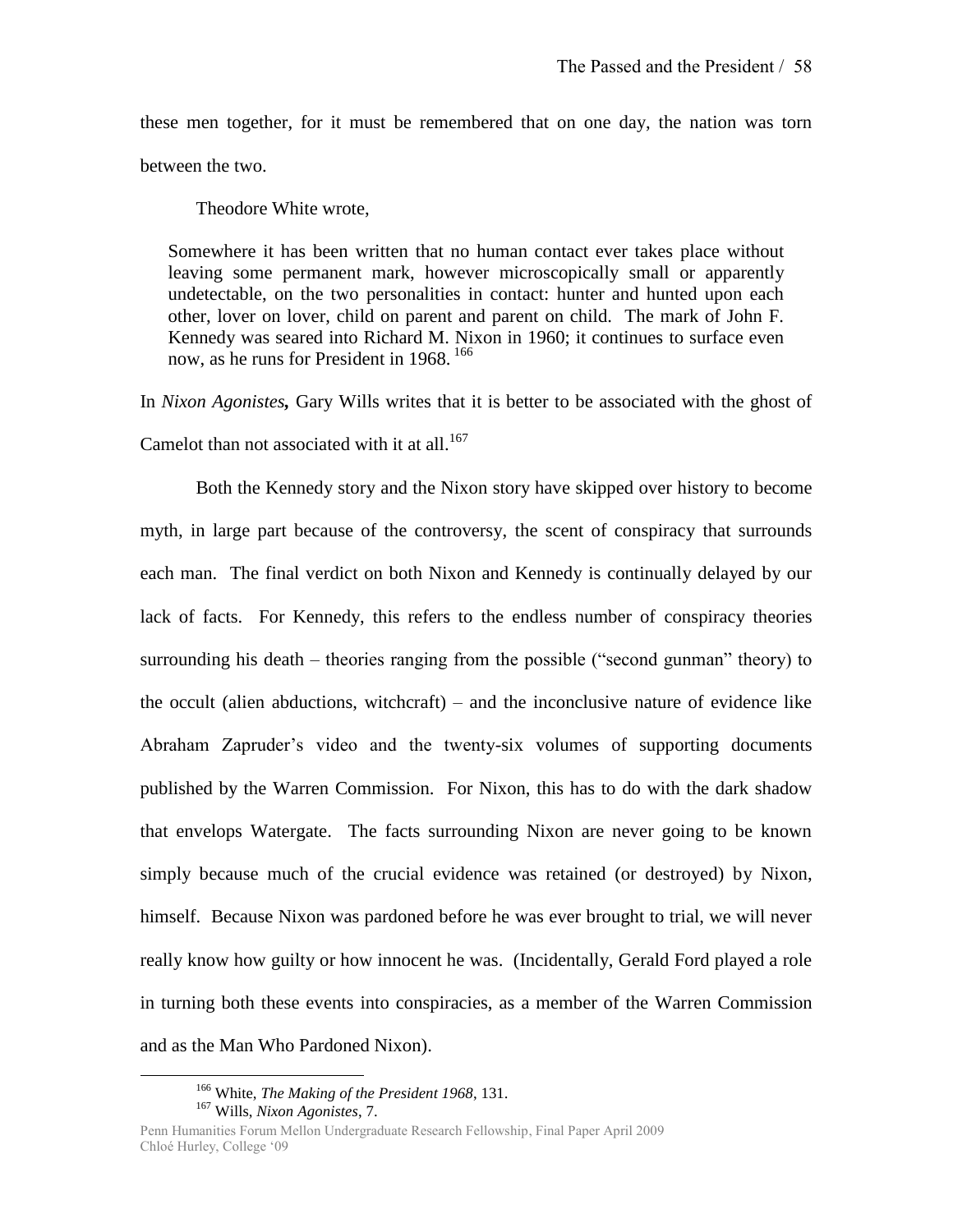Much of the Kennedy and Nixon stories is up to the imagination. The staying power of both the Kennedy and the Nixon dramas can be measured (albeit unscientifically) by their continued appearance in pop culture. Both narratives have enthralled Hollywood. Watergate, which contained major and minor characters just as good as any Hollywood epic, has brought audiences to the box office starting almost immediately after Nixon's resignation and continuing through the new millennium. With varying agendas, *All the President's Men* (1976), *Nixon* (1995), *Dick* (1999), and *Frost/Nixon* (2008) all try their hand at staging Watergate or exposing Nixon's psyche. Kennedy is reimagined in *JFK* (1991), *Thirteen Days* (2000), and *Bobby* (2006). This brief list leaves out the musicals, the novels, and the *Simpsons* references. Are there many Johnson movies? How many Ford movies will there be? And even though Reagan was a film actor, how many movies will be made about our oldest president? Nixon and Kennedy dominate the entertainment market because both narratives leave such a wide berth for interpretation.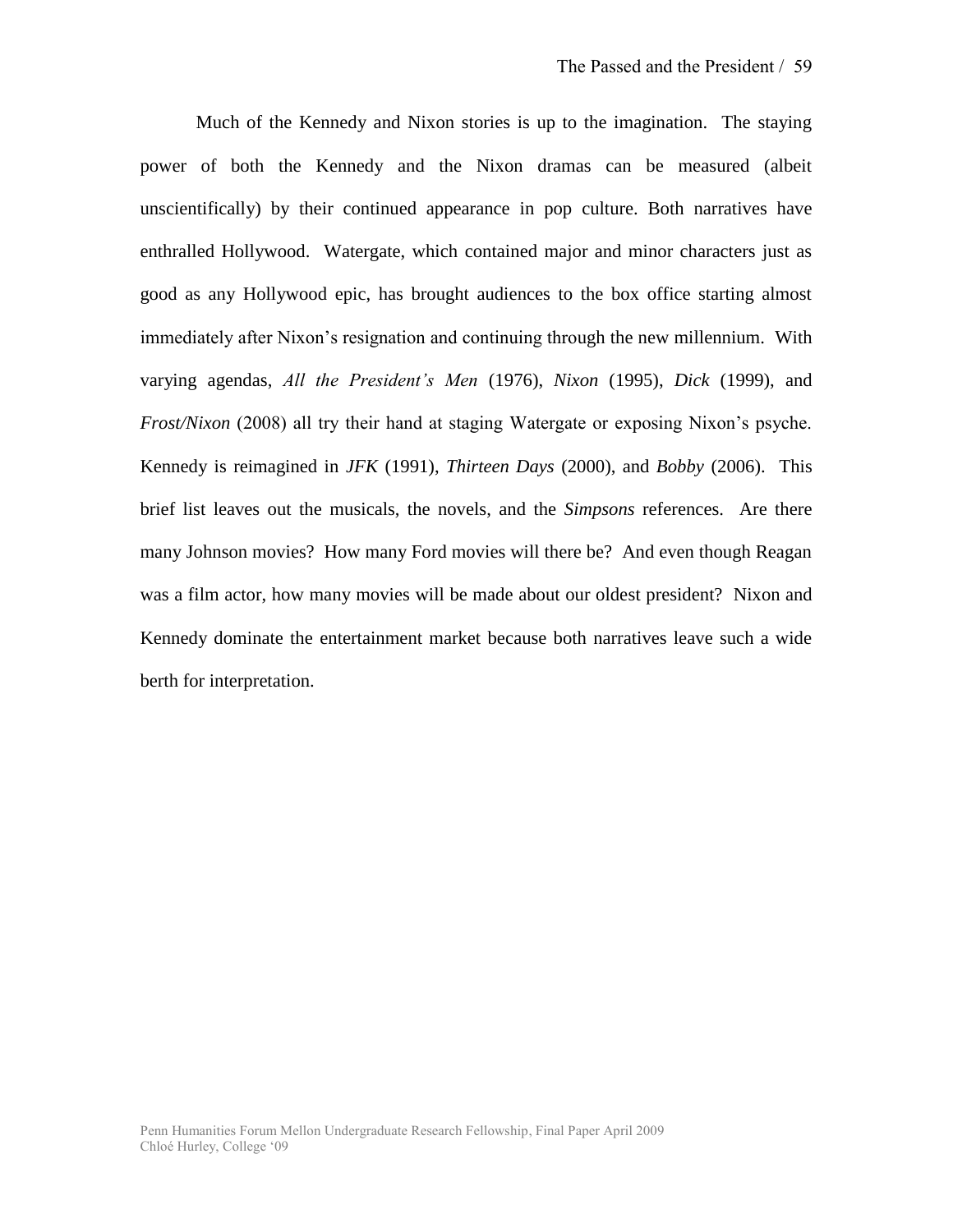# **Conclusion: Historical Actors**

Because Ronald Reagan died so recently, it is hard to gauge how history will treat him. In his post-presidential life, he did relatively little, but served as "the physical embodiment" of a tax cut and a conservative ideology that continued to guide the Republican Party through the new millennium.<sup>168</sup> Yet as this political philosophy seems to be losing some of its popularity, it is not clear how we will view his political legacy.

Beset by Alzheimer's Disease soon after leaving office, Reagan used the disclosure of his illness as an opportunity to further cement his place in public memory. On November 5, 1994, in an open letter to "my Fellow Americans," Reagan wrote, "I now begin the journey that will lead me into the sunset of my life. I know that for America there will always be a bright new dawn ahead."<sup>169</sup> Reagan then disappeared from the public eye for the last decade of his life, with no new words or actions to alter the image he had worked hard to create of a rugged, wood-chopping President. He died on June 5, 2004, at the age of 93.

One of Reagan"s legacies is precisely that he had a bulletproof legacy. Sometimes referred to as the "Teflon President," with his charm and his good looks – and some say, his experience as an actor – Reagan could "escape blame for political disasters for which any other president would have been excoriated."<sup>170</sup>

<sup>168</sup> Thomas Schaller and Thomas Williams, "The Contemporary Presidency: Postpresidential Influence in the Postmodern Era," *Presidential Studies Quarterly 33*, no. 1 (2003), 188-200, 196.

<sup>&</sup>lt;sup>169</sup> Ronald Reagan, "Text of Letter Written by Ronald Reagan Announcing He Has Alzheimer's Disease," 5 November 1994. Ronald Reagan Presidential Library, National Archives and Records Administration. [http://www.reagan.utexas.edu/archives/reference/alzheimerletter.html.](http://www.reagan.utexas.edu/archives/reference/alzheimerletter.html) Accessed 4 April 2009.

<sup>&</sup>lt;sup>170</sup> Marilyn Berger, "Ronald Reagan Dies at 93; Fostered Cold-War Might and Curbs on Gov't," *New York Times*, 6 June 2004.

Penn Humanities Forum Mellon Undergraduate Research Fellowship, Final Paper April 2009 Chloé Hurley, College "09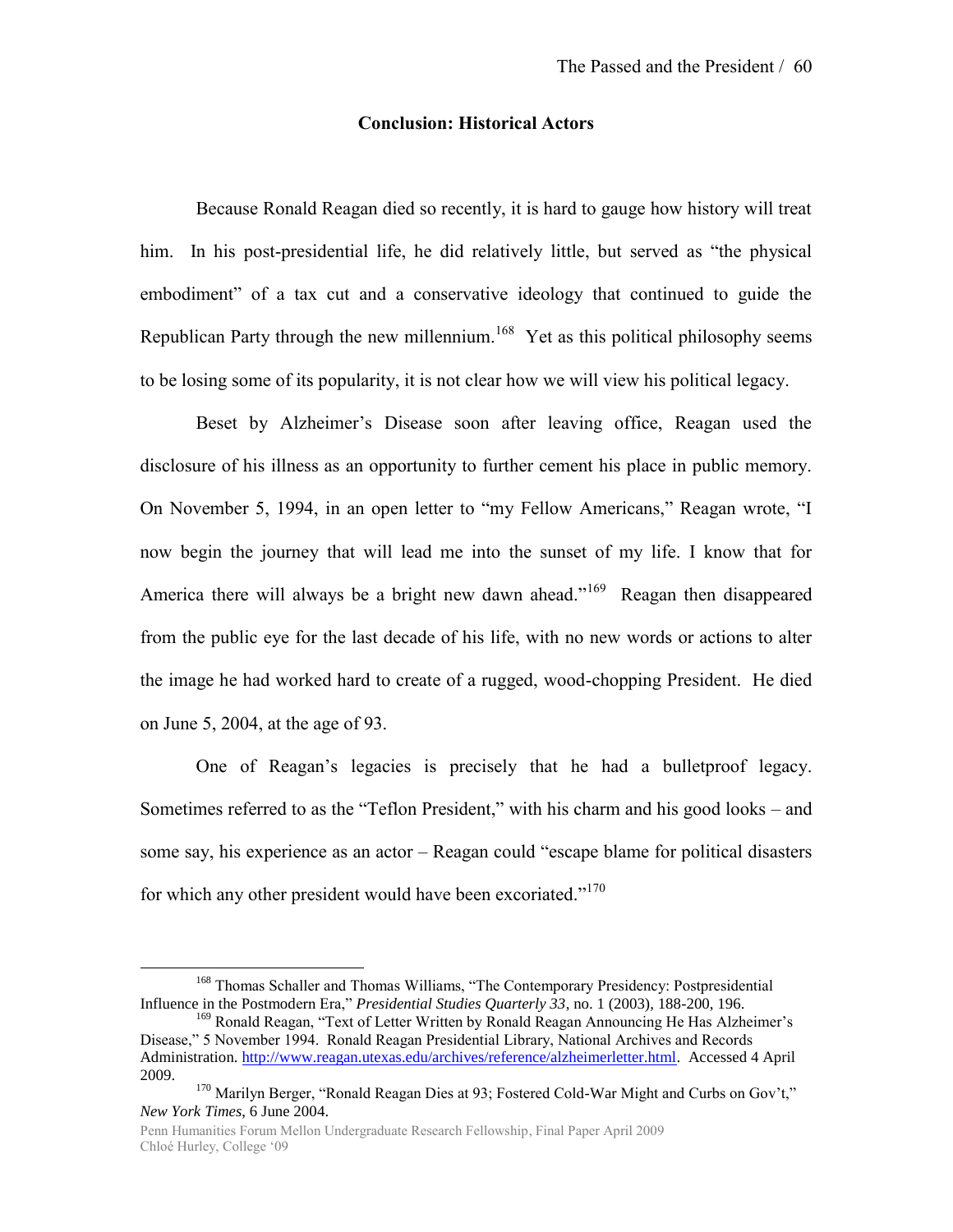Reagan, "the Great Communicator," was a master of the political soundbite, of associating himself with images of success, and of linking himself to accomplishments that might have only incidentally had to do with him. Either he was a master negotiator or he simply had good timing: the Iranian hostage crisis which so afflicted Jimmy Carter was brought to an end within minutes of his inauguration, and while Cold War negotiations were carried out by every U.S. president for the past half-century, "wherever credit was due, the thaw came on his watch."<sup>171</sup>

His death was a media event of unexpected proportions. The televised state funeral was a "pageant over two decades in the making,"<sup>172</sup> which faithfully executed the 300-page funeral plan prepared by the Reagan family.<sup>173</sup> The viewing at the Reagan Presidential Library in Simi Valley, California attracted so many people that the approaching miles to the library, which would ordinarily take 90 minutes, took six hours. One person who came to pay her respects said, "The story of Reagan is the story of America, one of manifest destiny."<sup>174</sup>

The outpouring of affection for Reagan at the time of his death was different than the kind of emotions expressed at the deaths of Nixon, Johnson, or Kennedy. "Unlike John F. Kennedy, who was struck down in office, or Lyndon B. Johnson, whose body reposed in the Rotunda while the wounds of the Vietnam War were still raw, Mr. Reagan died at 93 after a decade with Alzheimer's disease and a rich life long enough to see the

 $171$  Berger, "Ronald Reagan Dies at 93; Fostered Cold-War Might and Curbs on Gov't,."

<sup>172</sup> Alessandra Stanley, "A Pageant Over 2 Decades in the Making," *New York Times*, 10 June 2004.

<sup>&</sup>lt;sup>173</sup> Elizabeth Bumiller and Elizabeth Becker, "Down to the Last Detail, a Reagan-Style Funeral," *New York Times*, 8 June 2004.

<sup>174</sup> John M. Broder and Charlie LeDuff, "100,000, one by one, pay tribute to a President," *New York Times*, 10 June 2004.

Penn Humanities Forum Mellon Undergraduate Research Fellowship, Final Paper April 2009 Chloé Hurley, College "09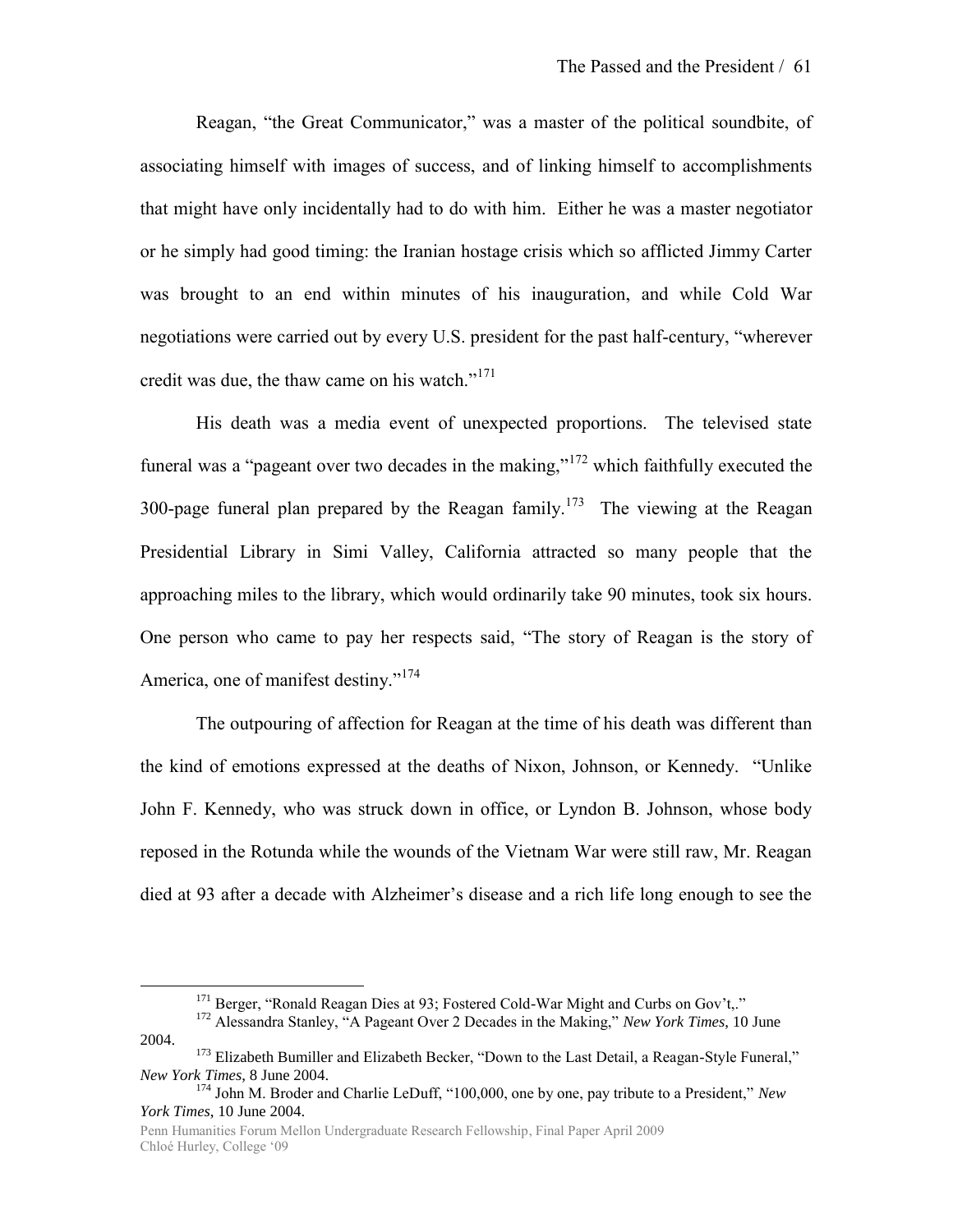fruits of his dreams and policies, good or bad."<sup>175</sup> The political climate in June 2004 was conducive to fond memories of the President. Alessandra Stanley for the *New York Times* wrote "the surge of admiration is also a sign that the country is hungry for a moment of unity and shared experience."<sup>176</sup>

Although many came together over Reagan"s death, many did not. The director of the National Gay and Lesbian Task Force wrote on the organization"s website, "Even on this day I"m not able to set aside the shaking anger I feel over Reagan"s nonresponse to the AIDS epidemic or for the continuing anti-gay legacy of his administration."<sup>177</sup> Julian Bond, chairman of the NAACP said, "Everyone wants to extend sympathy to his family, but when you remember the actual record, it's a very, very different story."<sup>178</sup>

In the final days of Eisenhower"s presidency, a *New York Times* editorial read, "[the President] in the quietest of times, is a symbol of emotions, and in times of stress a storm center round which sweep the great winds of fear and hope. But the man himself can rarely be the same as the image." $179$ 

Every president has a list of achievements. And every president, even those made of Teflon, suffers losses in public approval ratings. Neither of these things is directly correlated to how we will remember a president. The stories we tell about our presidents are stories of real experiences, mixed with projections of our own beliefs about the past and hopes for the future. It is the way we incorporate the president into myth and then, into tradition, that will decide how history will absorb – or abuse, or absolve – him.

<sup>175</sup> Todd S. Purdum, "The Capital Pays Homage to "a Great and Gallant Man," *New York Times*, 10 June 2004.

<sup>&</sup>lt;sup>176</sup> Stanley, "A Pageant Over 2 Decades in the Making."

<sup>&</sup>lt;sup>177</sup> Robin Toner and Robert Pear, "Critics See a Reagan Legacy Tainted by AIDS, Civil Right and Union Policies," *New York Times*, 9 June 2004.

 $178$  Ibid.

<sup>&</sup>lt;sup>179</sup> "The Five Days," *New York Times*, 15 January 1961.

Penn Humanities Forum Mellon Undergraduate Research Fellowship, Final Paper April 2009 Chloé Hurley, College "09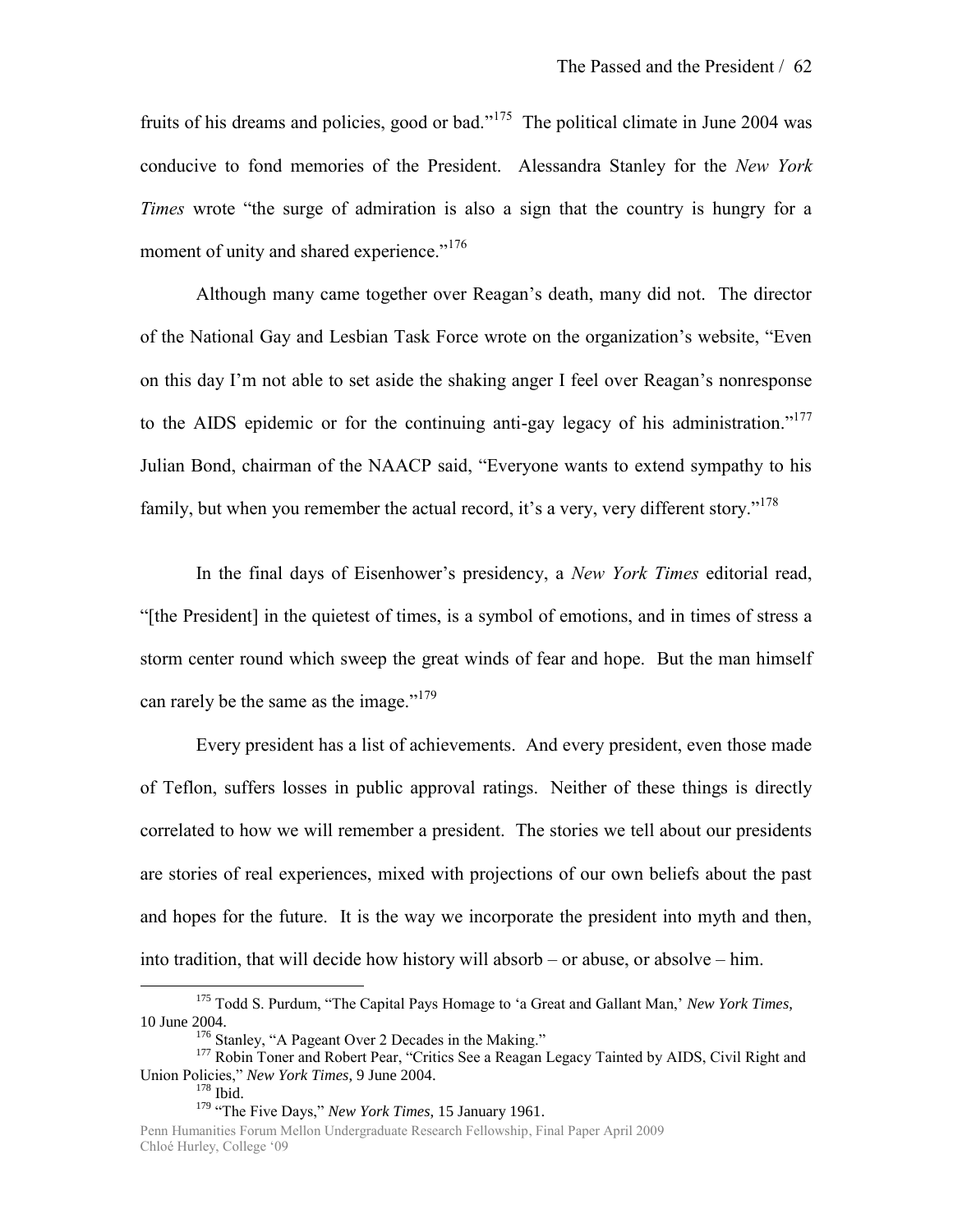The Passed and the President / 63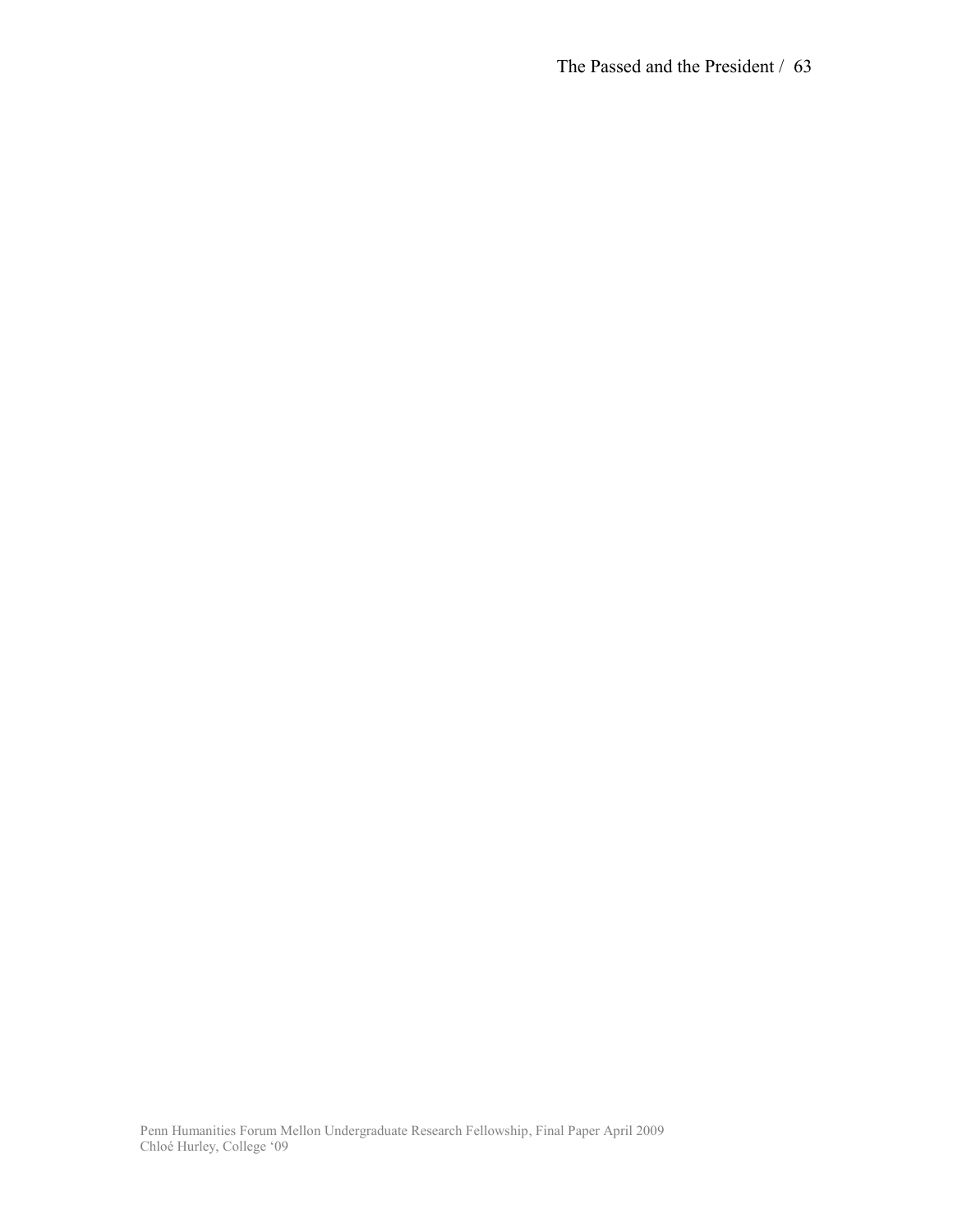### **List of Works Cited**

## Primary Sources

- Block, Herbert. *Herblock: A Cartoonist's Life.* New York: Maxwell Macmillan International, 1993.
- Buckley, William F., Jr. *Execution Eve and Other Contemporary Ballads*. New York: G.P. Putnam"s Sons, 1975.
- Carter, Jimmy. *Beyond the White House: Waging Peace, Fighting Disease, Building Hope*. New York: Simon & Schuster, 2007.
- -------. *Keeping Faith: Memoirs of a President.* New York: Bantam Books, 1982.
- Clinton, Bill. *My Life*. New York: Alfred A. Knopf, 2004.
- DeFrank, Thomas M. *Write It When I'm Gone: Remarkable Off-the-Record Conversations with Gerald R. Ford.* New York: G.P. Putnam"s Sons, 2007.
- Edwards, George C., III with Alec M. Gallup. *Presidential Approval: A Sourcebook*. Baltimore and London: The Johns Hopkins University Press, 1990.
- Fallows, James. "The Passionless Presidency." *The Atlantic Monthly 243* (May 1979): 33-48.

-------. "The Passionless Presidency II." *The Atlantic Monthly 243* (June 1979): 75-81.

- Goodwin, Richard N. *Remembering America: A Voice from the Sixties*. Boston: Little, Brown and Company, 1988.
- Johnson, Lyndon B., *The Vantage Point: Perspectives of the Presidency 1963-1969*. New York: Holt, Rinehart and Winston, 1971.
- Lasky, Victor. *J.F.K. The Man and the Myth.* New York: The Macmillan Company, 1963.
- Manchester, William. *The Death of a President: November 20-November 25, 1963*. New York: Harper & Row, Publishers, 1967.
- *Memorial Services in the Congress of the United States and Tributes in Eulogy of Richard M. Nixon, Late a President of the United States*. Washington: United States Government Printing Office, 1996.

Mollenhoff, Clark R. *The Man Who Pardoned Nixon*. New York: St. Martin"s Press,

Penn Humanities Forum Mellon Undergraduate Research Fellowship, Final Paper April 2009 Chloé Hurley, College "09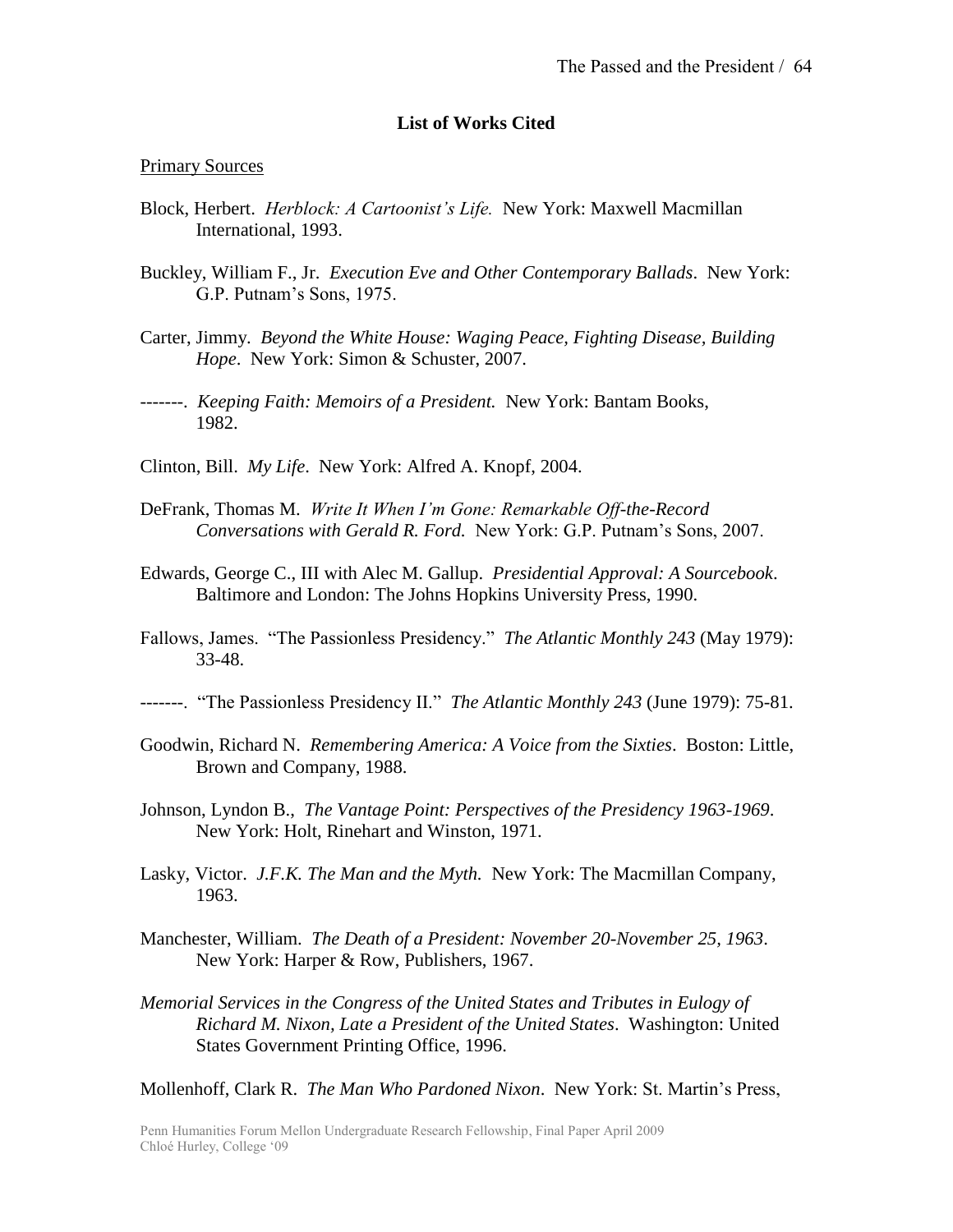Inc., 1976.

Nixon, Richard. *The Memoirs of Richard Nixon*. New York: Grosset & Dunlap, 1978.

- -------. *Six Crises*. Garden City, New York: Doubleday & Company, 1962.
- *Our Martyr President Abraham Lincoln: Lincoln Memorial Addresses*. New York: The Abingdon Press, 1915.
- "The Paradox of Power," *Time*, 5 January 1968. [http://www.time.com/time/magazine/article/0,9171,712057,00.html.](http://www.time.com/time/magazine/article/0,9171,712057,00.html) Accessed 24 April 2009.
- "The Prudent Progressive," *Time*, 1 January 1965. [http://www.time.com/time/magazine/article/0,9171,841674,00.html.](http://www.time.com/time/magazine/article/0,9171,841674,00.html) Accessed 24 April 2009.
- *Public Papers of the Presidents of the United States, Dwight D. Eisenhower*. 1960-61. Washington: United States Government Printing Office, 1961.
- *Public Papers of the Presidents of the United States, Gerald R. Ford*. Multiple volumes. Washington: United States Government Printing Office, 1975-1977.
- *Public Papers of the Presidents of the United States, Jimmy Carter*, 1980-81, Book III. Washington: United States Government Printing Office, 1982.
- *Public Papers of the Presidents of the United States, Lyndon B. Johnson*. Multiple volumes. Washington: United States Government Printing Office, 1965-1970.
- Vidal, Gore. *Homage to Daniel Shays, Collected Essays 1952-1972*. New York: Random House, 1972.
- White, Theodore H. *In Search of History: A Personal Adventure*. New York: Harper & Row, Publishers, 1978.
- -------. *The Making of the President 1960*. New York: Atheneum Publishers, 1961.
- -------. *The Making of the President 1968*. New York: Atheneum Publishers, 1969.
- -------. *Theodore White At Large: The Best of His Magazine Writing, 1939- 1986*. Edward Thompson, ed. New York: Pantheon Books, 1992.
- Wicker, Tom. "Introduction," in *Four Days in November: The Original Coverage of the John F. Kennedy Assassination by the Staff of* The New York Times*.* New York: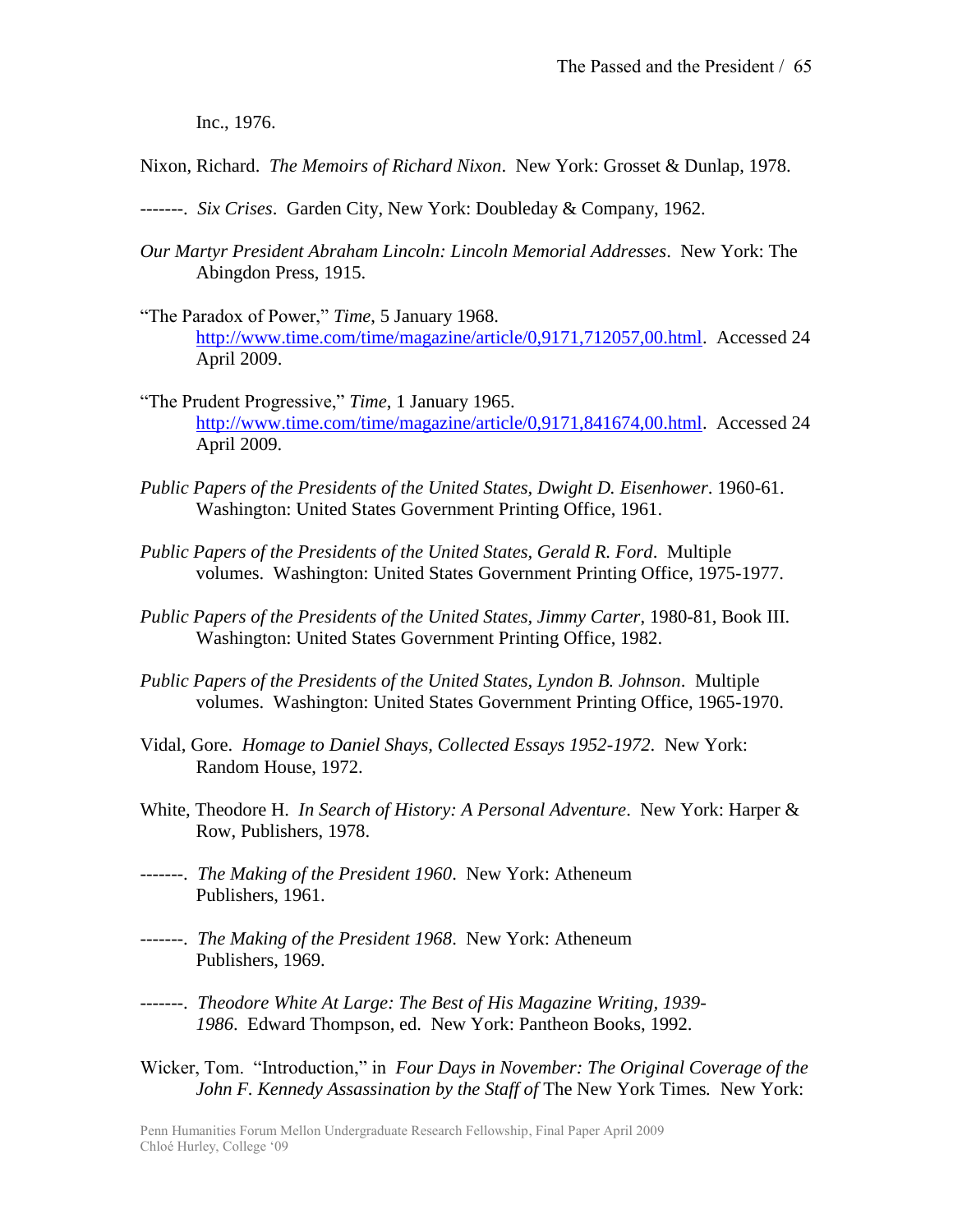St. Martin"s Press, 2003.

Wills, Gary. *Nixon Agonistes: The Crisis of the Self-Made Man*. Boston: A Mariner Book, Houghton Mifflin Company: 1969, 2002.

# **Newspapers**

*.*

*The Chicago Daily Defender. The Los Angeles Times. The New York Times. The Washington Post.*

# Secondary Sources

- Balenky, Irina. "The Making of the Ex-President, 1797-1993: Six Recurrent Models." *Presidential Studies Quarterly 29* **(**March 1999**):** 150-165.
- Bellah, Robert. "Civil Religion in America." In *American Civil Religion*, Russell E. Ritchey and Donald G. Jones, eds. New York: Harper & Row, 1974.
- Brinkley, Douglas. *The Unfinished Presidency: Jimmy Carter's Journey Beyond the White House*. New York: Viking, 1998.
- Hufbauer, Benjamin. *Presidential Temples: How Memorials and Libraries Shape Public Memory*. Lawrence: University Press of Kansas, 2005.
- Jamieson, Kathleen Hall. *Packaging the Presidency*. New York: Oxford University Press, 1996.
- Kearns, Doris. *Lyndon Johnson and the American Dream*. New York: Harper & Row, Publishers, 1976.
- Lewis, Lloyd. *Myths After Lincoln*. New York: The Press of the Readers Club, 1941.
- Schaller, Thomas, and Thomas Williams, "The Contemporary Presidency: Postpresidential Influence in the Postmodern Era," *Presidential Studies Quarterly 33* (2003), 188-200.
- Skowronek, Steven. *The Politics Presidents Make: Leadership from John Adams to George Bush*. Cambridge: The Belknap Press of Harvard University Press, 1998.
- Unger, Irwin. *The Best of Intentions: The Triumphs and Failures of the Great Society Under Kennedy, Johnson, and Nixon*. New York: Doubleday, 1996.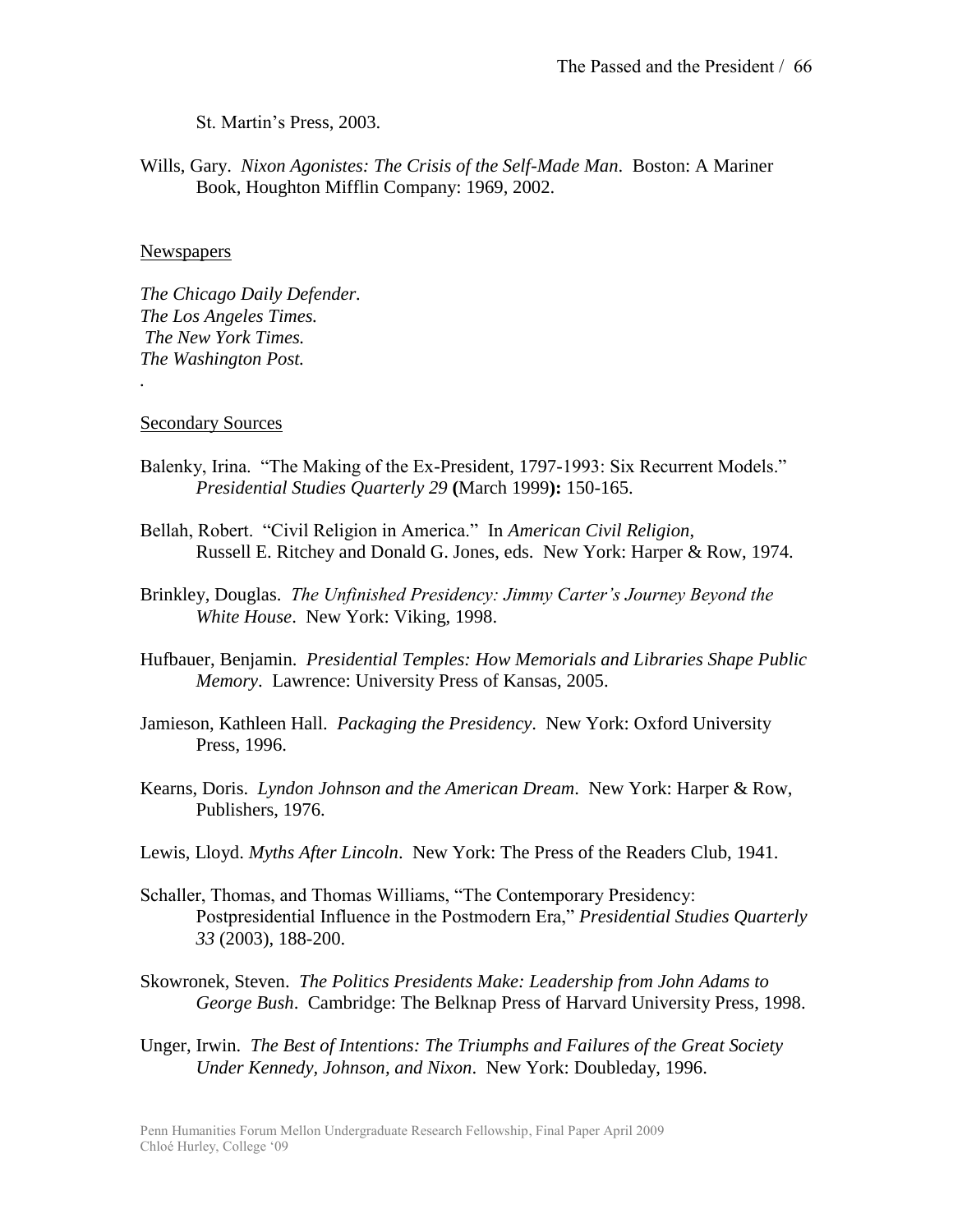Unger, Irwin and Debi Unger. *LBJ: A Life*. (New York: John Wiley and Sons, 1999).

- Updegrove, Mark K. *Second Acts: Presidential Lives and Legacies After the White House.* Guilford, CT: The Lyons Press, 2006.
- Zelizer, Barbie. *Covering the Body: The Kennedy Assassination, the Media, and the Shaping of Collective Memory*. Chicago and London: The University of Chicago Press, 1992.

# **Websites**

- Norweigan Nobel Committee, 2002 Nobel Prize Announcement," [http://nobelprize.org/nobel\\_prizes/peace/laureates/2002/press.html.](http://nobelprize.org/nobel_prizes/peace/laureates/2002/press.html) Accessed 15 April 2009.
- Ronald Reagan, "Text of Letter Written by Ronald Reagan Announcing He Has Alzheimer"s Disease," 5 November 1994. Ronald Reagan Presidential Library, National Archives and Records Administration. [http://www.reagan.utexas.edu/archives/reference/alzheimerletter.html.](http://www.reagan.utexas.edu/archives/reference/alzheimerletter.html) Accessed 4 April 2009.
- Theodore Roosevelt, "History as Literature," Speech delivered to the American Historical Association in 1912. [http://www.theodore-roosevelt.com/trhal.html.](http://www.theodore-roosevelt.com/trhal.html) Accessed 4 April 2009.

# **Other**

*Years of Lightning, Day of Drums.* Dir. Bruce Herschensohn. United States Information Agency, 1966.